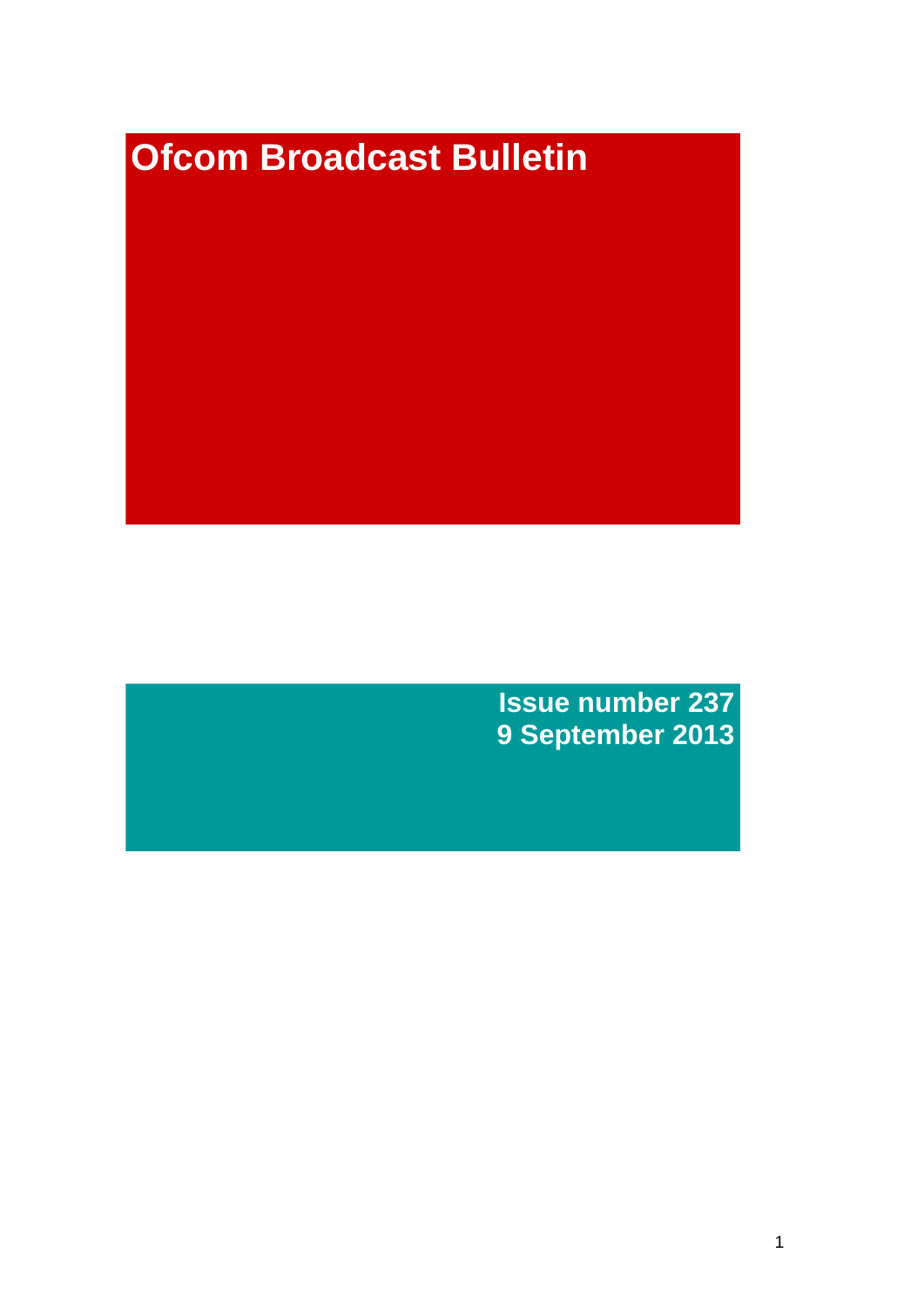# **Contents**

| <b>Standards cases</b>                                                                                                     |    |
|----------------------------------------------------------------------------------------------------------------------------|----|
| <u>In Breach</u>                                                                                                           |    |
| <b>Britain's Got More Talent</b><br>ITV2, 13 April 2013, 20:35, 14 April 2013,<br>17:30 and 17 April 2013, 06:30 and 13:25 | 6  |
| <b>Various political items</b><br>Channel Nine UK, February to March 2013,<br>various dates and times                      | 11 |
| Item for Bangladesh Nationalist Youth Organisation<br>ATN Bangla UK, 14 February 2013, 18:25                               | 20 |
| <b>Finspreads sponsorship of</b><br>The Financial Report, Sky News<br>Sky News, various dates and times                    | 25 |
| <b>Commercial reference to</b><br><b>Pakistan International Airways</b><br>Asian Sound Radio, 12 April 2013, 17:05         | 28 |
| <b>Accountancy with Mahbub Murshed</b><br>NTV, 29 April 2013, 15:30                                                        | 30 |
| <b>Resolved</b>                                                                                                            |    |
| <b>Trailer for Blood+</b><br>Animax, 6 June 2013, 14:00                                                                    | 32 |
| <b>Broadcast Licence Condition cases</b>                                                                                   |    |
| <b>Community radio licensees</b><br>Late and non-payment of licence fees                                                   | 35 |
| <b>Fairness and Privacy cases</b>                                                                                          |    |
| <b>Not Upheld</b>                                                                                                          |    |
| <b>Complaint by Mrs Shirley Robey</b><br>Inside Out (London and South East), BBC1, 10 December 2012                        | 36 |

Introduction 3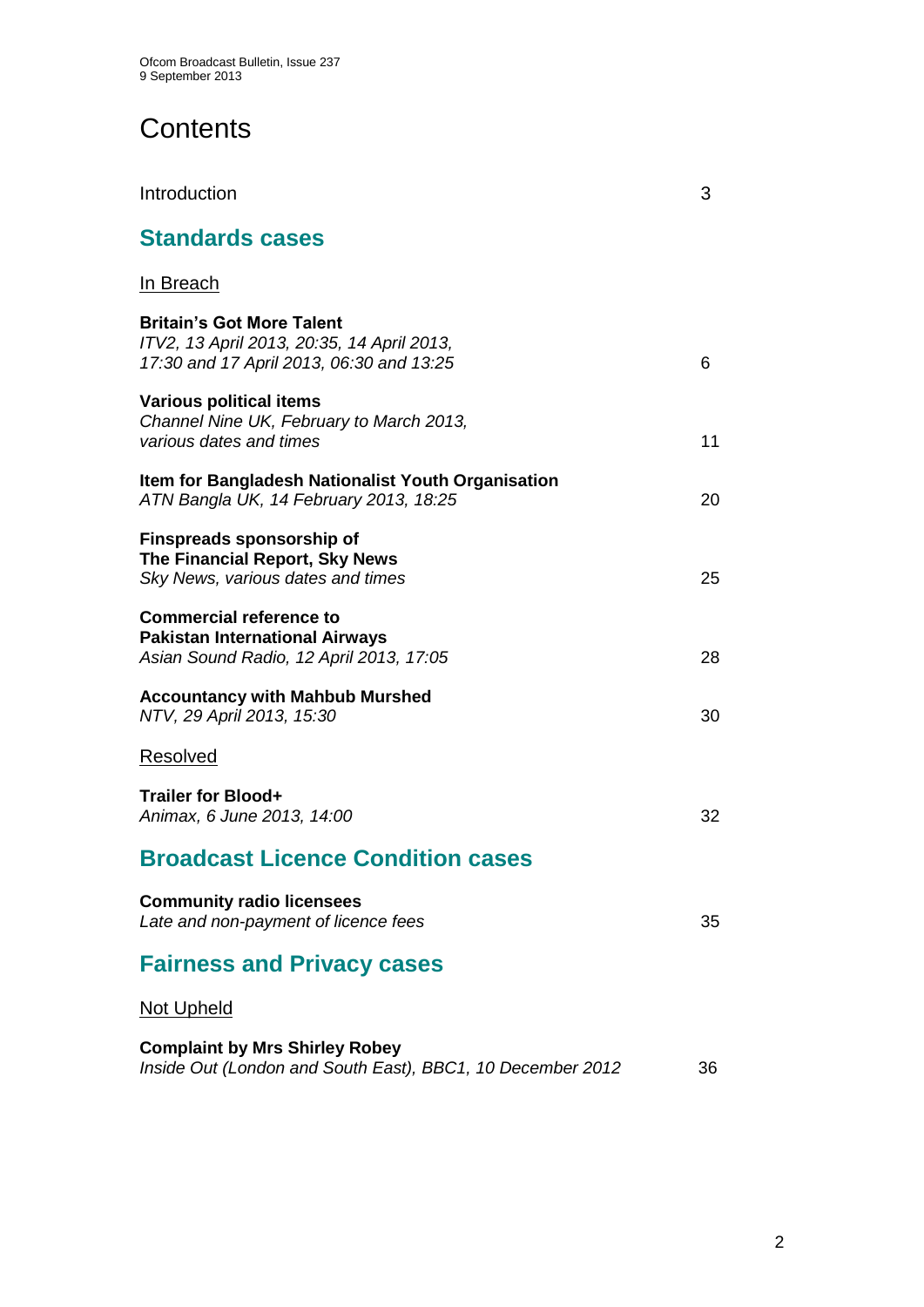| <b>Other Programmes Not in Breach</b>        | 43. |
|----------------------------------------------|-----|
| <b>Complaints Assessed, Not Investigated</b> | 44  |
| <b>Investigations List</b>                   | 51  |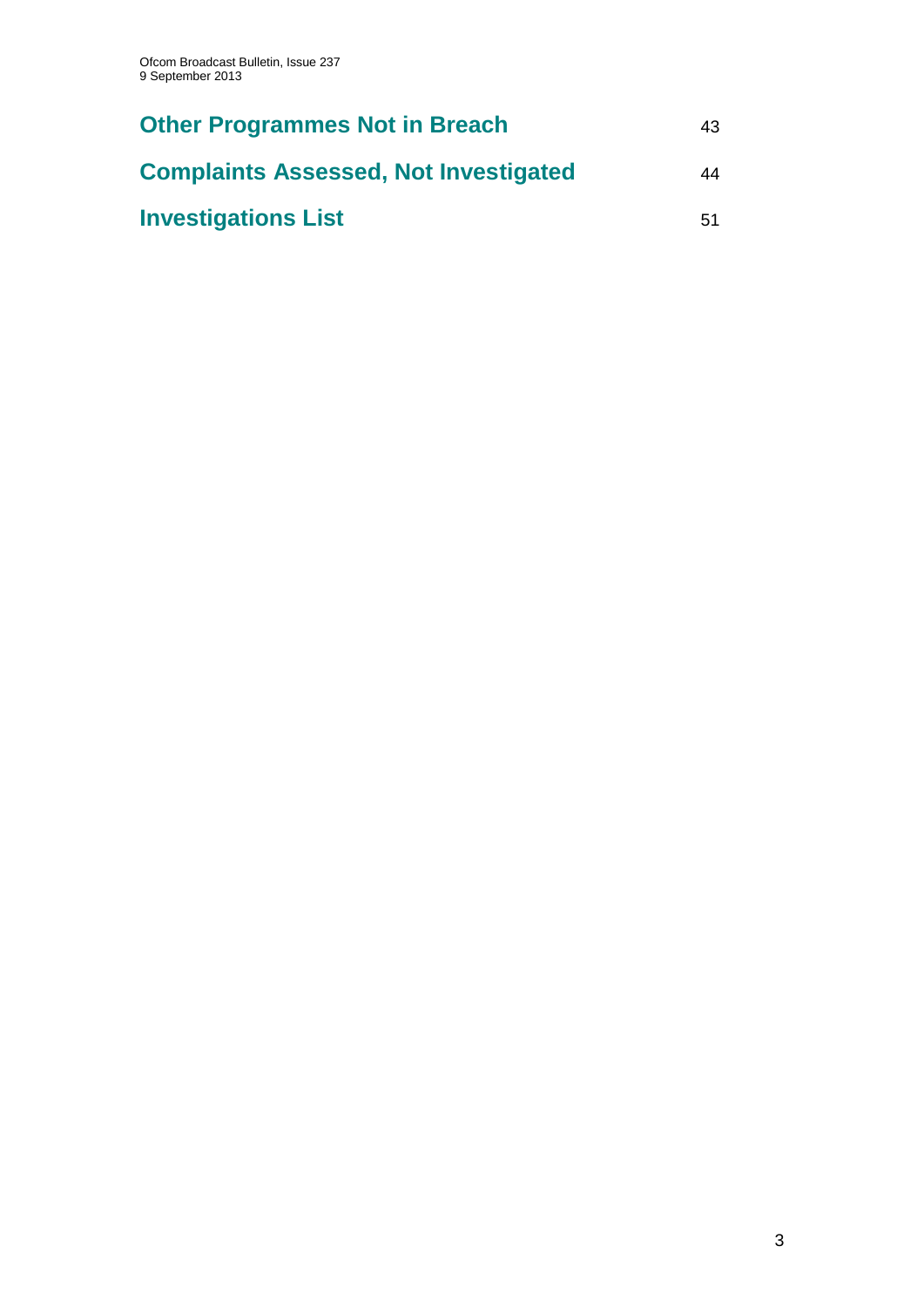# **Introduction**

Under the Communications Act 2003 ("the Act"), Ofcom has a duty to set standards for broadcast content as appear to it best calculated to secure the standards objectives<sup>1</sup>. Ofcom must include these standards in a code or codes. These are listed below. Ofcom also has a duty to secure that every provider of a notifiable On Demand Programme Services ("ODPS") complies with certain standards requirements as set out in the  $Act<sup>2</sup>$ .

The Broadcast Bulletin reports on the outcome of investigations into alleged breaches of those Ofcom codes below, as well as licence conditions with which broadcasters regulated by Ofcom are required to comply. We also report on the outcome of ODPS sanctions referrals made by ATVOD and the ASA on the basis of their rules and guidance for ODPS. These Codes, rules and guidance documents include:

- a) [Ofcom's Broadcasting Code](http://stakeholders.ofcom.org.uk/broadcasting/broadcast-codes/broadcast-code/) ("the Code").
- b) the [Code on the Scheduling of Television Advertising](http://stakeholders.ofcom.org.uk/broadcasting/broadcast-codes/advert-code/) ("COSTA") which contains rules on how much advertising and teleshopping may be scheduled in programmes, how many breaks are allowed and when they may be taken.
- c) certain sections of the [BCAP Code: the UK Code of Broadcast Advertising,](http://www.bcap.org.uk/Advertising-Codes/Broadcast-HTML.aspx) which relate to those areas of the BCAP Code for which Ofcom retains regulatory responsibility. These include:
	- the prohibition on 'political' advertising:
	- sponsorship and product placement on television (see Rules 9.13, 9.16 and 9.17 of the Code) and all commercial communications in radio programming (see Rules 10.6 to 10.8 of the Code);
	- 'participation TV' advertising. This includes long-form advertising predicated on premium rate telephone services – most notably chat (including 'adult' chat), 'psychic' readings and dedicated quiz TV (Call TV quiz services). Ofcom is also responsible for regulating gambling, dating and 'message board' material where these are broadcast as advertising<sup>3</sup>.
- d) other licence conditions which broadcasters must comply with, such as requirements to pay fees and submit information which enables Ofcom to carry out its statutory duties. Further information can be found on Ofcom's website for [television](http://licensing.ofcom.org.uk/tv-broadcast-licences/) and [radio](http://licensing.ofcom.org.uk/radio-broadcast-licensing/) licences.
- e) rules and guidance for both [editorial content and advertising content on ODPS.](http://www.atvod.co.uk/uploads/files/ATVOD_Rules_and_Guidance_Ed_2.0_May_2012.pdf) Ofcom considers sanctions in relation to ODPS on referral by the Authority for Television On-Demand ("ATVOD") or the Advertising Standards Authority ("ASA"), co-regulators of ODPS for editorial content and advertising respectively, or may do so as a concurrent regulator.

[Other codes and requirements](http://stakeholders.ofcom.org.uk/broadcasting/broadcast-codes/) may also apply to broadcasters and ODPS, depending on their circumstances. These include the Code on Television Access Services (which sets out how much subtitling, signing and audio description relevant

<sup>1</sup>  $1$  The relevant legislation is set out in detail in Annex 1 of the Code.

 $2$  The relevant legislation can be found at Part 4A of the Act.

 $3$  BCAP and ASA continue to regulate conventional teleshopping content and spot advertising for these types of services where it is permitted. Ofcom remains responsible for statutory sanctions in all advertising cases.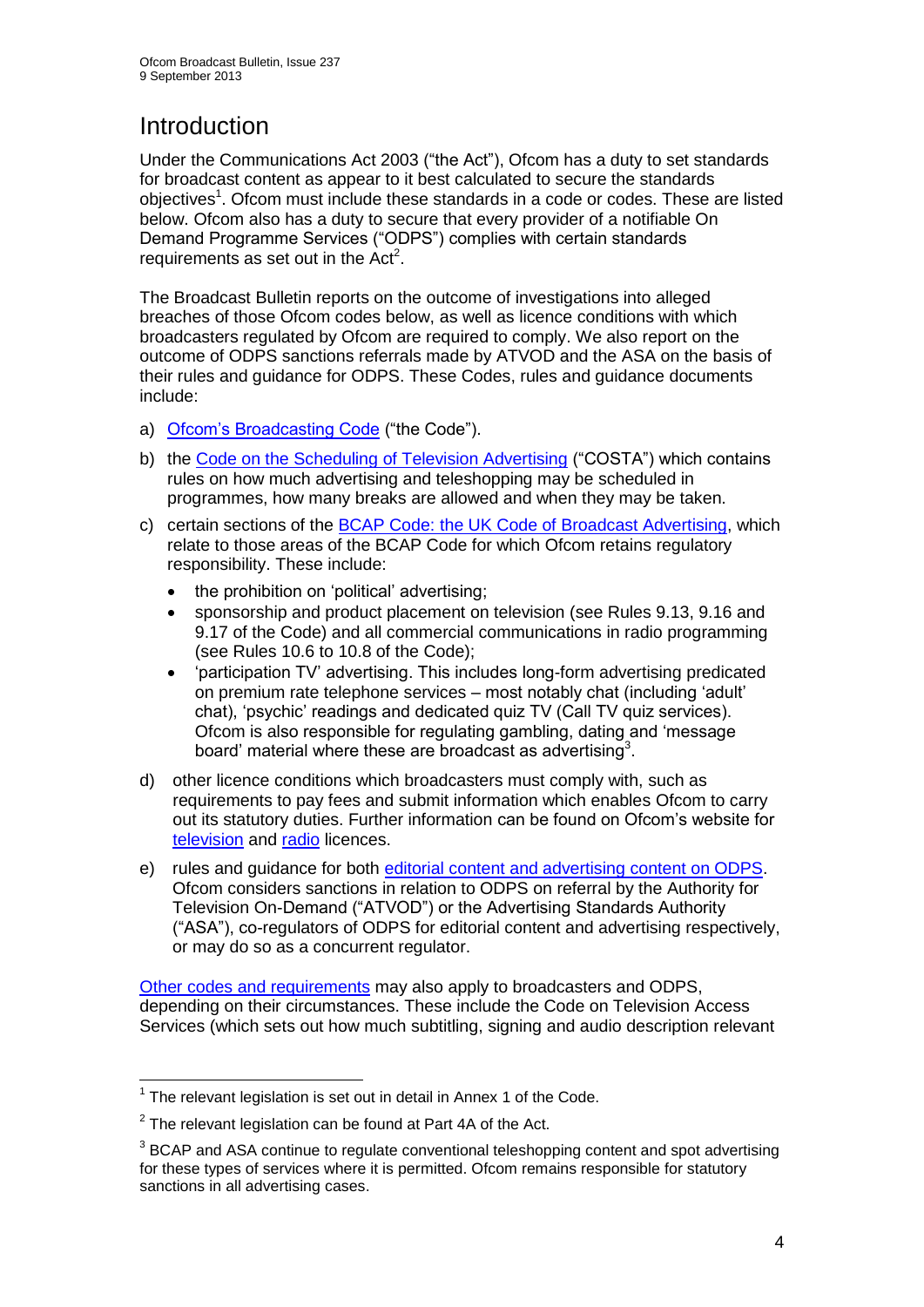licensees must provide), the Code on Electronic Programme Guides, the Code on Listed Events, and the Cross Promotion Code.

**It is Ofcom's policy to describe fully the content in television, radio and on demand content. Some of the language and descriptions used in Ofcom's Broadcast Bulletin may therefore cause offence.**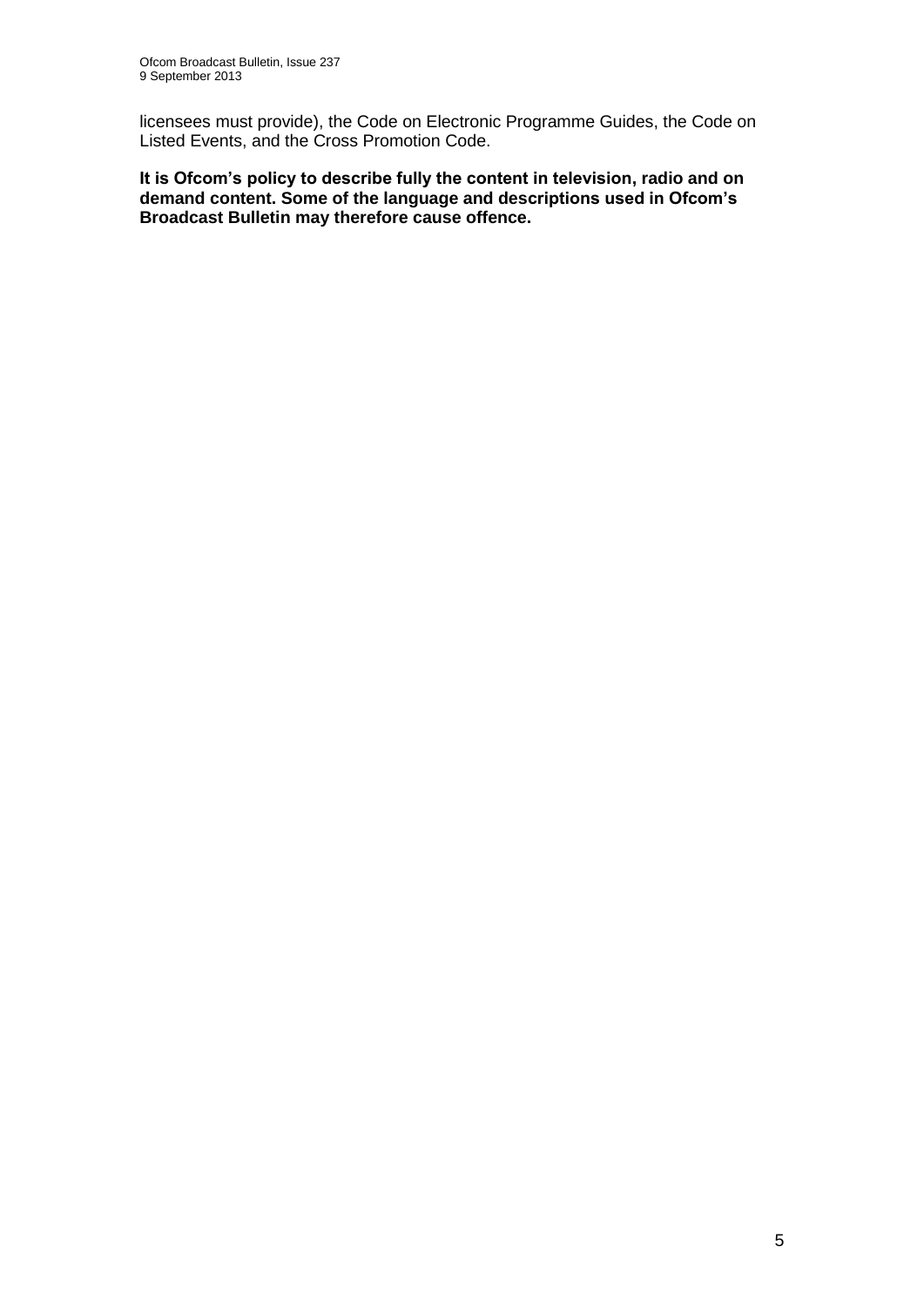# **Standards cases**

## **In Breach**

## **Britain's Got More Talent**

*ITV2, 13 April 2013, 20:35, 14 April 2013, 17:30 and 17 April 2013, 06:30 and 13:25*

## **Introduction**

*Britain's Got More Talent* is the companion show to the ITV talent series *Britain's Got Talent*, which aims to find an 'unknown star' from the general public to perform at the annual Royal Variety Performance.

A complainant alerted Ofcom to scenes of nudity in the episode broadcast on 13 April 2013 at 20:30.

Ofcom viewed a recording and noted a performance by Scarlet around 20:55, which included the following:

- Presenter Stephen Mulhern interviewed Scarlet backstage before the performance, during which Scarlet appeared wearing a full length sequinned dress and necklace, and a black dressing gown over that costume. Scarlet communicated using a pen and paper, explaining she was resting her voice due to pneumonia, and wrote *"It's a secret"* in response to a question about what song she was going to sing;
- Scarlet was introduced to the judges, wearing the full length sequinned dress, necklace, and gloves;
- Scarlet appeared on stage singing "The Bare Necessities". After singing a chorus and verse, she removed her gloves and asked the audience and judges, *"Am I giving you a clue ladies and gentlemen? David* [referring to the judge David Walliams]*, do you need a clue about what's about to happen?"*;
- Stephen Mulhern was shown backstage, holding to camera a card with the words, *"Get em off!"*;
- Scarlet unzipped, dropped and stepped out of her dress entirely, leaving her wearing only a necklace and with a feather boa to cover her body (which she picked up from a chair at this point). She turned to the audience to reveal her naked bottom, which she wiggled. This sequence consisted of: a two second close-up of Scarlet unzipping the back of her dress; a two second mid shot of her wriggling her bottom out of the dress; a one second close up of her bottom; a two second long to mid zoom showing Scarlet in wide shot with her naked bottom to the audience; a two second mid shot of Scarlet shaking her naked bottom to the audience; and a later one second shot of Scarlet shaking her naked bottom to the audience. The images were pixellated and intercut with shots of the audience and the judges' reactions; and
- At the end of the routine, Scarlet turned back to the audience, her feather boa covering her front, and presenter Declan Donnelly came on stage and handed her a dressing gown.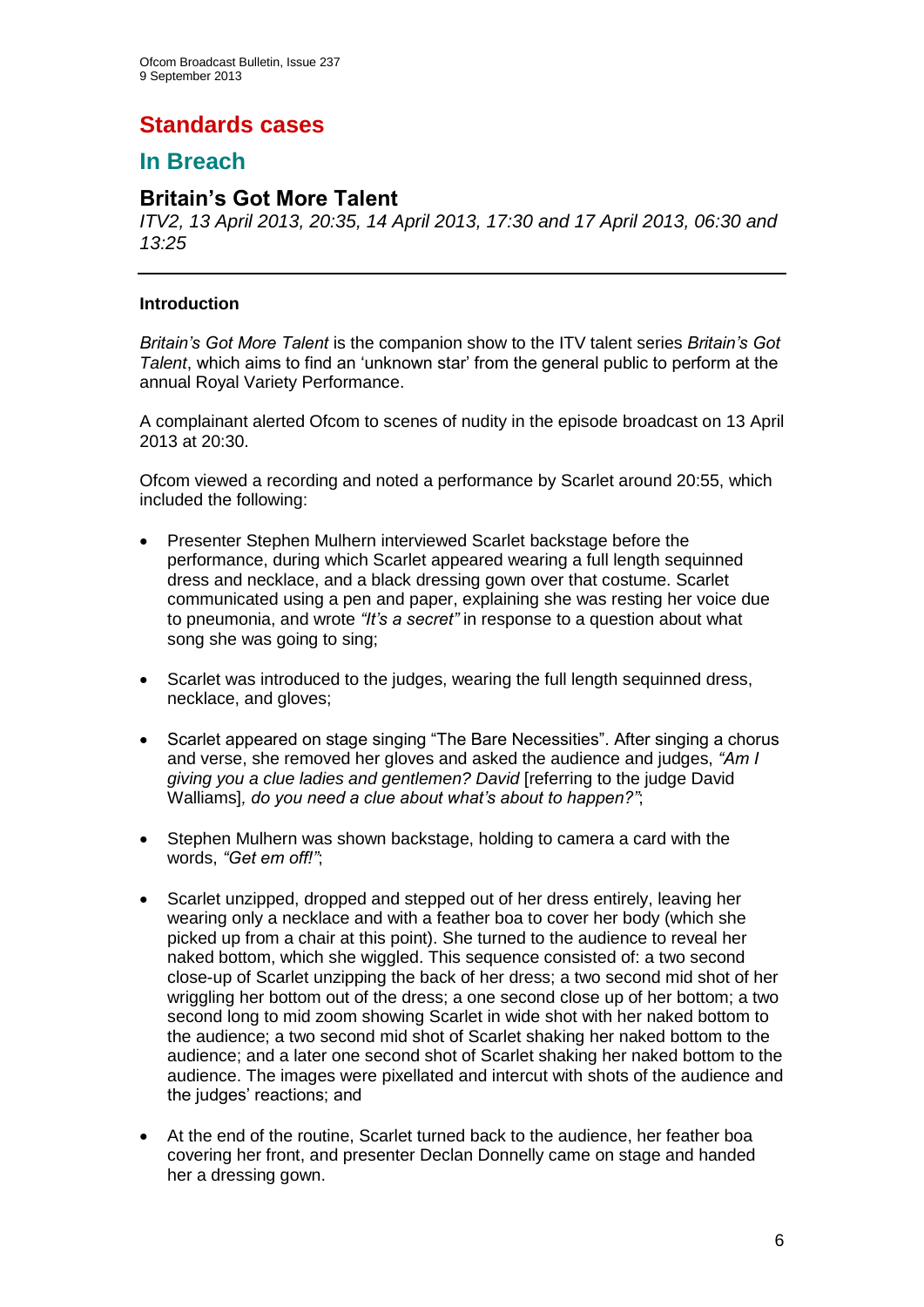We noted that this episode, featuring exactly the same sequence described above, was repeated on three occasions on ITV2, on 14 April 2013 at 17:30, and on 17 April 2013 at 06:30 and 13:25.

Ofcom considered the broadcast raised issues warranting investigation under Rule 1.3 of the Code, which states:

"Children must...be protected by appropriate scheduling from material that is unsuitable for them."

Ofcom issued detailed guidance about observing the watershed in September 2011<sup>1</sup>. This states that: "It is important to note that in pre-watershed content, Ofcom would not expect to see singers and dancers wearing clothing that does not adequately cover their bodies (in particular their breasts, genital area and buttocks)".

We therefore asked ITV2 Limited ("ITV" or "the Licensee"), how this content had complied with Rule 1.3.

## **Response**

ITV said that "the programme celebrates variety entertainment and British talent, and therefore showcases a wide range of different types of act, not all of which will always be to everyone's taste". The Licensee said that "both ITV commissioners and the producers consider very carefully the suitability of all performances for the family audience that the programme attracts, and the expectations of viewers, in particular those of parents, and the fact that these programmes will be repeated at varying times in the schedule before the watershed".

ITV said it also took into account recent Ofcom guidance on pre-watershed material, and decisions in this area of entertainment programming (for example *The X Factor Final* in issue 180 of Ofcom's Broadcast Bulletin<sup>2</sup>) and specifically decisions on previous episodes of *Britain's Got Talent* and *Britain's Got More Talent* (for example issue 210 of Ofcom's Broadcast Bulletin<sup>3</sup>).

ITV considered that, while some viewers may find any burlesque performance unsuitable for children simply by virtue of the "sexualised" nature of burlesque itself, *Britain's Got Talent* has featured a number of similar acts over the years, for example Fabia Cerra in 2009 and Beatrix Von Bourbon in 2012. It therefore did not consider that this performance would have exceeded the likely expectations of the vast majority of the audience, either when originally broadcast or when repeated. ITV said that in each case "any nudity or partial nudity was carefully covered visually in postproduction".

ITV said that Scarlet's act consisted of singing and striptease, and the performance was carefully edited, with much of the performance being shown in long shot once the striptease element began. It was also clearly signposted during the performance

<sup>1</sup> 1 Published 30 September 2011: <http://stakeholders.ofcom.org.uk/binaries/broadcast/guidance/831193/watershed-on-tv.pdf>

 $2$  Issue 180 of Ofcom's Broadcast Bulletin, available to view at: <http://stakeholders.ofcom.org.uk/binaries/enforcement/broadcast-bulletins/obb180/obb180.pdf>

 $3$  Issue 210 of Ofcom's Broadcast Bulletin, available to view at: <http://stakeholders.ofcom.org.uk/binaries/enforcement/broadcast-bulletins/obb210/obb210.pdf>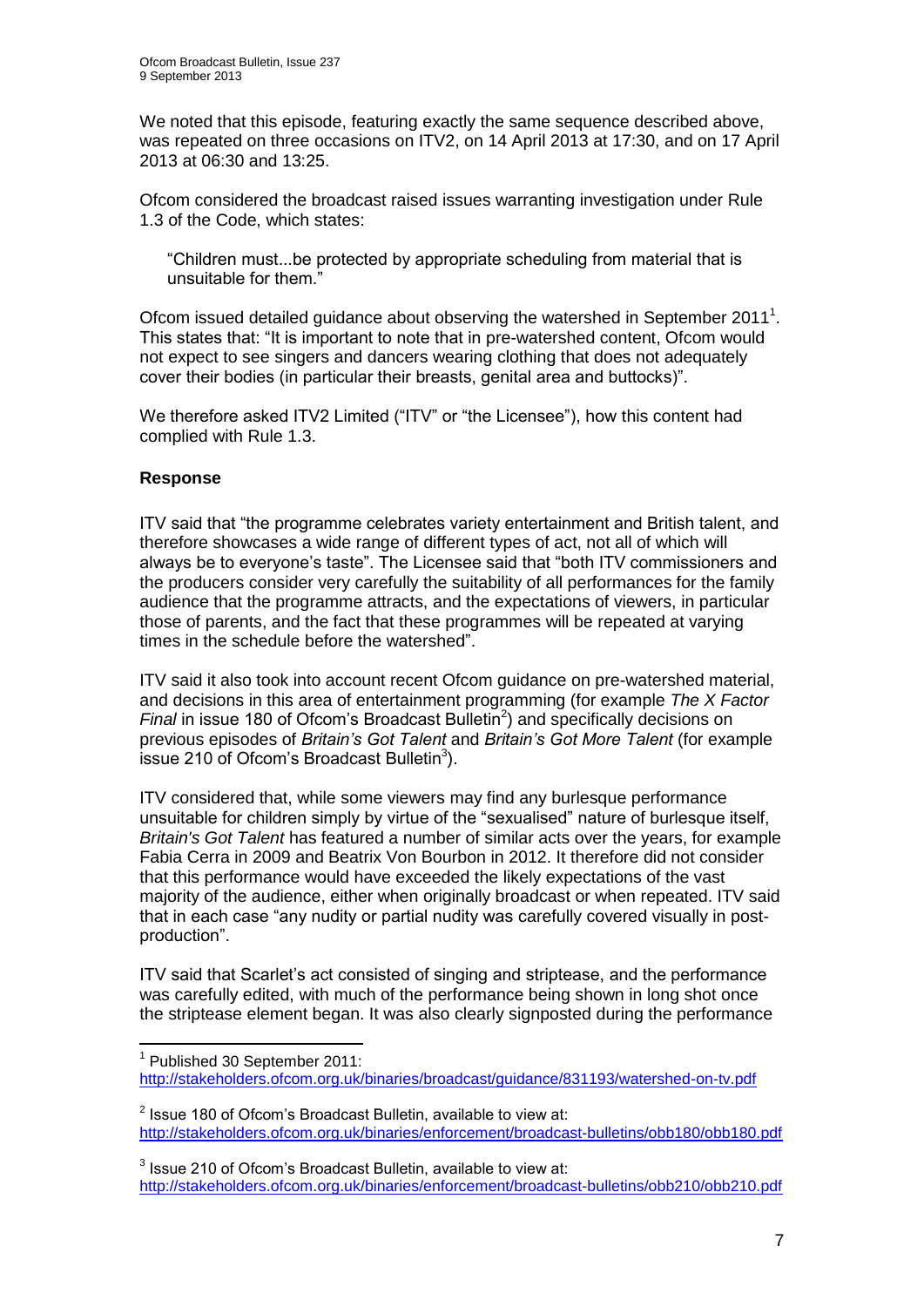by the choice of song, and, for example, by the teasing removal of her gloves, that a striptease element would be involved. ITV said that once Scarlet did remove her dress, her naked bottom was always covered in all shots by pixellation. It considered this nudity was always sufficiently covered in every shot, and the performance as a whole was therefore suitably inexplicit. ITV did not dispute that Scarlet was "briefly nude during the performance", but said that viewers never "saw her entirely nude", and disagreed with Ofcom that the pixellation was insufficient and of limited effectiveness.

ITV said that this partial nudity must also be considered in the context of the obvious humour of the performance and the song choice, which drew upon a wider tradition of "saucy" humour, rather than being overtly erotic. At the conclusion of the performance, when she received the judges' comments, Scarlet was modestly covered first by her feather boa and then by a dressing gown.

ITV acknowledged that not all parents will consider acts of this nature to be appropriate for entertainment programming scheduled before the watershed, and regretted any offence caused to the complainant to Ofcom in this instance. Nevertheless, it did not believe that the inclusion of this performance exceeded the expectations of the family audience, or that it was unsuitable for children.

## **Decision**

Under the Communications Act 2003, Ofcom has a duty to set standards for broadcast content as appear to it best calculated to secure the standards objectives, including that "persons under the age of eighteen are protected". These objectives are reflected in Section One of the Code.

Rule 1.3 requires that children must be protected by appropriate scheduling from material that is unsuitable for them. This rule is not prescriptive and it does not stipulate material or themes that require appropriate scheduling to protect children. Instead it requires that appropriate scheduling is judged by a number of factors including: the nature of the content; the likely number and age range of the audience; the start and finish time of the programme; and likely audience expectations.

When applying the requirement to protect persons under the age of eighteen, Ofcom must take into account the broadcaster's and audience's right to freedom of expression. This is set out in Article 10 of the European Convention on Human Rights. Article 10 provides for the right of freedom of expression, which encompasses the right to hold opinions and to receive and impart information and ideas without unnecessary interference by public authority. However, the broadcaster's right to freedom of expression is not absolute. In carrying out its duties, Ofcom must balance the right to freedom of expression on one hand, with the requirement in the Code to protect under-eighteens.

As Ofcom noted in its 2011 guidance on observing the watershed on television<sup>4</sup>, family viewing programmes raised particular concerns amongst the parents and carers surveyed in Ofcom's 2011 research. The guidance states that "[w]hile Ofcom acknowledges these programmes are not made for children, they nevertheless tend to attract a significant child audience and therefore broadcasters should ensure that the content is suitable for family viewing *throughout the duration* of the programme... In the entertainment and talent genres, particular areas of concern include the sexualised clothing and dance routines of performers and/or guest artistes...".

 4 See footnote 1.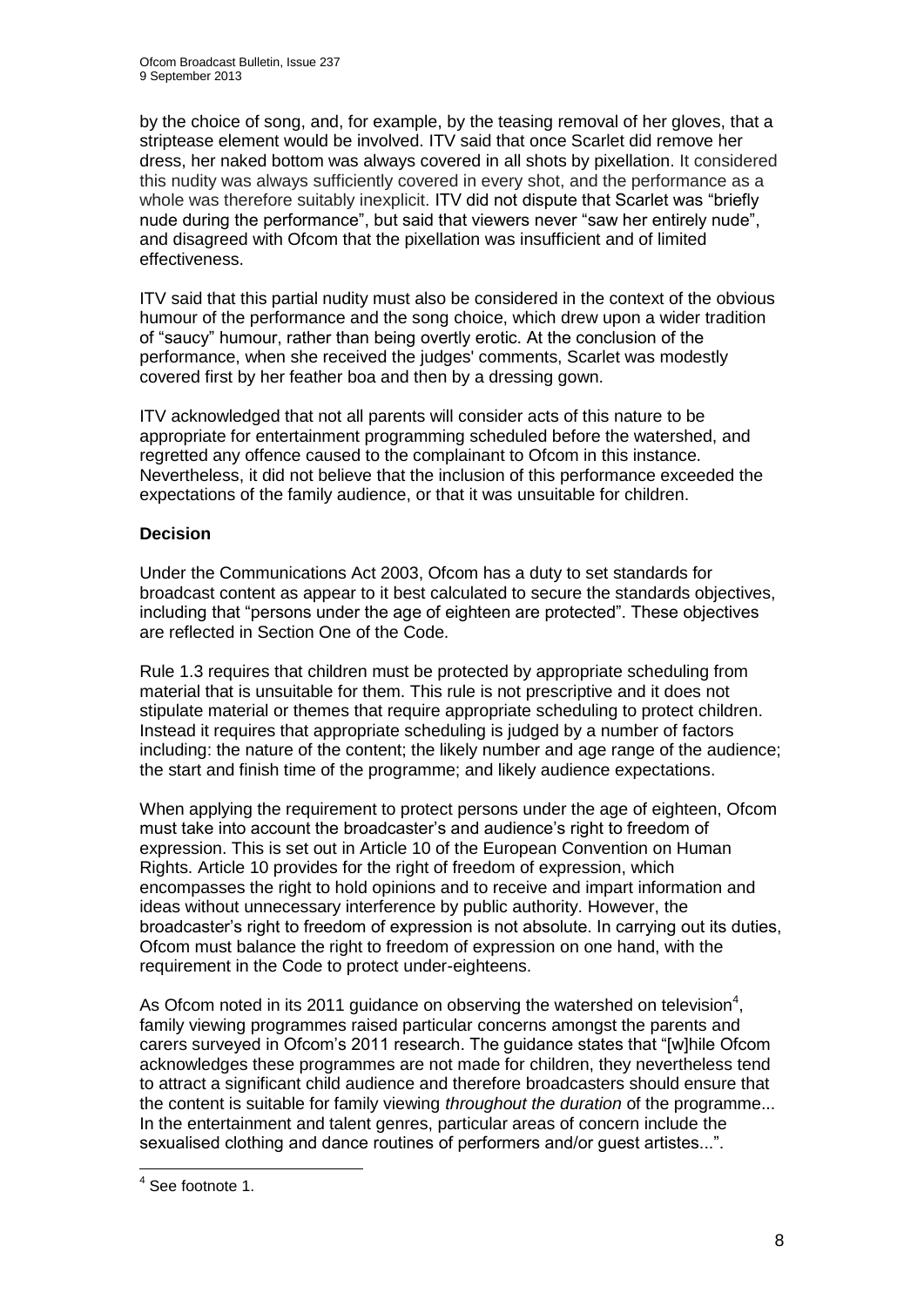Broadcasters are also required to take particular care if repeats of the content are scheduled during the daytime when it is likely children will be watching, some potentially unaccompanied by a parent or other adult.

We considered first whether the material broadcast was unsuitable for children.

The performance in question was a burlesque act, which is a variety genre characterised by flirtatious comedy, mime, dancing and striptease. We noted that this performance as a whole lasted approximately 90 seconds and contained shots of Scarlet removing her dress and shaking her naked bottom at the audience (as set out in the Introduction). We noted that from the point when Scarlet removed her dress, there were five individual shots totalling around 10 seconds giving particular focus to her naked and pixellated buttocks.

As already pointed out Ofcom guidance states that: "It is important to note that in prewatershed content, Ofcom would not expect to see singers and dancers wearing clothing that does not adequately cover their bodies (in particular their breasts, genital area and buttocks)". In issue 210 of Ofcom's Broadcast Bulletin<sup>5</sup> Ofcom considered images of a burlesque act on *Britain's Got Talent*, Beatrix Von Bourbon, adopting mildly provocative positions, with partial and obscured nudity. In that case Ofcom did not find the material in breach of the Code, but did note in particular a sequence in which Beatrix Von Bourbon looked over her shoulder as she slowly unzipped the back of her skirt to very briefly reveal a partial view of her buttocks, and that "this image was on the margins of acceptability and remind[ed] the broadcaster to take particular note of Ofcom's guidance<sup>6</sup>...in future".

Ofcom considered in this latest broadcast that the nudity was more evident than the previous case due to the frequency and close-up nature of some of the images of the performer's naked buttocks. While we noted the nudity was pixellated, Ofcom disagreed with ITV and considered it was of limited effectiveness and did not sufficiently obscure the performer's naked buttocks.

Taking into account the level of detail in this sequence, Ofcom did not consider that the Licensee had taken adequate steps to limit the images of nudity. The frequency and detail of these images in context of a striptease in a burlesque act meant that on balance they were not suitable for children.

Ofcom then assessed whether the images of Scarlet's nudity were appropriately scheduled. In terms of scheduling, Ofcom noted that when this programme was originally broadcast on ITV2 on 13 April 2013 it began at 20:35 (the performance in question occurred at 20:55) and was repeated at various times (all prior to the 21:00 watershed) on three different dates during the following week. Ofcom obtained audience viewing figures for all the broadcasts and noted that:

- on ITV2 on Saturday 13 April 2013 at 20:35 *Britain's Got More Talent* attracted 206,000 child viewers (aged between 4 and 15 years), which represented 18.4% of total viewers for the programme;
- on ITV2 Sunday 14 April 2013 at 17:30, *Britain's Got More Talent* attracted 116,000 child viewers, which represented 17% of total viewers;

 5 See footnote 3.

<sup>&</sup>lt;sup>6</sup> See footnote 1.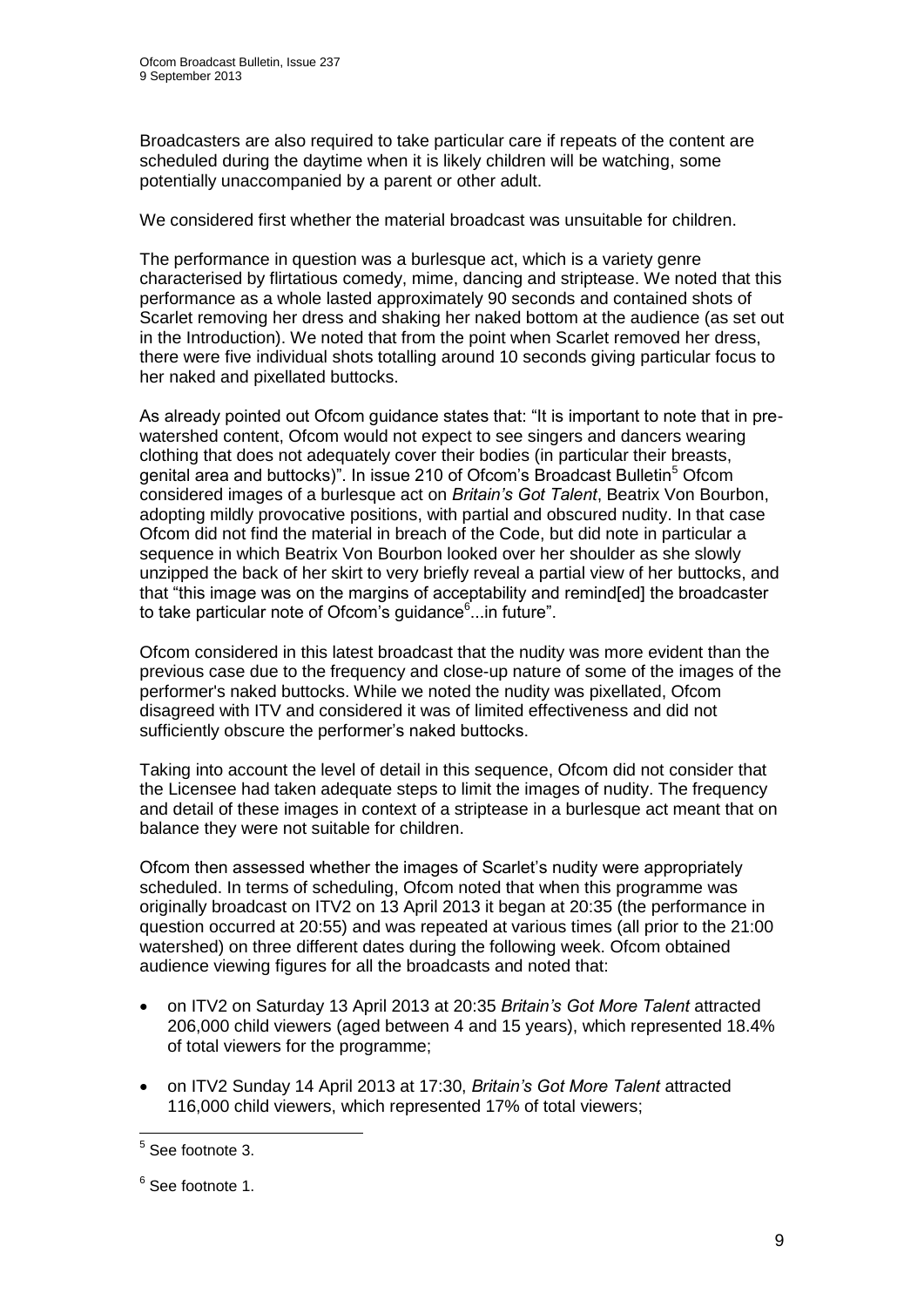- on ITV2 on Wednesday 17 April 2013 at 06:30 *Britain's Got More Talent* attracted 25,000 child viewers, which represented 38.2% of total viewers; and
- on ITV2 on Wednesday 17 April 2013 at 13:30 *Britain's Got More Talent* attracted 1,000 child viewers, which represented 0.2% of total viewers.

Given the above Ofcom considered there was a significant child audience for all these programmes, except the broadcast on 17 April 2013 at 13:30.

In Ofcom's view, the pixellation of Scarlet's naked buttocks had some impact but its effectiveness was limited. Although the images were obscured to some extent, the pixilation was insufficient to obscure Scarlet's naked buttocks, which were sometimes shown in relative close up.

Ofcom noted that no information was given to viewers before any of the showings of the programme began to warn them (parents in particular) that some material might be unsuitable for children.

Overall, contrary to ITV's submissions, Ofcom decided that this content would have exceeded the likely expectations of the audience (and especially parents) for this programme. This was particularly the case when this material was shown at times when a significant child audience could be expected (see audience figures above).

Ofcom concluded that this material was not appropriately scheduled and breached Rule 1.3.

#### **Breaches of Rule 1.3**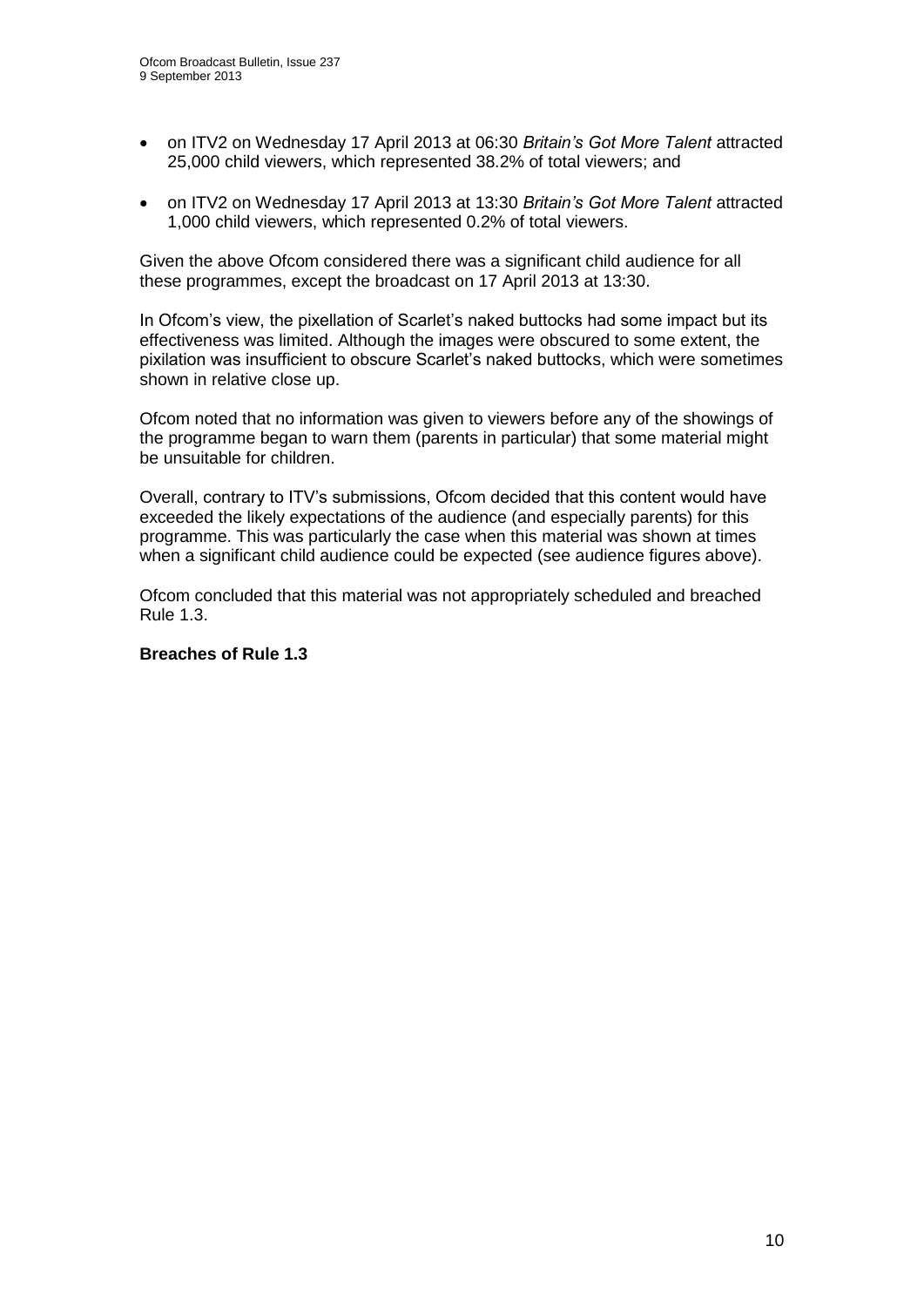# **In Breach**

## **Various political items**

*Channel Nine UK, February to March 2013, various dates and times*

## **Introduction**

Channel Nine UK is a news and general entertainment channel broadcast in Bengali and serving a Bangladeshi audience. The licence for Channel Nine UK is held by Runners TV Limited ("Runners TV" or "the Licensee").

A complainant drew Ofcom's attention to what appeared to be advertisements placed on Channel Nine UK by various organisations in breach of the ban on political advertising contained within the Communications Act 2003 ("the Act").

Ofcom examined 10 items, each of which was broadcast in Bengali. The items were short self-contained messages apparently produced by the person or group whose message the item conveyed. The organisations, including regional branches, that featured in the 10 items were:

- Awami League<sup>1</sup>;
- $\bullet$  UK Jubo League<sup>2</sup>;
- Bangladesh Nationalist Party<sup>3</sup>;
- The 18 Party Coalition<sup>4</sup>;
- The Shahbag Movement<sup>5</sup>; and
- Gono Jagoron Mancho<sup>6</sup>.

Ofcom commissioned independent translations of the items, each of which was between 10 and 40 seconds long. All of the items appeared with other items bookended by slates which stated *"Community Roundup"* (in English).

<sup>1</sup>  $1$  The Awami League is the main party in the coalition governing Bangladesh.

 $2$  The Jubo League is the youth wing of the Awami League.

 $3$  The Bangladesh Nationalist Party is the main opposition party in Bangladesh.

 $4$  The 18 Party Coalition is a coalition of opposition parties headed by the Bangladesh Nationalist Party and the Jamaat Party (also known as Jamaat-e-Islami), the main Islamist party in Bangladesh.

<sup>&</sup>lt;sup>5</sup> The Shahbag Movement was so-called because it was associated with protests in the Shahbag district of Bangladesh's capital, Dhaka, These protests started on 5 February 2013 when Kader Molla, the leader of the Jamaat Party, was sentenced to life imprisonment by the International Crimes Tribunal ("ICT") set up by the current Bangladeshi Government to investigate allegations of war crimes during the 1971 war in which Bangladesh obtained its independence from Pakistan. To date, the ICT has indicted 11 politicians of war crimes: nine members of the Jamaat Party and two members of the Bangladesh Nationalist Party.

 $6$  Gono Jagoron Mancho is a movement aligned with the Shahbag Movement.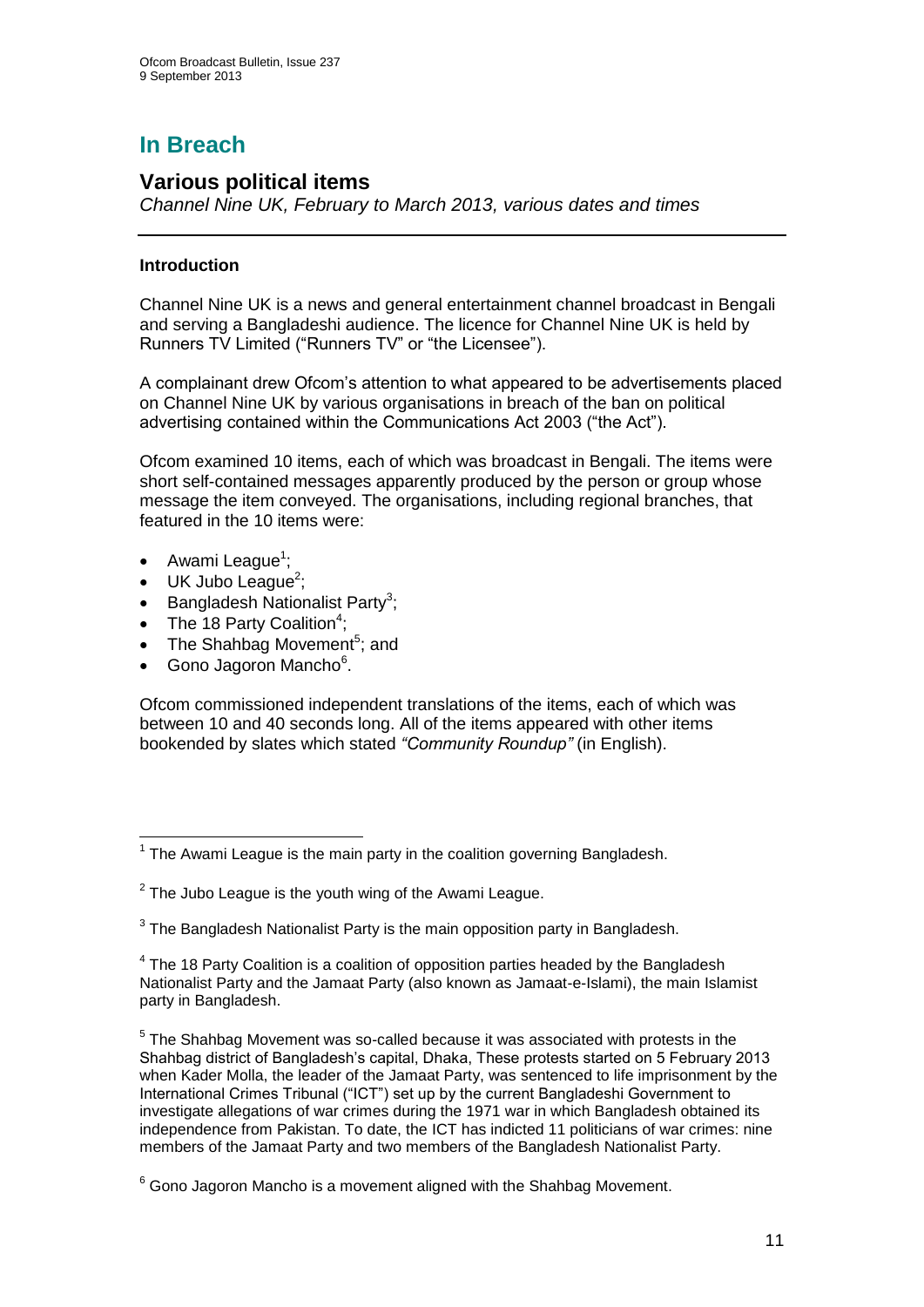## 2 February 2013 – 00:38

Two items were shown featuring the Midlands Awami League and the Coventry Awami League respectively. The translations of these items obtained by Ofcom stated:

Item 1: *"Third-yearly conference of United Kingdom Awami League, Midland Branch, 2013 Venue: The Victoria palace, Lewisham Road, Smatehwick, B66 Date: 10 February, Sunday. Time: 12 pm Chief guest: Sultan Mahmud Shareef – President, United Kingdom Awami League. The presence of all expatriate brothers and sisters in favour of independence is highly expected. Invited by, on behalf of the conference preparation committee of Midland branch United Kingdom Awami League, A. K. M. Asaduzzaman, Convener Hifzur Rahman Khan, Member Secretary."* 

Item 2: *Third-yearly conference of United Kingdom Awami League, Coventry Branch, 2013 Venue: Coventry Muslim Resource Centre, Red Lane, Coventry, CV6 5EE Date: 03 February, Sunday. Time: 12 pm Chief guest: Sultan Mahmud Shareef. Special guests: Al-Hajj Shams Uddin Khan and Al-Hajj Jalal Uddin. Keynote speaker: Syed Sajdur Rahman Faruque. Also will be present in the conference: Maruf Ahmed Chowdhury, Abdul Ahad Chowdhury, Mohammad Sharob Ali and Mohammad Tariq Ahmed All believing in the ideology of Bangabandhu<sup>7</sup> are invited to this conference."*

28 February 2013 – 12:28

1

Two items were shown featuring the Southampton Awami League and the German Awami League respectively. The translations of these items obtained by Ofcom stated:

- Item 3: *"Joy Bangla Joy Bangabandhu Awami League Southampton Branch Greetings and respect to all martyrs of the Language Day. At the same time, we, on behalf of Southampton Awami League, convey our full support to Shahbag Projonmo Chattor movement and the demand for the war criminals to be tried and executed (hanged). Publicised by Southampton Awami League."*
- Item 4: *"Allah (God) is the greatest Joy Bangla Joy Bangabandhu Great 21st (February) 'You have shed your blood for our mother tongue, Bangla. We remember your sacrifice with respect from a far away land' Discussion meeting and cultural programme. Organised by German Awami League*

<sup>&</sup>lt;sup>7</sup> "Bangabandhu" – meaning 'Friend of Bangal' – is the honorific title given to Sheikh Mujibur Rahman, who was the first President of Bangladesh and led the Awami League.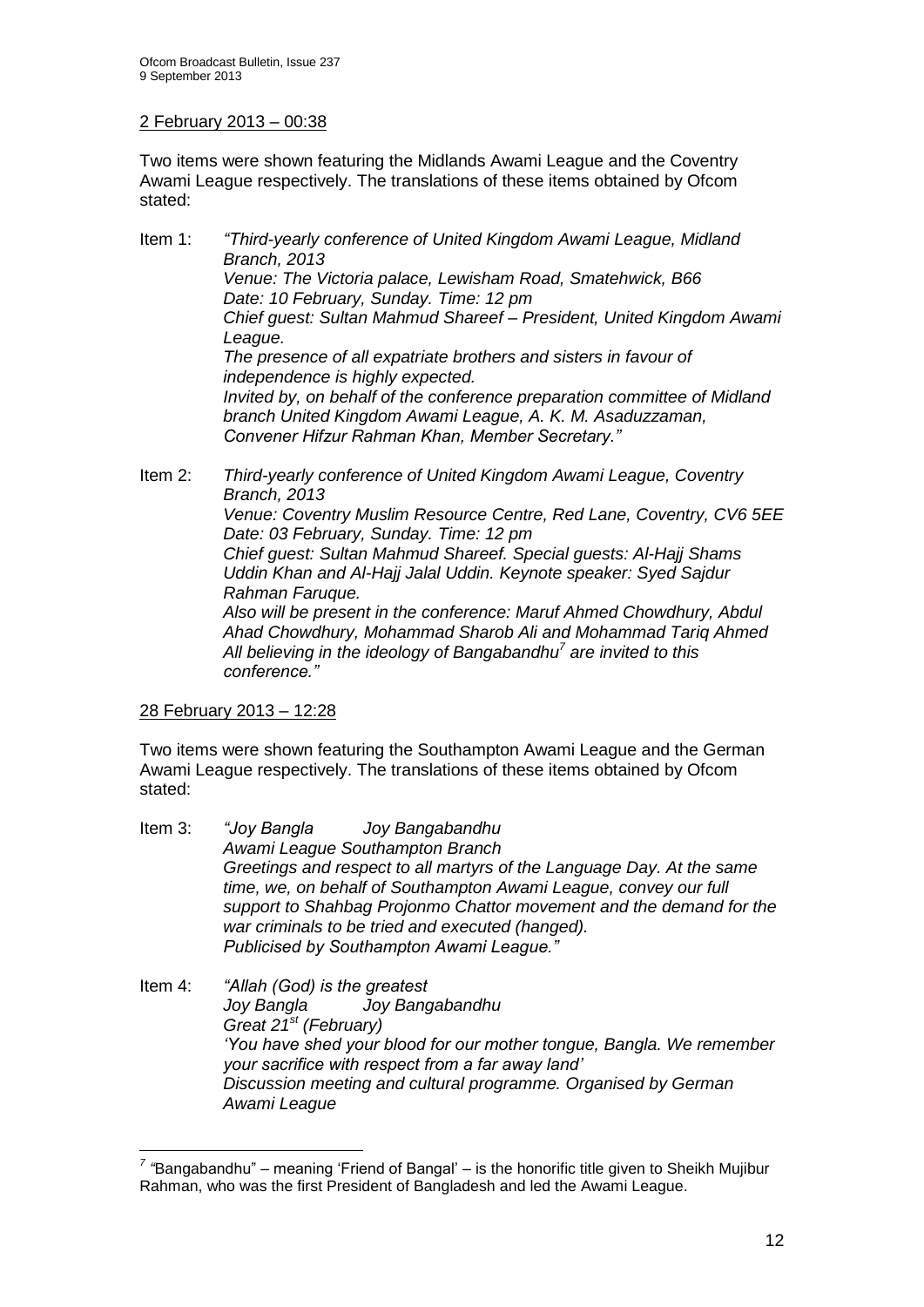*Chief guest: Pijush Banddopadhay. Venue: Salbau Sonhope, Frankfurt vest. Date: 2 March 2013, Saturday, 5pm. German Awami League Best wishes from Younus Khan Acting president, German Awami League Organised by: Zillur Rahman, Vice President, German Awami League; Nur a Hasnat Shipon, Vice President, German Awami League; Atiqur Rahman Sabuj, Vice President, German Awami League; Mahfuz Faruk,* 

*Joint Secretary, German Awami League; M A Khaleque, Cultural Secretary, German Awami League; Haqeem Titu, Publicity Secretary, German Awami League."*

## 10 March 2013 – 17:25

Two items were shown featuring the Belgium Bangladesh Nationalist Party and 18 Party Coalition. The translations of these items obtained by Ofcom stated:

Item 5: *"Conference and demonstration against nationwide genocide. Press Conference: Time: 4 pm, Date: 10th of March (Sunday). Demonstration: Time: 1 pm, Date: 11th of March (Monday). Place: in front of European Commission, Brussels, Belgium. Meeting at 3pm. Anybody who holds the spirit of nationalism is invited. Invited by: Sanwar Ali, Secretary, Belgium BNP."*

Item 6: *"A huge demonstration has been arranged to protest the attack and torture of Law-enforcement team against the opposition party in Bangladesh. Date: 11th of March, 2013, Monday. Time: 2pm Place: Altab Ali Park London To save our country and democracy, join this demonstration if you believe in nationalism. Organised by: 18 party coalition, UK."*

## 24 March 2013 – 20:54

Four items were shown featuring the UK Jubo League, 18 Party Coalition, Shahbag Movement and Bangladesh Nationalist Party, Berlin. The translations of these items obtained by Ofcom stated:

- Item 7: *"On Independence day, UK Jubo League has organised a meeting and a cultural programme. Date and time: 26th of March, 5 pm. Place: Bluemoon Media centre. 82-88 Mile End Road. London E1 4UN. The programme will be presided by Fakrul Islam Madhu, Secretary Jubo League, UK. Contact for more details: Selim Ahmed khan, General Secretary, Jubo League, UK."*
- Item 8: *"In the memory of our Independence day, 18 Party Coalition has arranged a meeting and demonstration. Date: 26th of March, Tuesday. Time: 5:30 pm. Place: Water Lily Banquet hall, Mile End. Everybody is invited who has the spirit of nationalism. Join us to save our country and countrymen. Vow to save our Independence. Arranged by: 18 Party Coalition. UK."*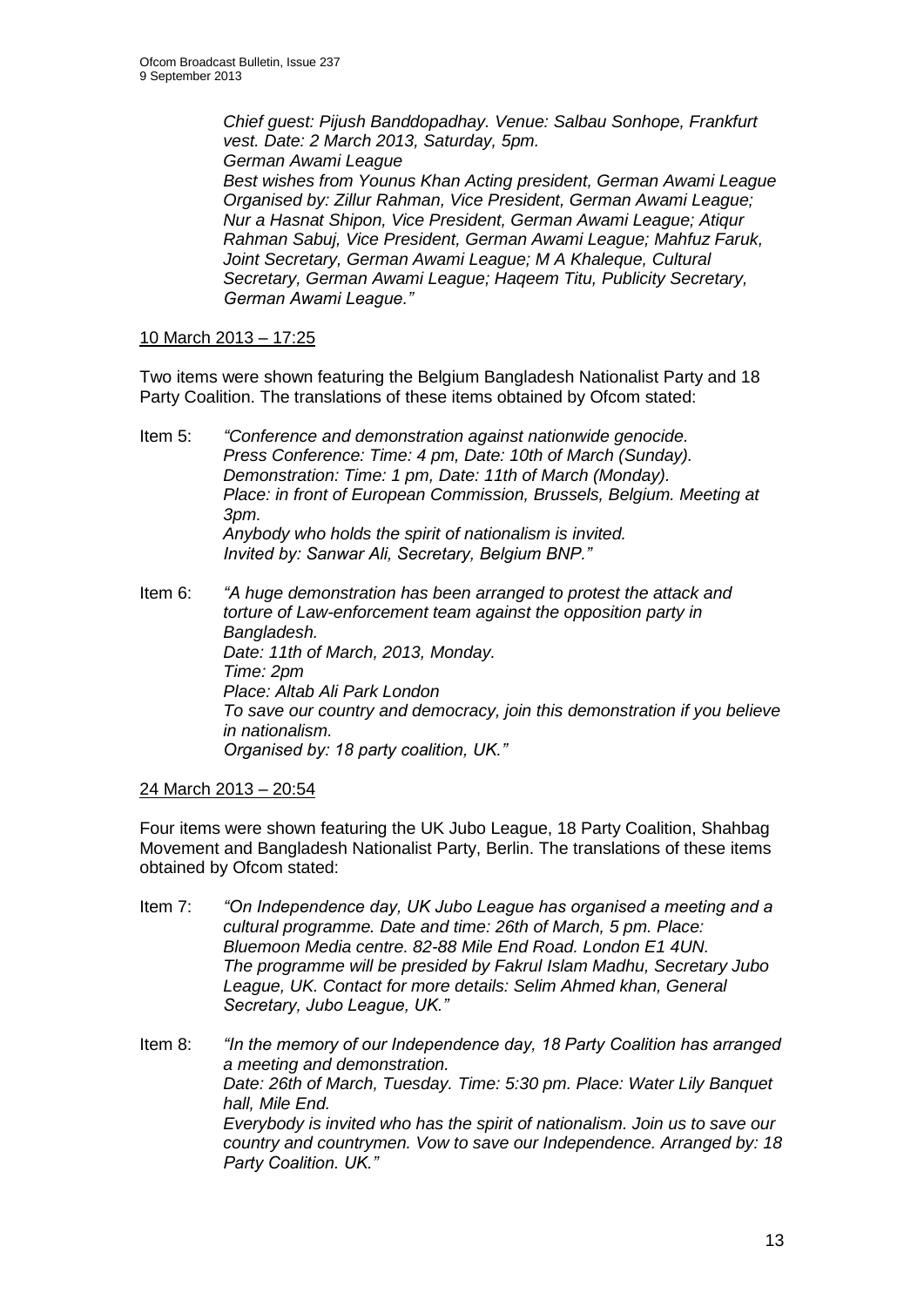- Item 9: *"To show solidarity with the Shahbag Movement, demonstration will take place demanding a quick trial of war-criminals. Whoever has the spirit of Independence is invited to join. Organised by Gono Jagoron Mancho, Milan, Lombardia, Italy."*
- Item 10: *"Bangladesh National Party, Berlin is celebrating 42 years of Independence of Bangladesh on 26th of March by organising a seminar. Chief guest: Mr. Akul Miah. Special guest: Maulana Jalal Uddin. Mr. Fazal Khan, Mr. Kazi Suruj. Many renowned political critics will attend the seminar. Time: 26th of March, 2013, Tuesday 4 pm. All of you are invited to the seminar."*

We sought the Licensee's comments on the terms under which all of these items had been included in its schedule. Runners TV told us that all of the items, which were intended to "provide information to the community", were transmitted without payment for broadcast.

Given the Licensee's assertions that no money was accepted for the broadcast of any of the items set out above and that it did not consider any of them to be advertisements, Ofcom concluded that the items must be regarded as programme material and therefore subject to the Code. Because each of the items appeared to consist of self-contained messages from political organisations, we considered they raised issues warranting investigation under the following rules of the Code:

- Rule 5.5: "Due impartiality on matters of political or industrial controversy and matters relating to current public policy must be preserved on the part of any person providing a service (listed above). This may be achieved within a programme or over a series of programmes taken as a whole."
- Rule 9.1: "Broadcasters must maintain independent editorial control over programming."
- Rule 9.2: "Broadcasters must ensure that editorial content is distinct from advertising."

We therefore sought Runners TV's views on how the items complied with the rules set out above.

## **Response**

The Licensee told us that none of the items were advertisements. Runners TV stated that no money or other consideration had been sought or offered in return for their broadcast. It stated that all of the items had been broadcast as 'community announcements' and had appeared within slates saying so.

#### Rule 5.5 (due impartiality in matters of political or industrial controversy and matters relating to current public policy)

The Licensee told us that it accepted that all of the items did appear to be politically biased. The Licensee said that the political content of the items should not have appeared and stressed that it had not been Runners TV's intention to allow politically partial material to have been included in its service. The Licensee explained that these inclusions came about through having "been overlooked by the editorial team".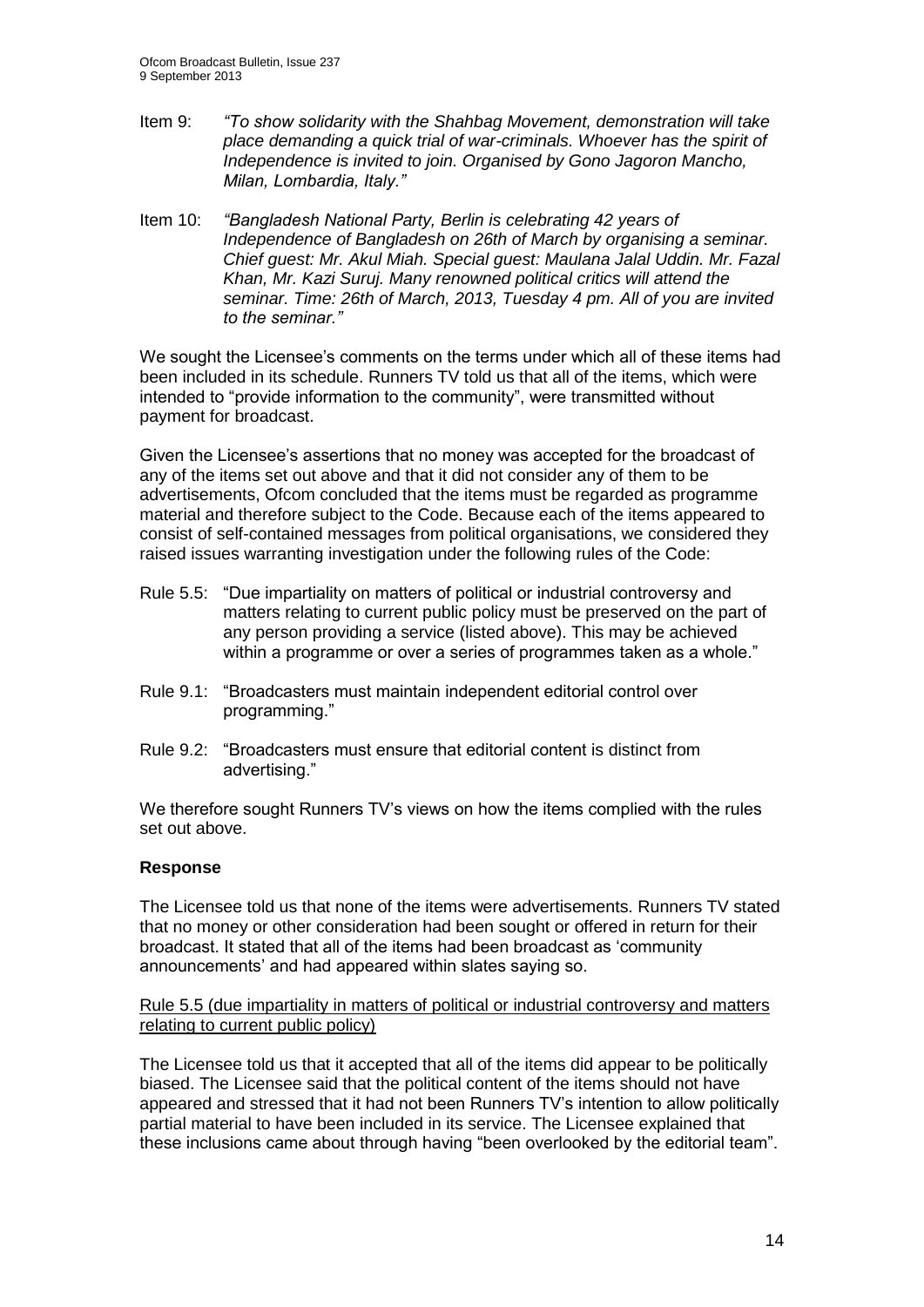#### Rule 9.1 (editorial independence must be maintained)

The Licensee repeated that the inclusion of the political statements and other content in the items was unintentional and an error. Runners TV maintained, however, that the community slots were open to all and that no bias operated as to access: a range of views were included over time.

Further, the Licensee told us that it believed that it should have included "…a preannouncement in place mentioning this was only a platform for announcements for local organisations and not advertising or expression of the views of Channel Nine UK."

#### Rule 9.2 (editorial content must be distinct from advertising)

On the question of distinction between advertising and editorial matter the Licensee said:

"...since these announcements appeared as 30 or 40 second clips it may have been interpreted as advertising. ...[T]his was not...intentional [but resulted from] a lack of understanding on the [part of the] editorial team. As…management we have taken necessary steps to retrain all the editorial and programming related staff in order for us to ensure a situation like this does not arise in the future."

In conclusion the Licensee emphasised a number of points, including that; it was never the Licensee's intention to breach the Code; the objective of the material was only to serve as community announcements; the editorial team was new and inexperienced; and, that steps were being taken to avoid any repeat of the problems.

Runners TV added that the Community Roundup feature was being dropped. The Licensee said it had read, understood and taken on board all of the points which had been raised with it. Runners TV said it "…will look into setting up Ofcom training events for each and every member of the organisation."

## **Decision**

Under the Act, Ofcom has a statutory duty to set standards for broadcast content as appear to it best calculated to secure the standards objectives, including that the special impartiality requirements set out in section 320 of the Act are complied with. This standard is contained in Section Five of the Code. Broadcasters are required to ensure that the impartiality requirements of the Act are complied with, including that due impartiality is preserved on matters of political or industrial controversy and matters relating to current public policy (see above for the specific provisions).

Ofcom also has a statutory duty under the Act to ensure that "the international obligations of the United Kingdom with respect to advertising included in television and radio services are complied with". Articles 20 and 23 of the Audiovisual Media Services ("AVMS") Directive set out strict limits on the amount and scheduling of television advertising. The AVMS Directive also requires that advertising is distinguishable from other parts of the programme service: "Television advertising … shall be readily recognisable and distinguishable from editorial content … and … shall be kept quite distinct from other parts of the programme by optical and/or acoustic and/or spatial means." The purpose of this distinction is to prevent viewers being confused or misled about the status and purpose of the material they are watching and to protect viewers from surreptitious advertising. It also prevents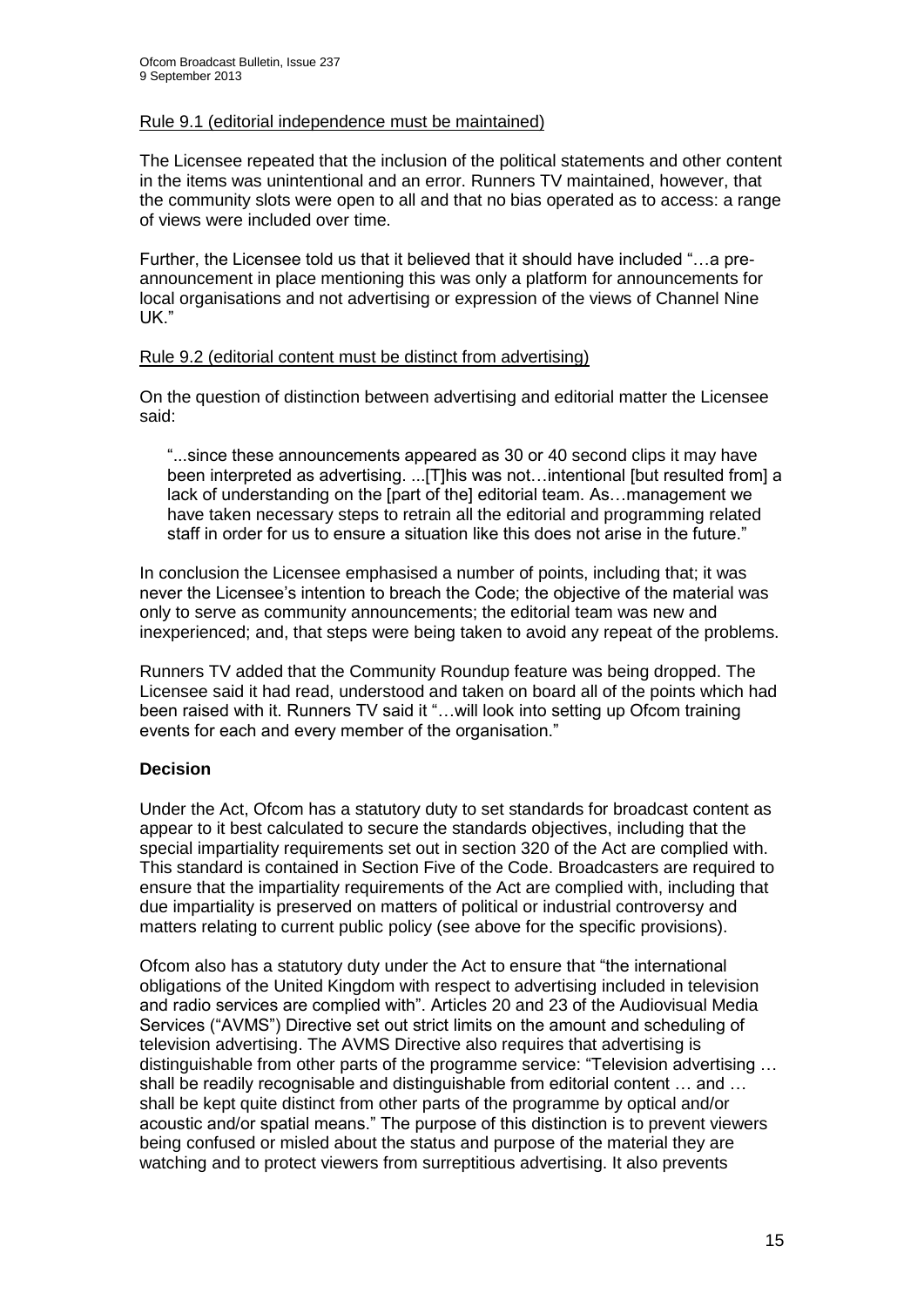editorial content from being used to circumvent the restrictions on advertising minutage.

The requirements of the AVMS Directive are reflected in, among other Code rules, Rule 9.2, which requires that editorial content is kept distinct from advertising.

The Act also requires Ofcom to have regard to the "desirability of maintaining the independence of editorial control over programme content". This is reflected in Rule 9.1 of the Code.

Ofcom therefore considered the items' compliance with Rules 5.5, 9.1 and 9.2 of the Code.

#### Rule 5.5

This rule states:

Rule 5.5: "Due impartiality on matters of political or industrial controversy and matters relating to current public policy must be preserved on the part of any person providing a service (listed above). This may be achieved within a programme or over a series of programmes taken as a whole."

It is not part of Ofcom's remit to question or investigate the validity of the political views expressed in a case like the current one, but to require the broadcaster to comply with the relevant standards in the Code. The Code does not prohibit broadcasters from discussing any controversial subject or including any particular point of view in a programme. To do so would be an unacceptable restriction on a broadcaster's freedom of expression.

However, the broadcaster's right to freedom of expression is not absolute. In carrying out its duties, Ofcom must balance the right to freedom of expression on one hand, with the requirement in the Code to preserve "due impartiality" on matters relating to political or industrial controversy or matters relating to current public policy. Ofcom recognises that Section Five of the Code, which sets out how due impartiality must be preserved, acts to limit, to some extent, freedom of expression. This is because its application necessarily requires broadcasters to ensure that neither side of a debate relating to matters of political or industrial controversy and matters relating to current public policy is unduly favoured. Therefore, while any Ofcom licensee should have the freedom to discuss any controversial subject or include particular points of view in its programming, in doing so broadcasters must always comply with the Code.

In this case, Ofcom firstly had to ascertain whether the requirements of Section Five of the Code should be applied: that is whether the content in this case was dealing with matters of political or industrial controversy and/or matters relating to current public policy. We noted that the items were brief statements that, for instance, alerted viewers of Channel Nine to the existence of forthcoming meetings or demonstrations. Just because editorial content refers to political parties or politicians does not necessarily mean that the rules in Section Five are applicable. Furthermore, in judging the applicability of Section Five in any case, Ofcom will take into account the manner in which political issues are dealt with, and how they are presented within programming.

In this case, we considered that the items, although brief, clearly touched on matters of political controversy and public policy in Bangladesh: in all cases by virtue of publicising political parties and groups, in all but one item by promoting meetings or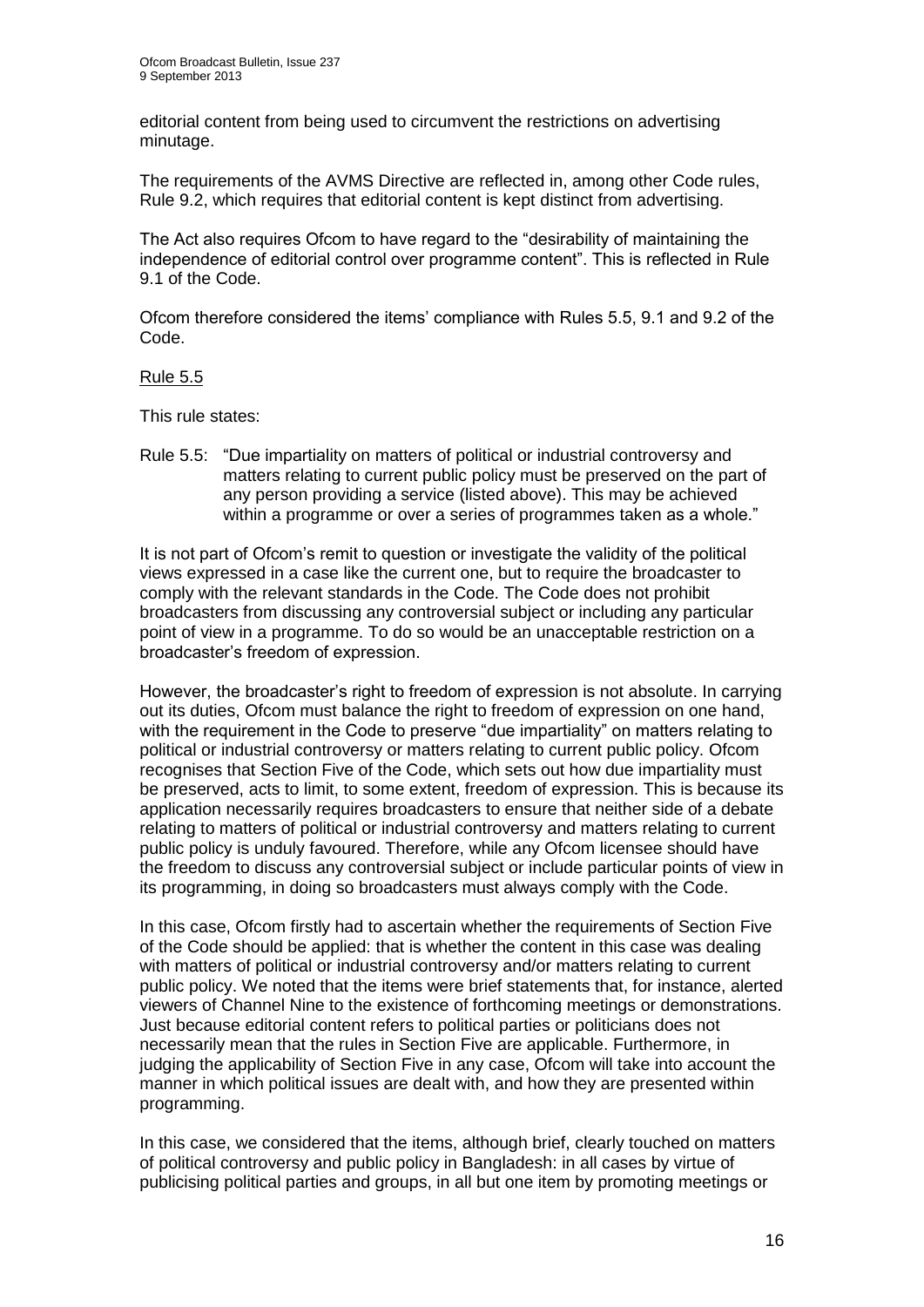protests, and in four items by reference to particular political issues. These issues were the ongoing political debate concerning the existence of and actions of the ICT in relation to the investigations of war crimes alleged to have taken place in Bangladesh during the 1971 war in which Bangladesh obtained independence from Pakistan (items 3 and 9), and allegations of political killing and torture (items 5 and 6). We considered that all of these items dealt with matters of political controversy and matters relating to public policy. Rule 5.5 was therefore applicable.

In assessing whether due impartiality has been preserved, the term "due" is important. Under the Code, it means adequate or appropriate to the subject and nature of the programme. Therefore, "due impartiality" does not mean an equal division of time has to be given to every view, or that every argument and every facet of every argument has to be represented. Due impartiality may be preserved in a number of ways and it is an editorial decision for the broadcaster as to how it ensures due impartiality is maintained.

In this case, Ofcom considered that all of the items could be characterised either as self-contained expressions of specific viewpoints on particular matters of political controversy or as promotion of particular political interests, including meetings and protests. None of the items contained any alternative views.

Although we noted that the Licensee stated that it had carried items from opposing political interests, it was our view was that such items taken together could not fulfil Rule 5.5's requirement of due impartiality, for two reasons.

Firstly, the items were material apparently assembled and supplied by each interest and as such were not capable of providing the necessary balance and coverage over time expected by Rule 5.5. As independent and uncoordinated statements that were placed in the schedule without having been commissioned by the Licensee, these items collectively could not be taken – unlike conventional, scheduled programming – to be a body of programming planned over time by the Licensee.

Secondly, we noted that all but one of the items contained calls to actions to meetings, protests or demonstrations. Consequently, it was our view that each item could only be viewed as a self-standing piece intended to promote a particular political interest. By their very nature, therefore, such items presented no opportunity for duly impartial consideration of a matter of political controversy.

In reaching our decision, we took account of the Licensee's explanation that the items were 'community announcements'. Ofcom recognises that broadcasters serving particular communities will want to provide content that presents issues of topical interest to their target audience. In Ofcom's view, however, this cannot justify the inclusion of inherently partial items concerning matters of political controversy or matters relating to public policy.

We also noted Runners TV's submission that the political content of the items should not have been transmitted and that this had been an error by its staff.

Given the above, Ofcom therefore concluded that all of the items breached Rule 5.5.

#### Rule 9.1

This rule states:

"Broadcasters must maintain independent editorial control over programming."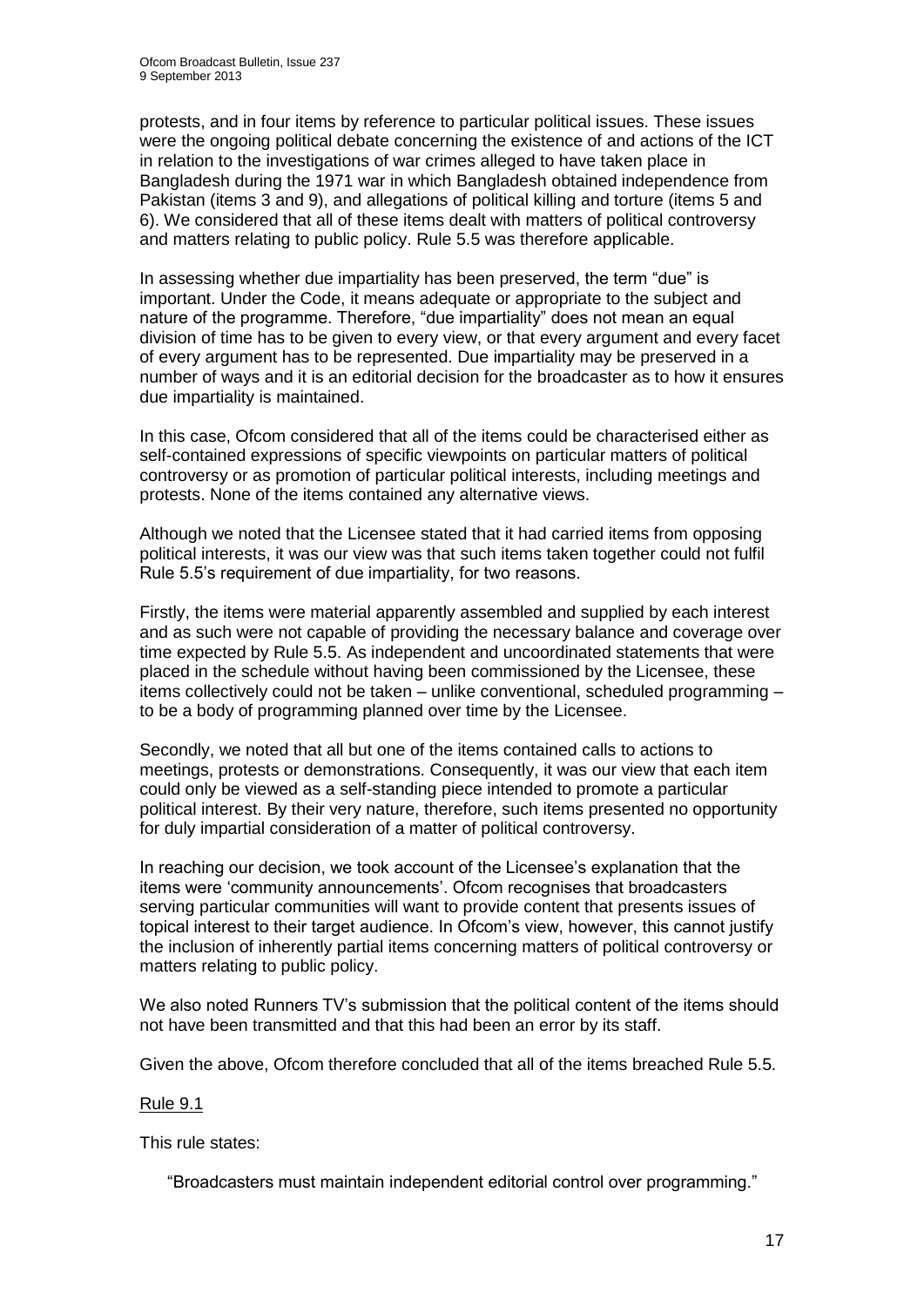Ofcom was concerned that, in the absence of any editorial treatment, programme time had effectively been donated to third parties' interests. Where a political message is included in programming (generally in news or current affairs programming) it will usually be clearly contextualised – for example, to illustrate the stance of a political party or pressure group – labelled, and included only as far as editorial iustification allows. This last consideration will generally mean both that the item (advertisement, campaign video, etc) will not be shown in full, and that the programme will offer a clear explanation for the reason for its inclusion.

In Ofcom's view, by broadcasting an item that apparently reflected one political group's interests – whether by promoting itself, one of its events or by setting out its general aims or position on a particular issue – without any editorial context or analysis, Runners TV had failed to maintain independent editorial control. Ofcom therefore concluded that Rule 9.1 had been breached by the inclusion of the item.

## Rule 9.2

This rule states:

Rule 9.2: "Broadcasters must ensure that editorial content is distinct from advertising."

All of the announcements were standalone messages, of short duration, which appeared to be broadcast separately from, and between, other programme material. As such, they resembled advertisements very strongly. In fact, in Ofcom's view, they were very much more likely to be understood by viewers as advertisements than as programme items. In reaching this conclusion, Ofcom gave full consideration to the "Community Roundup" slates, but considered these wholly insufficient to distinguish the items from advertising.

Generally, if a Licensee wishes to run programming whose purpose is to let communities know of events of interest, it should take care to ensure that the programming is not, and gives rise to no suggestion of being, a collection of advertisements. In this respect, it is Ofcom's view that such programming is very much more likely to fall foul of Rule 9.2 where no conventional programme elements are present: a presenter, studio, programme titles and graphics and so on. Where, as in this case, the items appeared to be made by the organisations themselves and scheduled as discrete items in a break, the prospect of inadequate distinction was very strong indeed.

In view of the items' presentation within the Licensee's schedule, Ofcom concluded that they were not distinct as programme material and that Rule 9.2 had been breached by all of the items.

This case is of considerable concern to Ofcom. Under section 321 of the Act, political bodies are banned from advertising altogether on Ofcom licensed services (both TV and radio). This ban applies to political bodies from anywhere in the world. In the course of Ofcom's investigation Runners TV accepted the political nature of the organisations mentioned in all of the items. Further, Ofcom has reported previously on breaches of the prohibition on political advertising that concerned Bangladeshi political bodies8 and which the Licensee ought to have been aware of.

 8 In issue 197 of Ofcom's Broadcast Bulletin, published on 12 January 2012, and issue 202 of Ofcom's Broadcast Bulletin, published on 19 March 2012, and available at, respectively: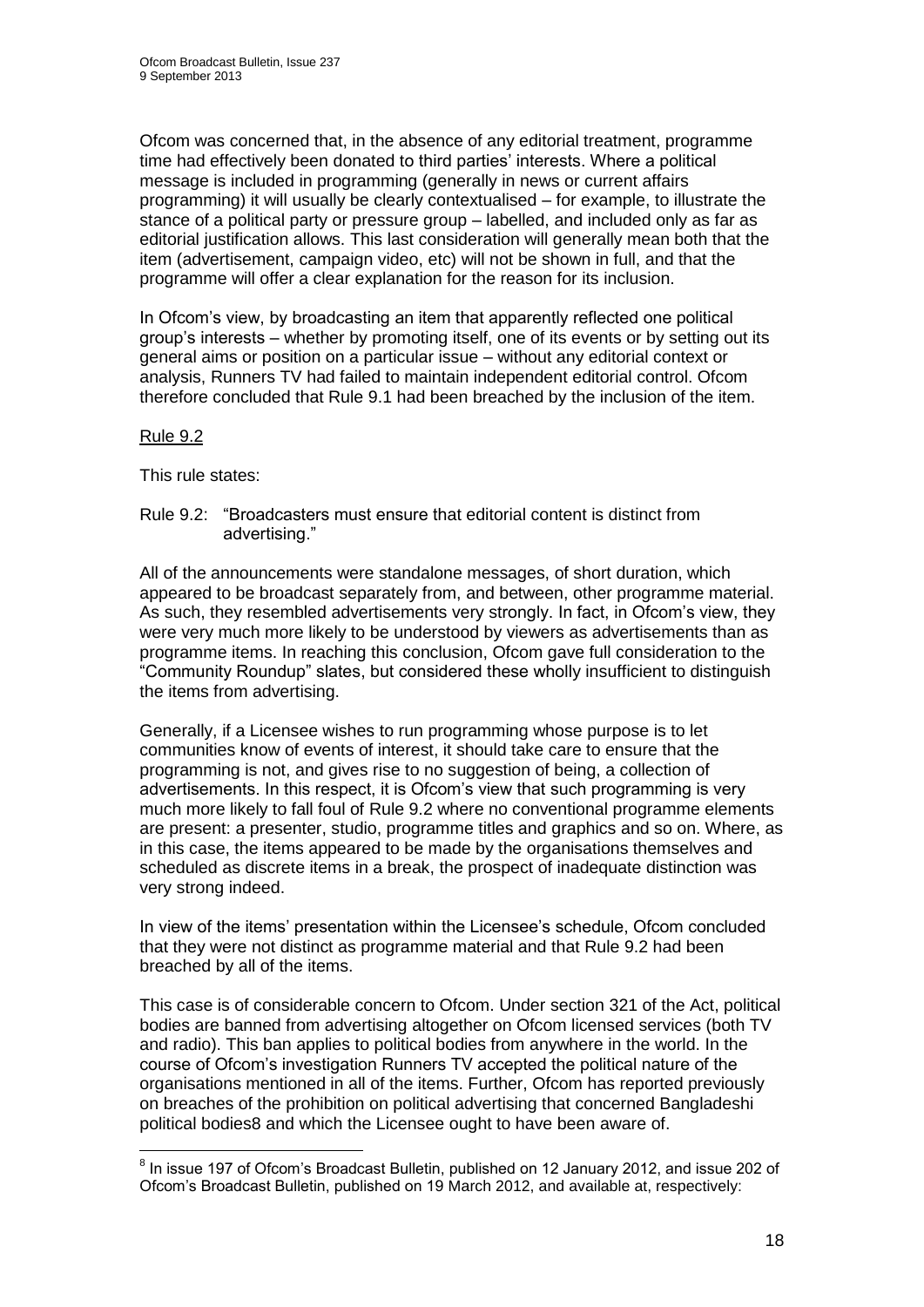1

Ofcom noted the Licensee's statements that it had stopped broadcasting material under the "Community Roundup" heading.

However, Ofcom is putting Runners TV on notice that it will treat any similar future breaches as extremely serious, and that any future such breaches may be considered for the imposition of statutory sanctions.

## **Breaches of Rules 5.5, 9.1 and Rule 9.2**

<http://stakeholders.ofcom.org.uk/binaries/enforcement/broadcast-bulletins/obb197/obb197.pdf> and <http://stakeholders.ofcom.org.uk/binaries/enforcement/broadcast-bulletins/obb202/obb202.pdf>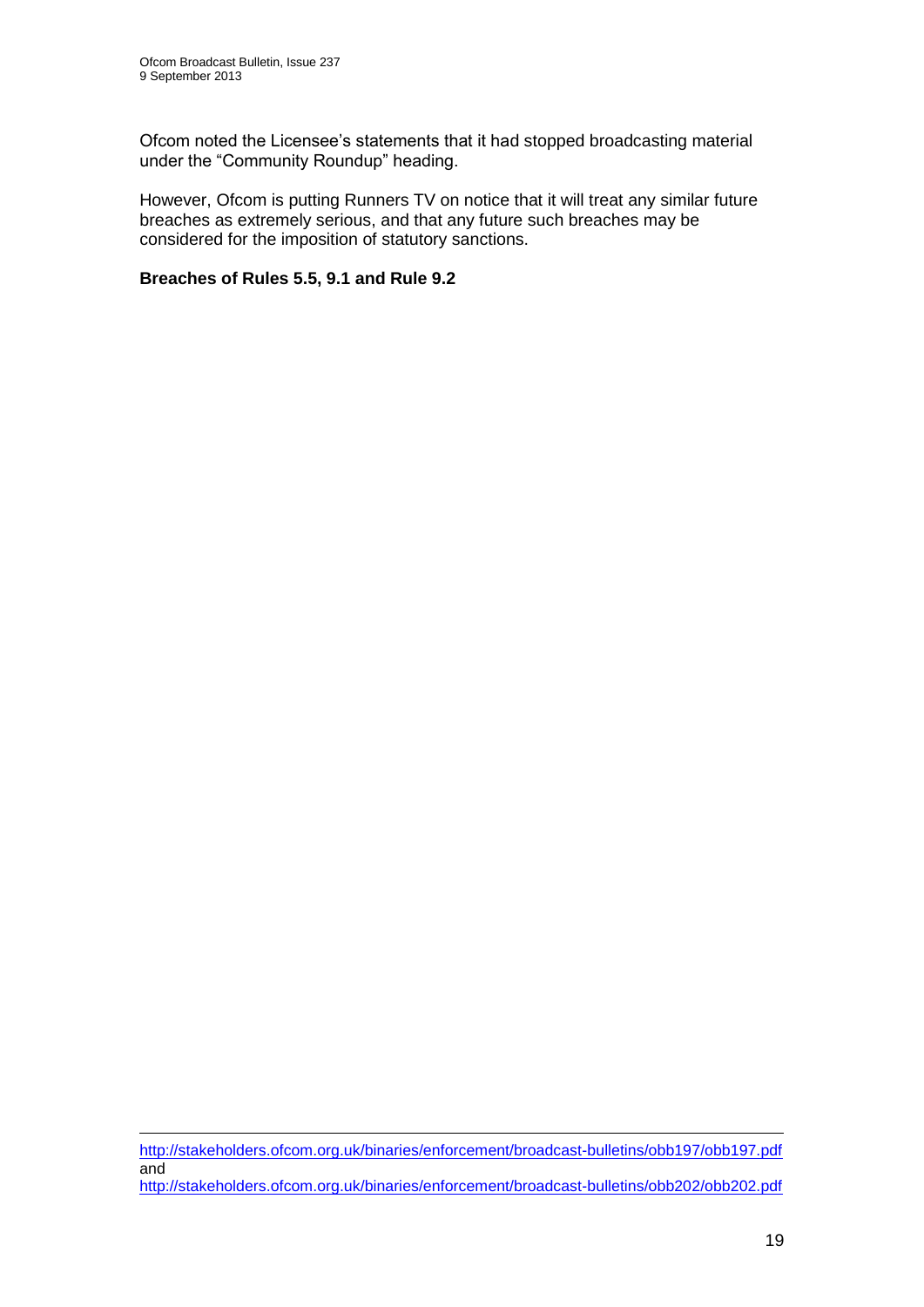# **In Breach**

## **Item for Bangladesh Nationalist Youth Organisation**

*ATN Bangla UK, 14 February 2013, 18:25*

## **Introduction**

ATN Bangla is a news and general entertainment channel broadcast in Bengali and serving a Bangladeshi audience. The licence for ATN Bangla is held by ATN Bangla UK Limited ("ATN Bangla" or "the Licensee").

A complainant alerted Ofcom to an item shown during an advertising break on 14 February 2013 which appeared to show political messages placed by or on behalf of the Bangladesh Nationalist Party<sup>1</sup> in breach of the ban on political advertising contained within the Communications Act 2003 ("the Act").

Ofcom examined the material, which was broadcast in Bengali. The translation of the text and audio of the item is as follows:

*Bangladesh Nationalist Youth Organisation, Tower Hamlets Branch*

*A huge youth gathering and cultural function will be held protesting the continuous conspiracy against BNP (Bangladesh Nationalist Party) chairperson Begum Khaleda Zia and the country's hero Tareq Rahman*<sup>2</sup> *by being jealous of their popularity, protesting the countrywide oppression and tyranny on BNP and its associate organization, to know the whereabouts of leader of the people*  against autocracy, Ilyas Ali<sup>3</sup> and demanding the election under non-partisan, *neutral government.* 

*Organised by Bangladesh Nationalist Youth Organisation, Tower Hamlets Branch.* 

*Date: 20 February 2013, Wednesday; Time 6:30pm*

*Requesting you to join, Saifuddin, Mohamamd Khijir and Mostafizur Rahman Minar.*

We noted that the item was broadcast between advertisements in what appeared to be a commercial break. We sought the Licensee's comments on the terms under which this item had been included in its schedule. The Licensee said no payment had been made for item to be broadcast, and that it did not consider it to be advertising. Because no payment or other valuable consideration had been received by the broadcaster in return for the item's broadcast, Ofcom concluded that it must be regarded as programme material.

<sup>1</sup>  $1$  The Bangladesh Nationalist Party is the largest opposition party in Bangladesh.

 $2$  Tareq Rahman is the senior Vice-Chairperson of the Bangladesh Nationalist Party.

 $3$  Ilyas Ali is a Bangladesh Nationalist Party politician who has been missing since April 2012. It has been alleged that he was abducted by opponents of the Bangladesh Nationalist Party.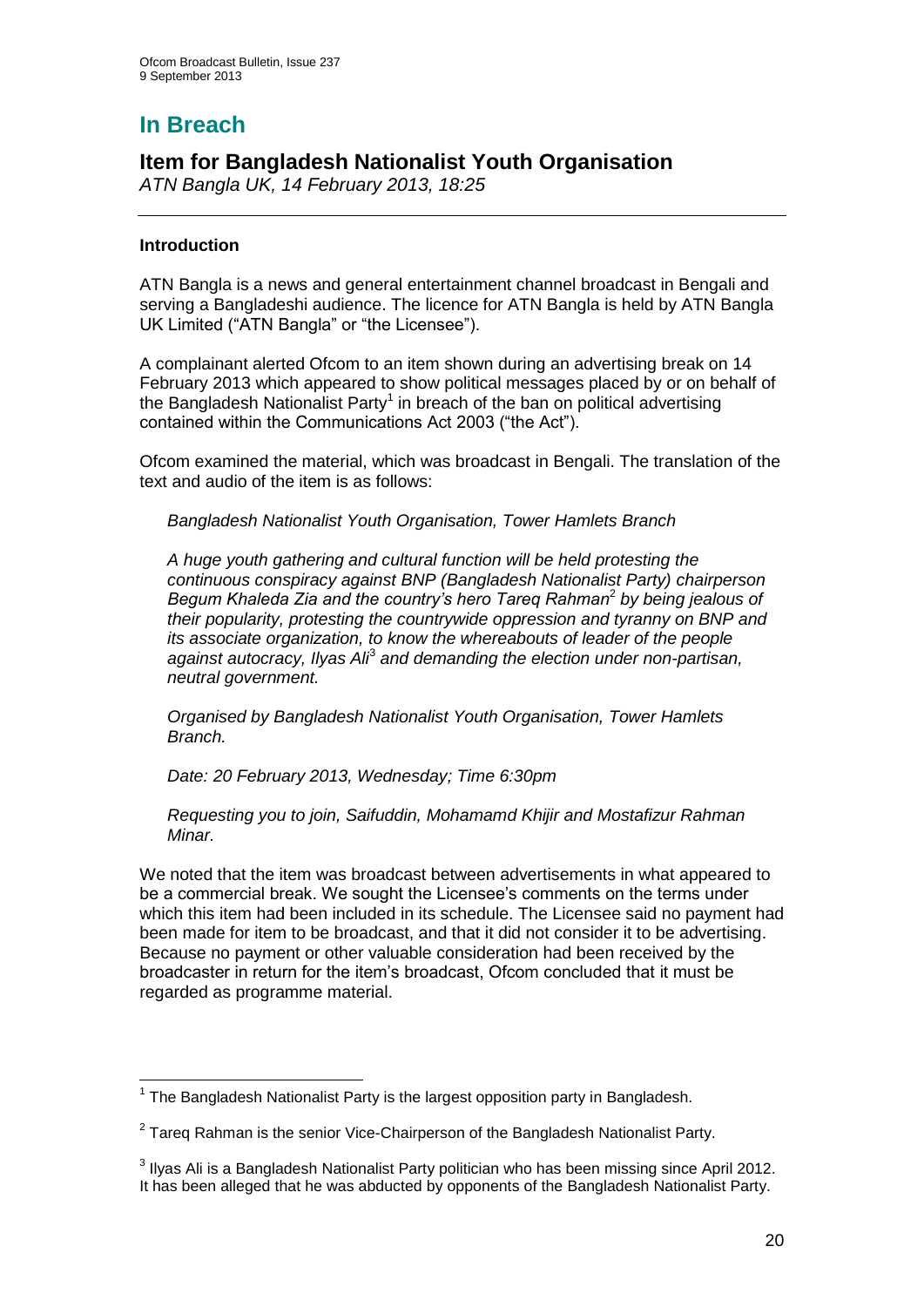The item contained an apparently unmediated message from or on behalf of a political organisation. Therefore we considered the item raised issues warranting investigation under the following rules of the Code:

- Rule 5.5: "Due impartiality on matters of political or industrial controversy and matters relating to current public policy must be preserved on the part of any person providing a service (listed above). This may be achieved within a programme or over a series of programmes taken as a whole."
- Rule 9.1: "Broadcasters must maintain independent editorial control over programming."
- Rule 9.2: "Broadcasters must ensure that editorial content is distinct from advertising."

We asked the Licensee for its comments on how the item complied with the above rules.

## **Response**

ATN Bangla stated that the item was a "community announcement" which had been provided to the station by "cultural activists" from within the Bangladeshi community.

In relation to Rule 5.5, the Licensee argued that it had a regular political show that ensures that due impartiality is achieved across the station.

The Licensee claimed also that it had maintained independent editorial control over programming because the focus of the item had been on the cultural aspect of the event rather than the political content.

## **Decision**

Under the Act, Ofcom has a statutory duty to set standards for broadcast content as appear to it best calculated to secure the standards objectives, including that the special impartiality requirements set out in section 320 of the Act are complied with. This standard is contained in Section Five of the Code. Broadcasters are required to ensure that the impartiality requirements of the Act are complied with, including that due impartiality is preserved on matters of political or industrial controversy and matters relating to current public policy (see above for the specific provisions).

Ofcom also has a statutory duty under the Act to ensure that "the international obligations of the United Kingdom with respect to advertising included in television and radio services are complied with". Articles 20 and 23 of the Audiovisual Media Services ("AVMS") Directive set out strict limits on the amount and scheduling of television advertising. The AVMS Directive also requires that advertising is distinguishable from other parts of the programme service: "Television advertising… shall be readily recognisable and distinguishable from editorial content… and… shall be kept quite distinct from other parts of the programme by optical and/or acoustic and/or spatial means" The purpose of this distinction is to prevent viewers being confused or misled about the status and purpose of the material they are watching and to protect viewers from surreptitious advertising. It also prevents editorial content from being used to circumvent the restrictions on advertising minutage. The requirements of the AVMS Directive are reflected in, among other Code rules, Rule 9.2 which requires that editorial content is kept distinct from advertising.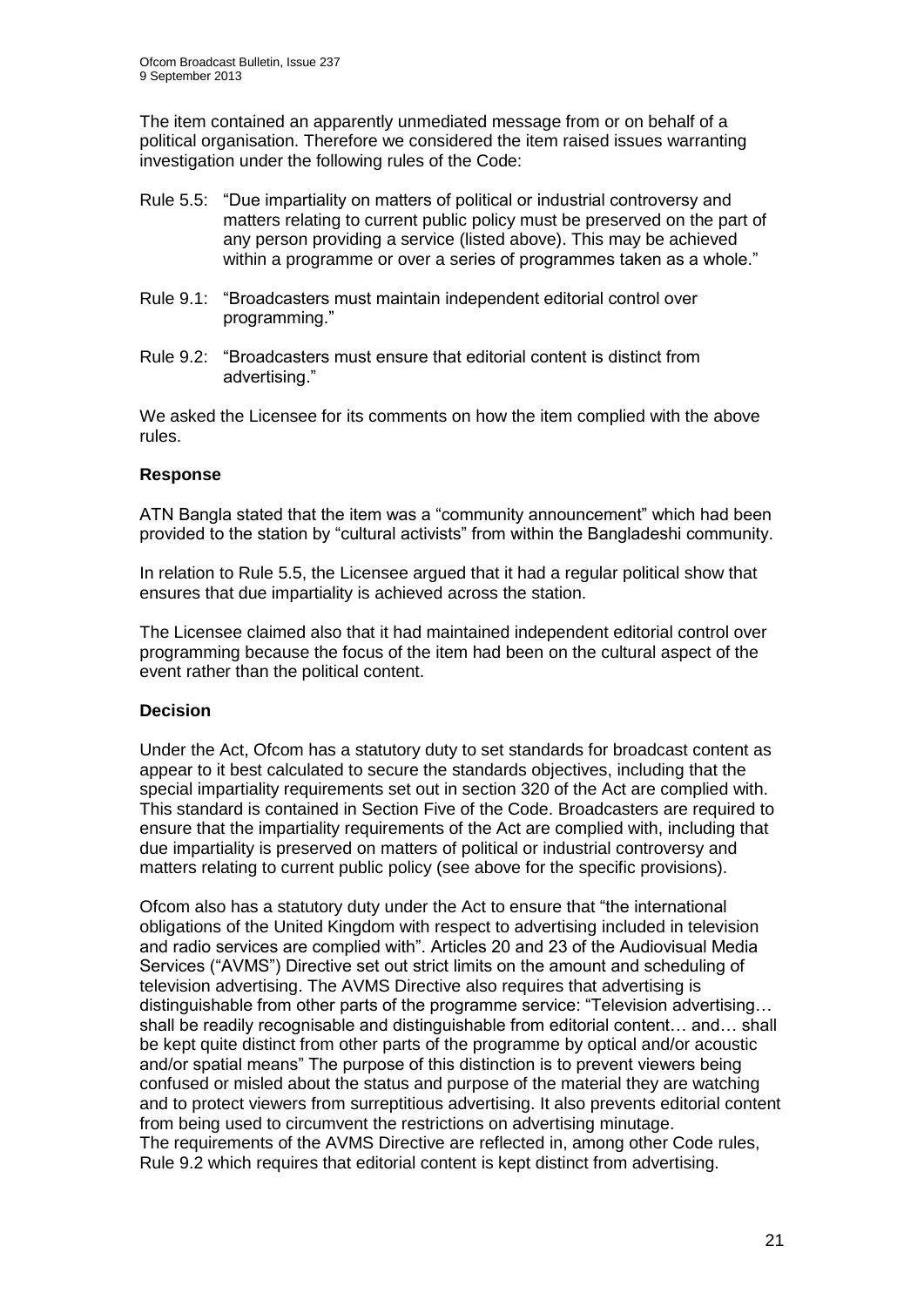The Act also requires Ofcom to have regard to the "desirability of maintaining the independence of editorial control over programme content". This is reflected in Rule 9.1 of the Code.

Ofcom therefore considered the item's compliance with Rules 5.5, 9.1 and 9.2 of the Code.

## Rule 5.5

It is not part of Ofcom's remit to question or investigate the validity of the political views expressed in a case like the current one, but to require the broadcaster to comply with the relevant standards in the Code. The Code does not prohibit broadcasters from discussing any controversial subject or including any particular point of view in a programme. To do so would be an unacceptable restriction on a broadcaster's freedom of expression.

However, the broadcaster's right to freedom of expression is not absolute. In carrying out its duties, Ofcom must balance the right to freedom of expression on one hand, with the requirement in the Code to preserve "due impartiality" on matters relating to political or industrial controversy or matters relating to current public policy. Ofcom recognises that Section Five of the Code, which sets out how due impartiality must be preserved, acts to limit, to some extent, freedom of expression. This is because its application necessarily requires broadcasters to ensure that neither side of a debate relating to matters of political or industrial controversy and matters relating to current public policy is unduly favoured. Therefore, while any Ofcom licensee should have the freedom to discuss any controversial subject or include particular points of view in its programming, in doing so broadcasters must always comply with the Code.

In this case, Ofcom first had to ascertain whether the requirements of Section Five of the Code should be applied: that is whether the content in this case was dealing with matters of political or industrial controversy and matters relating to current public policy. We noted that the item was a brief statement that alerted viewers of ATN Bangla to the existence of a forthcoming discussion and protest meeting. Just because editorial content refers to political organisations or figures does not necessarily mean that the rules in Section Five are applicable. Furthermore, in judging the applicability of Section Five in any case, Ofcom will take into account the manner in which political issues are dealt with, and how they are presented within programming.

In this case, we considered that the item, although brief, clearly touched on matters of political controversy and public policy in Bangladesh; namely, statements supportive of the largest opposition party in Bangladesh, the Bangladesh Nationalist Party, including a reference to the disappearance of a leading member of that party and a demand for new elections. As such we considered that these statements implicitly criticised policies of the current Government of Bangladesh.

Given the above, Ofcom therefore considered that the item dealt with matters of political controversy and matters relating to current public policy. Rule 5.5 was therefore applicable.

In assessing whether due impartiality has been preserved in this case, the term "due" is important. Under the Code, it means adequate or appropriate to the subject and nature of the programme. Therefore, "due impartiality" does not mean an equal division of time has to be given to every view, or that every argument and every facet of every argument has to be represented. Due impartiality may be preserved in a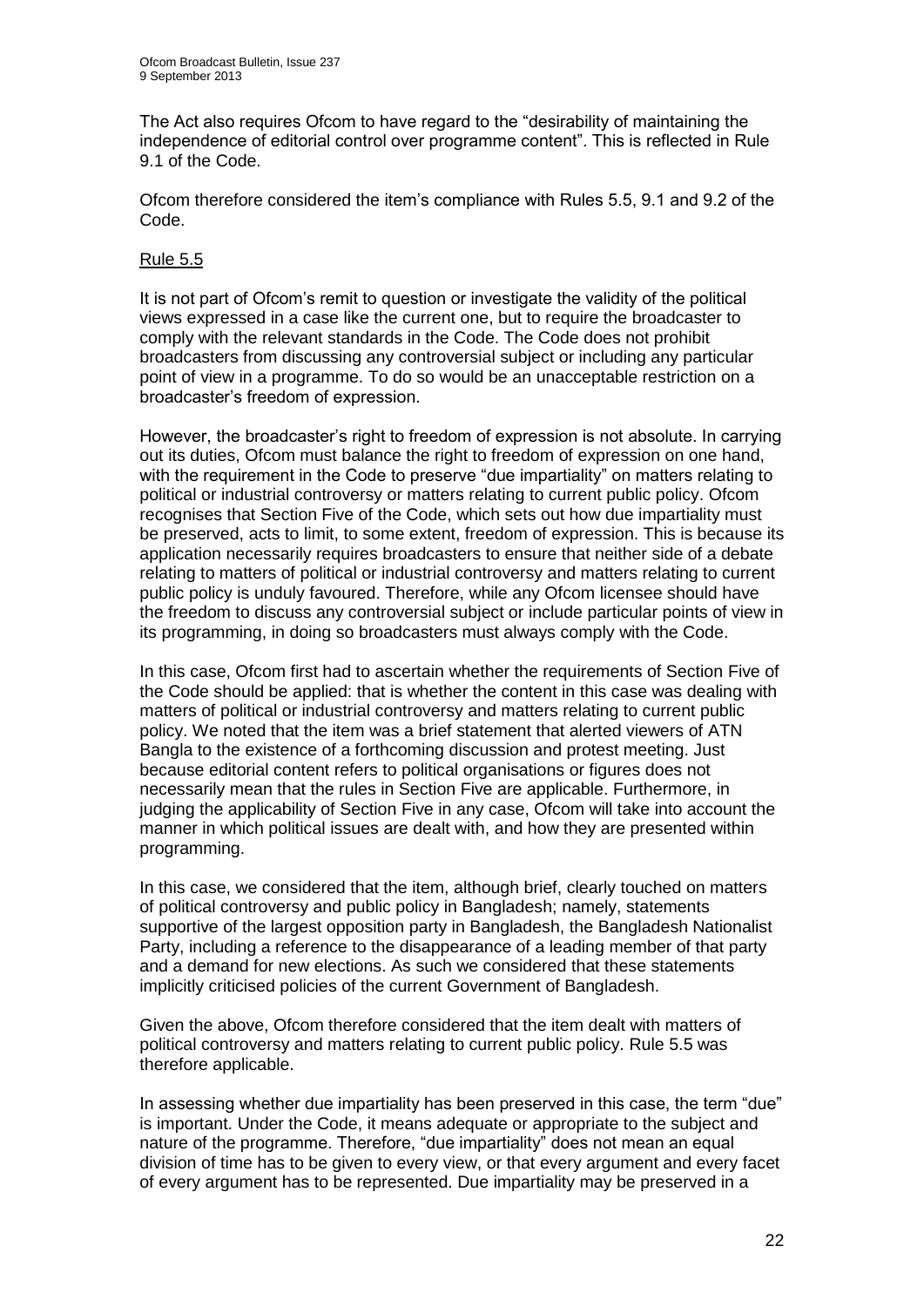number of ways and it is an editorial decision for the broadcaster as to how it ensures due impartiality is maintained.

In this case, Ofcom considered that the item in question could be characterised as a self-contained expression of a specific viewpoint on matters of political controversy and matters relating to public policy. The item did not contain any alternative views, which could be reasonably and adequately classed as critical or counter to those expressed.

As such we considered that the item, when examined alone, gave a one-sided view on such matters and did not contain any alternative viewpoints. Although we noted that the Licensee stated that it had broadcast a range of programmes on related issues, it was our view that the item could only be viewed as a self-standing piece intended to promote a particular political interest. By its very nature, therefore, it presented no opportunity for duly impartial consideration of a matter of political controversy.

In reaching our decision, we took account of the Licensee's explanation that the item had appeared as a 'community announcement'. Ofcom recognises that broadcasters serving particular communities will want to provide content that presents issues of topical interest to their target audience. In our view, however, this cannot justify the inclusion of inherently partial items.

Given the above, Ofcom therefore concluded that the item breached Rule 5.5.

## Rule 9.1

Ofcom was concerned that, in the absence of any editorial treatment, programme time had effectively been donated to a third party's interests. Where a political message is included in programming (generally in news or current affairs programming) it will usually be clearly contextualised – for example, to illustrate a political party's or pressure group's stance – labelled and included only as far as editorial justification allows. This last consideration will generally mean both that the item (advertisement, campaign video, etc.) will not be shown in full, and that the programme will offer a clear explanation for the reason for its inclusion.

In Ofcom's view, by broadcasting an item that apparently reflected one political group's interests – whether by setting out its general aims or promoting one of its events – without any editorial context or analysis, ATN Bangla had failed to maintain independent editorial control. Ofcom therefore concluded that Rule 9.1 had been breached by the inclusion of the item.

## Rule 9.2

The item was a self-standing message, of short duration, which was broadcast between advertisements during a commercial break. As such, this item strongly resembled an advertisement. In Ofcom's view this item was much more likely to be understood by a viewer as an advertisement than any form of programming.

In view of the item's presentation within the Licensee's schedule Ofcom concluded that it was not distinct as programme material and that Rule 9.2 had been breached. This case is of considerable concern to Ofcom. Under section 321 of the Act, political bodies are banned from advertising altogether on Ofcom licensed services (both TV and radio). This ban applies to political bodies from anywhere in the world. In the course of Ofcom's investigation ATN Bangla did not seek to argue that it was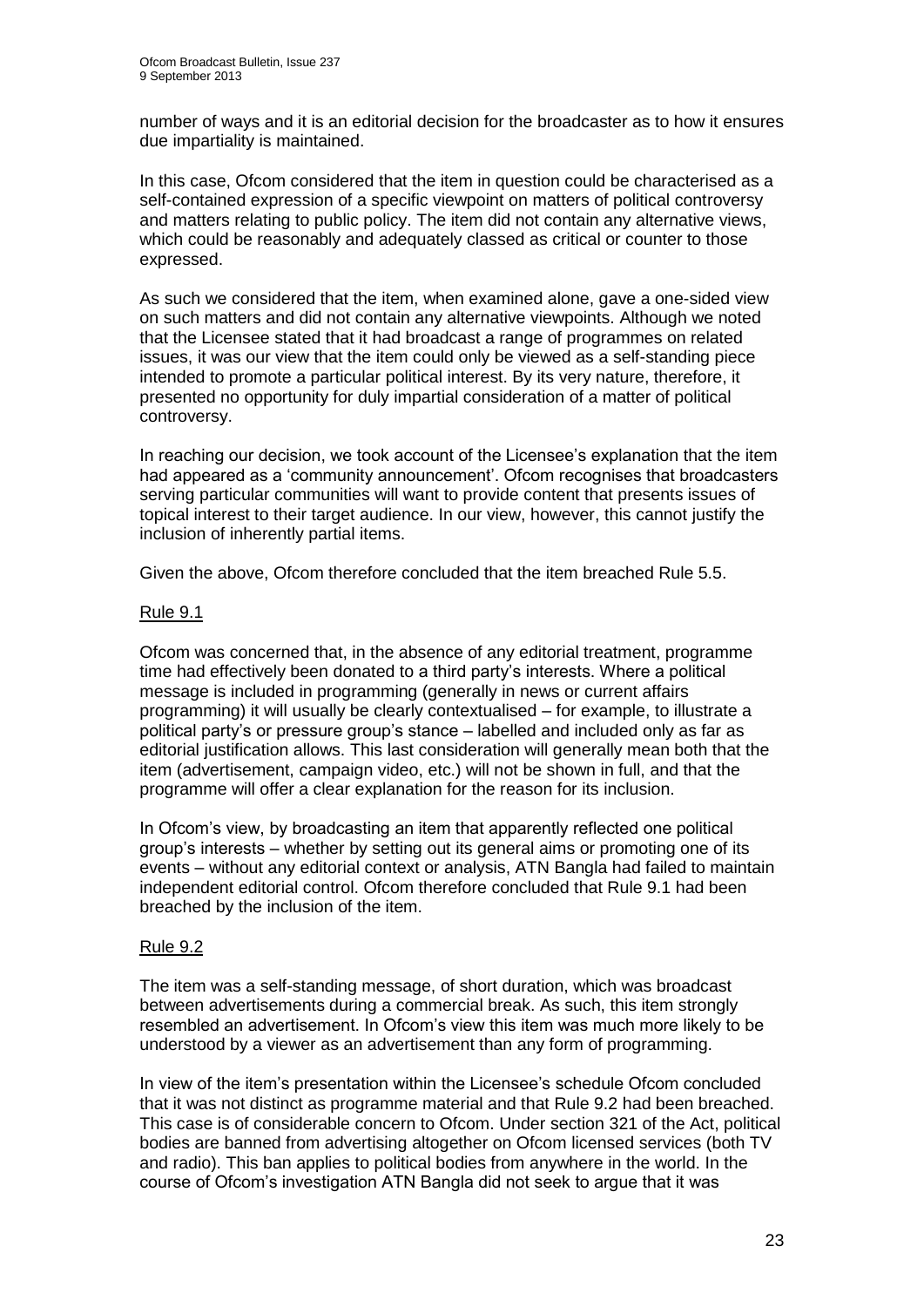unaware of the political nature of the organisation mentioned in the item. Further, Ofcom noted that earlier this year it recorded a breach $4$  of the BCAP Code for ATN Bangla's broadcast of an advertisement placed by an organisation called the UK Jubo League which Ofcom judged to be political advertisement. We have also reported previously on breaches of the prohibition on political advertising and breaches of Section Five that concerned Bangladeshi political bodies and of which the Licensee ought to have been aware<sup>5</sup>.

Ofcom is putting ATN Bangla on notice that it will treat any similar future breaches by the Licensee as extremely serious, and that any future such breaches may be considered for the imposition of statutory sanctions.

## **Breaches of Rules 5.5, 9.1 and 9.2**

Advertisement for the Jatiya Party: [http://stakeholders.ofcom.org.uk/binaries/enforcement/broadcast](http://stakeholders.ofcom.org.uk/binaries/enforcement/broadcast-bulletins/obb197/obb197.pdf)[bulletins/obb197/obb197.pdf;](http://stakeholders.ofcom.org.uk/binaries/enforcement/broadcast-bulletins/obb197/obb197.pdf)

I Focus:

<sup>1</sup> <sup>4</sup> Advertisement by UK Jubo League: [http://stakeholders.ofcom.org.uk/binaries/enforcement/broadcast](http://stakeholders.ofcom.org.uk/binaries/enforcement/broadcast-bulletins/obb221/obb221.pdf)[bulletins/obb221/obb221.pdf,](http://stakeholders.ofcom.org.uk/binaries/enforcement/broadcast-bulletins/obb221/obb221.pdf)

<sup>&</sup>lt;sup>5</sup> Advertisement for the Bangladesh Nationalist Party: [http://stakeholders.ofcom.org.uk/binaries/enforcement/broadcast](http://stakeholders.ofcom.org.uk/binaries/enforcement/broadcast-bulletins/obb202/obb202.pdf)[bulletins/obb202/obb202.pdf;](http://stakeholders.ofcom.org.uk/binaries/enforcement/broadcast-bulletins/obb202/obb202.pdf)

[http://stakeholders.ofcom.org.uk/binaries/enforcement/broadcast](http://stakeholders.ofcom.org.uk/binaries/enforcement/broadcast-bulletins/obb224/obb224.pdf)[bulletins/obb224/obb224.pdf.](http://stakeholders.ofcom.org.uk/binaries/enforcement/broadcast-bulletins/obb224/obb224.pdf)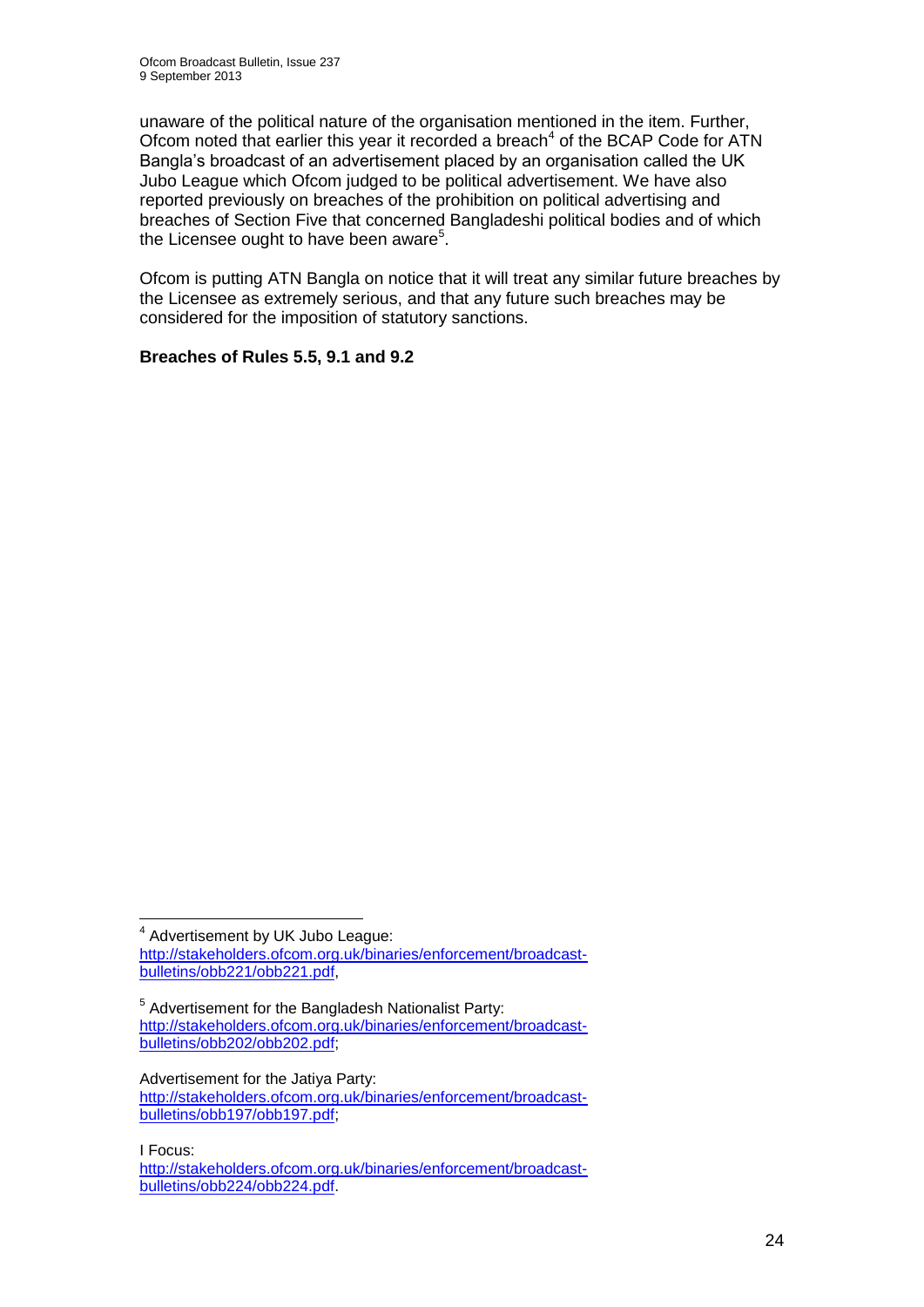# **In Breach**

## **Finspreads sponsorship of The Financial Report, Sky News**

*Sky News, various dates and times*

## **Introduction**

Sky News is a 24 hour rolling news channel operated by British Sky Broadcasting Ltd ("Sky" or "the Licensee"). *The Financial Report* is a short update on major currencies and markets sponsored by Finspreads, an online financial spread betting firm, which allows customers access to various instruments on the financial market through online and mobile trading.

Ofcom received a complaint that sponsorship credits for Finspreads were shown before *The Financial Report*, breaching the restriction on the advertising of spread betting companies outside of specialist financial channels or programming.

The opening credit showed a graphic of the Finspreads logo accompanied by a voiceover stating *"Finspreads sponsor The Financial Report on Sky News"*. The closing credit again showed the logo and repeated the statement from the opening credit in the voiceover.

Ofcom considered that the credits raised issues warranting investigation under Rule 9.17 of the Code which states:

"Sponsorship must comply with both the content and scheduling rules that apply to television advertising.".

Section 14 of the UK Code of Broadcast Advertising ("the BCAP Code") sets out the rules governing the advertising of financial products, services and instruments. Rule 14.5.2 of the BCAP Code states that:

"These categories of advertisement may be broadcast on specialised financial channels, stations, or programming only:

## [...]

1

14.5.2: advertisements for spread betting, as an investment only. Spread betting advertisements may be advertised on interactive or additional TV services (including text services). They must comply with the gambling rules. The advertised products or services should be available only to clients who have demonstrated through a pre-vetting procedure compliant with the FSA's appropriateness test that they have relevant financial trading experience<sup>1</sup>".

We therefore requested comments from the Licensee on how the sponsorship credit complied with the relevant rules.

<sup>&</sup>lt;sup>1</sup> Section 17 of the BCAP Code ("Gambling") states that a "spread bet" is "a contract for differences that is a gaming contract, as defined in the glossary to the FSA Handbook".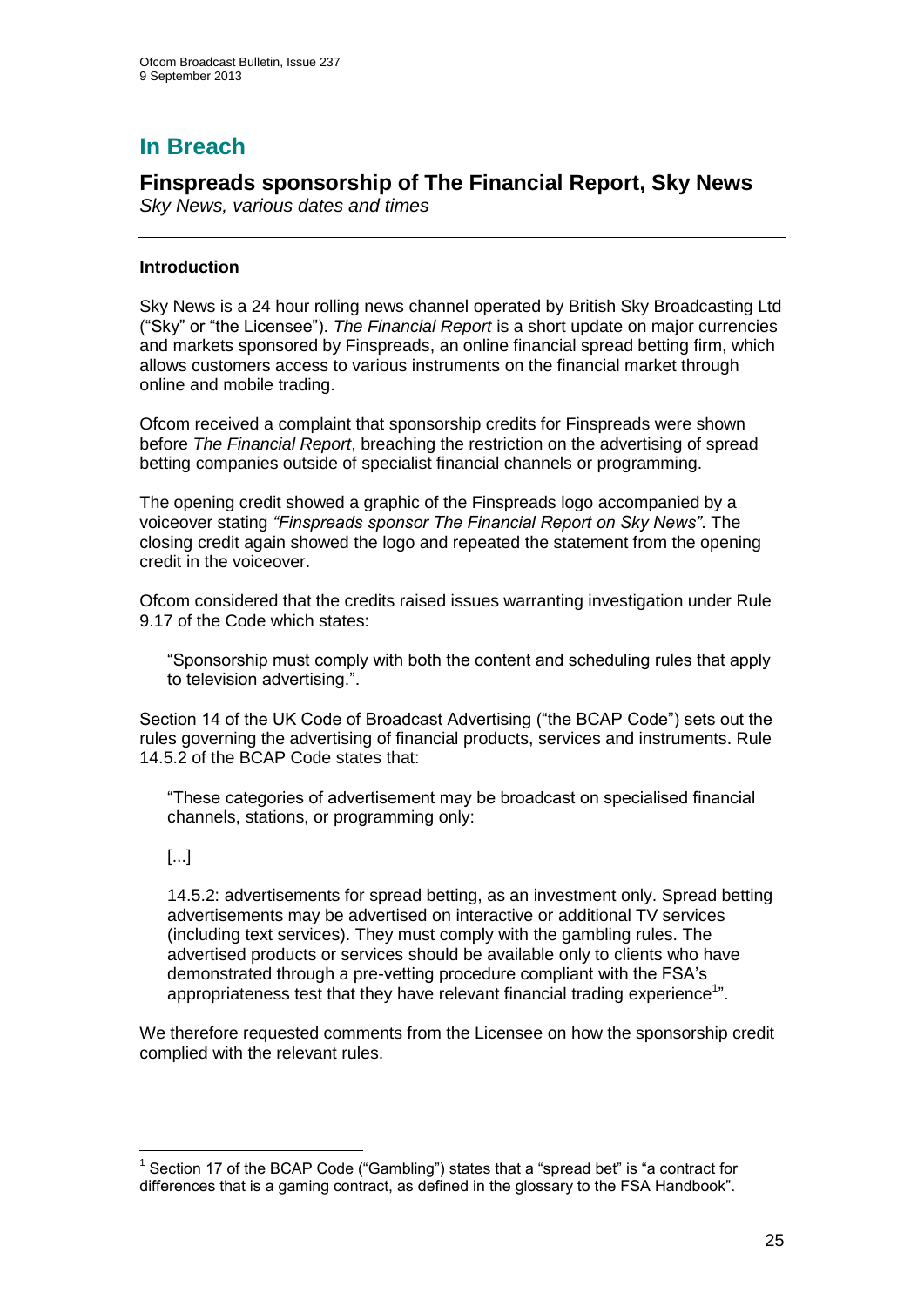## **Response**

The Licensee stated *The Financial Report* was a short programme detailing factual information about market prices. Sky noted that the Broadcasting Code did not require an item to be a certain length to be considered as a programme. Consequently, it considered *The Financial Report*, although under a minute long, was a programme which was properly separated from news programming and therefore capable of being sponsored.

The Licensee argued that there had never been any question that *The Financial Report* was not specialist financial programming, because it considered that the markets and currency reports were "clearly identifiable as a financial programme".

Although the Licensee considered that the slot was properly separated from other types of news content, in order to further clarify the distinction between financial and news content it would re-schedule *The Financial Report* to follow directly the financial news and reports on the channel.

## **Decision**

Under the Communications Act 2003, Ofcom has a statutory duty to set standards for broadcast content as appear to it best calculated to ensure standards objectives, one of which is to ensure "that unsuitable sponsorship... is prevented".

Under Rule 9.17 of the Code broadcasters must ensure that sponsorship complies with both the content and scheduling rules that apply to television advertising. Section 14 of the BCAP Code outlines the obligations which apply to the advertisement of financial services, including statutory ones.

The Financial Services and Markets Act 2000 set rules on the advertising of financial services with which advertisements must comply. As stated in the BCAP Code, the selection of financial products or services requires customers to consider many factors, and short-form television and radio advertisements are not suitable formats for promotion of such services. This is particularly true for high-risk or specialist investments. As a result, Rule 14.5.2 of the BCAP Code states that advertisements for spread betting may be broadcast on specialised financial channels, stations or programming only. Although there is no definition of "specialist financial programming" in the BCAP Code, a "specialist financial channel or station" is defined as a channel or station whose programmes are likely to be of particular interest only to business people or finance professionals.

Although we noted the Licensee's view that *The Financial Report* was "specialist financial programming", we considered that the programme contained the type of broad financial information that most audiences would expect from a mainstream news outlet catering for a general audience. The episode of *The Financial Report*  broadcast on the morning of 12 June, for example, consisted of two graphics illustrating the status of world markets and currencies for that day.

With reference to the BCAP Code definition, we did not consider a short financial update shown either integrated with or alongside general news content on a channel appealing primarily to a general news audience, was likely to be of particular interest only to business people or finance professionals. Ofcom noted such updates are frequently included in or alongside news programming and would also appear alongside regular news content in a daily newspaper.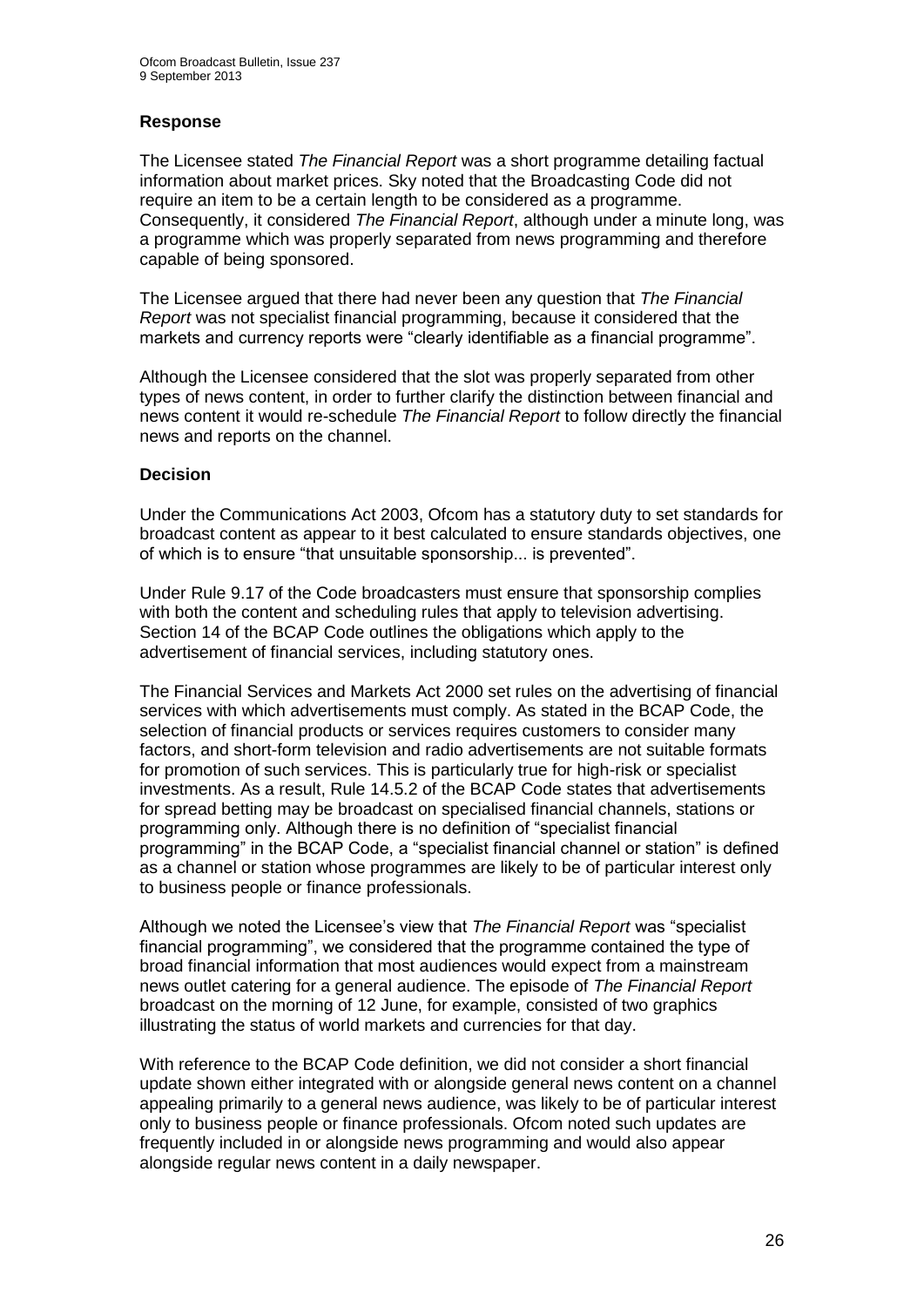We considered that the share price and other financial information included in *The Financial Report* was likely to appeal to a broad audience interest. We considered this differed from specialist financial programming that was likely to be more detailed or technical, with appeal only to a more informed and self-selecting audience.

We did not consider that the Licensee's suggestion to reschedule *The Financial Report* as a separate item following the news to be sufficient to resolve this matter, as the content of the report would still appeal to a broad audience interest.

In conclusion, we did not accept the Licensee's argument that *The Financial Report* constituted specialist financial programming.

We therefore considered that the sponsorship credits were in breach of Rule 9.17 of the Broadcasting Code with reference to Rule 14.5.2 of the BCAP Code.

**Breach of Rule 9.17 of the Broadcasting Code with reference to Rule 14.5.2 of the BCAP Code**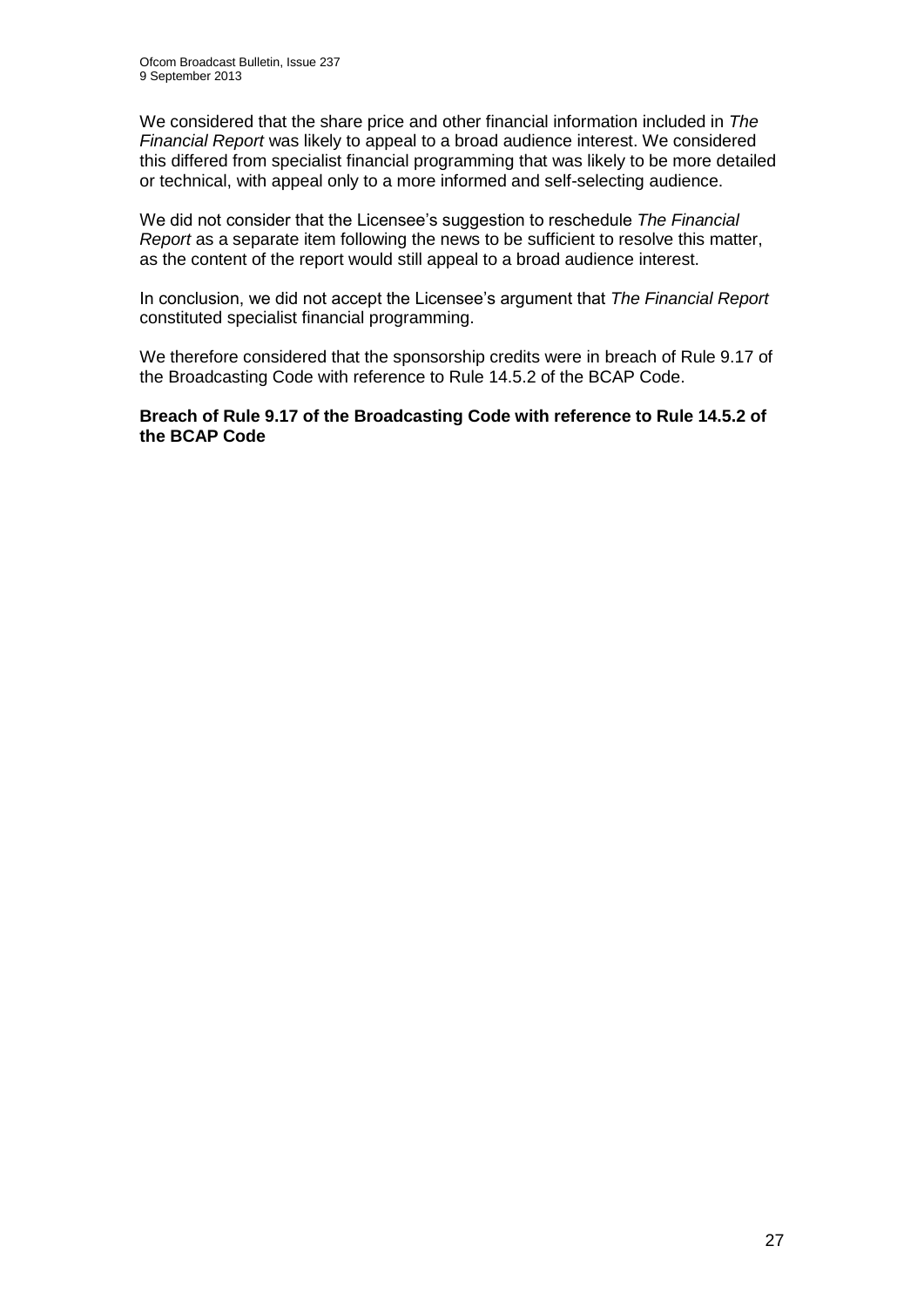# **In Breach**

## **Commercial reference to Pakistan International Airways**

*Asian Sound Radio, 12 April 2013, 17:05*

## **Introduction**

Asian Sound Radio is a local commercial radio station which broadcasts to the Greater Manchester region. The licence for the service is held by Asian Sound Radio Limited ("Asian Sound" or "the Licensee").

A complainant alerted Ofcom to a commercial reference for Pakistan International Airways ("PIA") read out by a presenter on Asian Sound which stated that:

*"PIA are offering tickets from the UK to Pakistan for only £420."*

However, upon calling PIA to purchase tickets shortly after the broadcast, the complainant was advised by PIA that there were none available at this price.

Ofcom considered the material raised issues warranting investigation under Rule 10.7 of the Code, which states:

Rule 10.7: "Commercial references in programming must comply with the advertising content and scheduling rules that apply to radio broadcasting."

The advertising content and scheduling rules that apply to radio broadcasting are set out in the UK Code of Broadcast Advertising ("the BCAP Code")<sup>1</sup>. Rules 3.1 and 3.28 of the BCAP Code state:

| BCAP Code Rule 3.1:  | "Advertisements must not materially mislead or be likely to<br>$d$ o so." |
|----------------------|---------------------------------------------------------------------------|
| RCAP Code Rule 3.28; | "Broadcasters must be satisfied that advertisers have                     |

BCAP Code Rule 3.28: "Broadcasters must be satisfied that advertisers have made a reasonable estimate of demand."

Ofcom therefore requested comments from the Licensee and PIA about how the programme material complied with each of these rules.

## **Response**

1

The Licensee said it recognised that the way the commercial reference was written could lead a person to believe that all flights would have been priced at £420 regardless and that a further line was necessary to ensure the listener was aware that prices may fluctuate according to demand.

<sup>&</sup>lt;sup>1</sup> The Advertising Standards Authority ("ASA") and Broadcast Committee of Advertising Practice ("BCAP") regulate the content of broadcast advertising, under a Memorandum of Understanding with Ofcom. Specifically, BCAP supervises and reviews the codes that govern the regulation of broadcast advertising. The regulation of commercial references on radio, including sponsorship credits, remains with Ofcom, as such references form part of radio broadcasters' editorial content (i.e. they are not spot advertisements).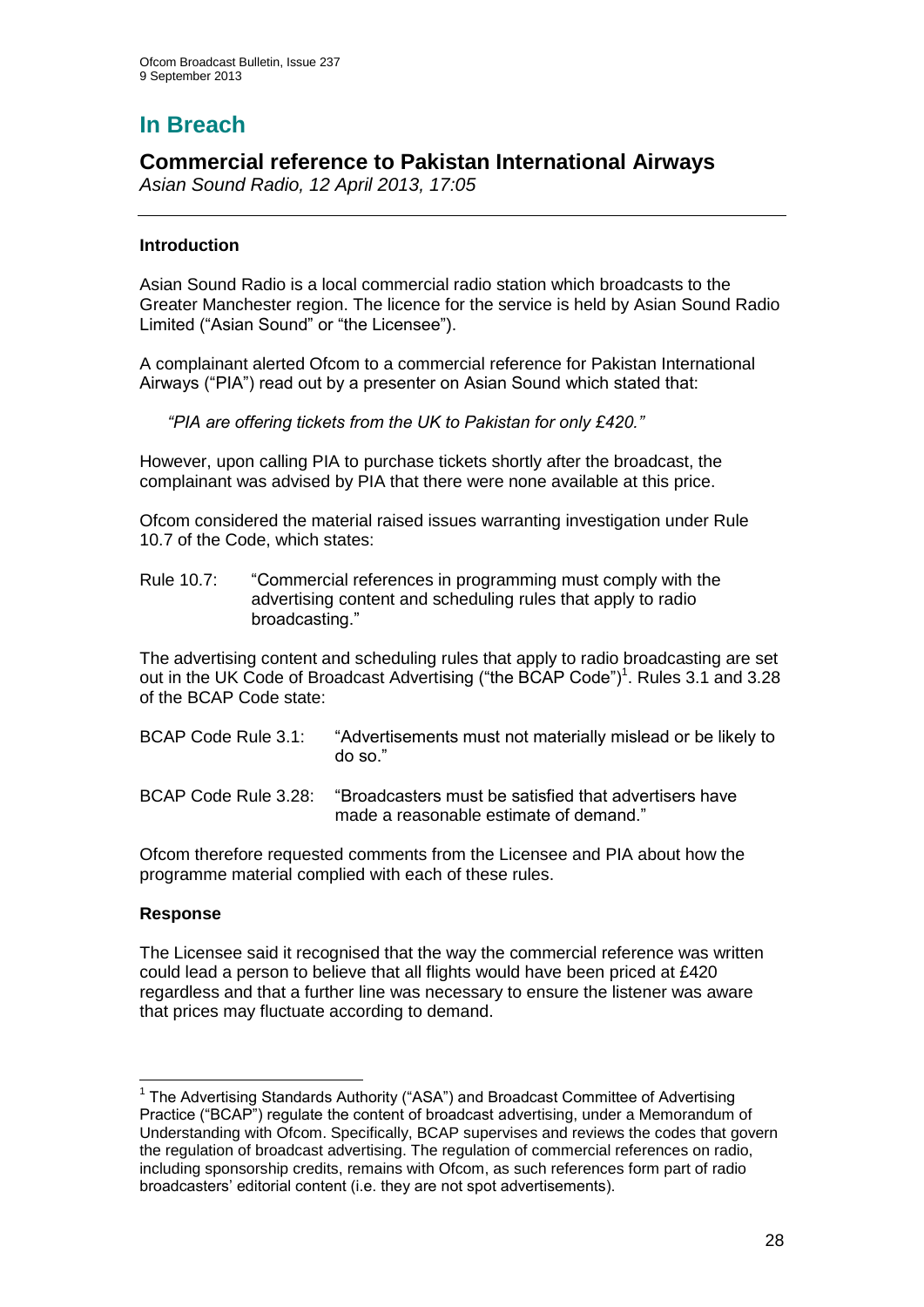Asian Sound also said that there was a process failure within its sales department and as such, information regarding pricing and availability was not confirmed before going to air.

Asian Sound apologised for this error and said that since being alerted to the incident, it has implemented several measures to avoid a recurrence including staff training, extra checks for compliance and the appointment of a compliance officer with programming and sales expertise.

PIA confirmed that fares of £420 had been available but that this had been on a "first come first served basis" which had not been made clear in the script.

## **Decision**

Under the Communications Act 2003, Ofcom has a statutory duty to set standards for broadcast content as appear to it best calculated to secure the standards objectives, including "that generally accepted standards are applied to the contents of...radio services so as to provide adequate protection for members of the public from the inclusion in such services of...harmful material" and "that the inclusion of advertising which may be misleading, harmful or offensive in...radio services is prevented". These objectives are reflected in the BCAP Code rules in relation to advertising, and in Section Ten of the Ofcom Broadcasting Code in relation to commercial references in radio programming.

Ofcom noted that, in this case, the complainant had contacted PIA having heard a commercial reference in which the presenter stated that flight tickets were on offer at £420, but that no tickets had been available at this price. We considered therefore that the broadcast had both materially misled the complainant and was likely to mislead other listeners. The material was therefore in breach of Rule 3.1 of the BCAP Code.

Ofcom also noted that the Licensee had not confirmed the availability of the flight tickets before the commercial reference was read out on air, when in fact none had been available. Accordingly, Ofcom concluded that the Licensee had not satisfied itself that the advertiser had made a reasonable estimate of demand.

As Ofcom concluded that the material did not comply with the relevant advertising rules, the broadcast breached Rule 10.7 of the Broadcasting Code with reference to Rules 3.1 and 3.28 of the BCAP Code.

#### **Breach of Rule 10.7 of the Code with reference to Rules 3.1 and 3.28 of the BCAP Code**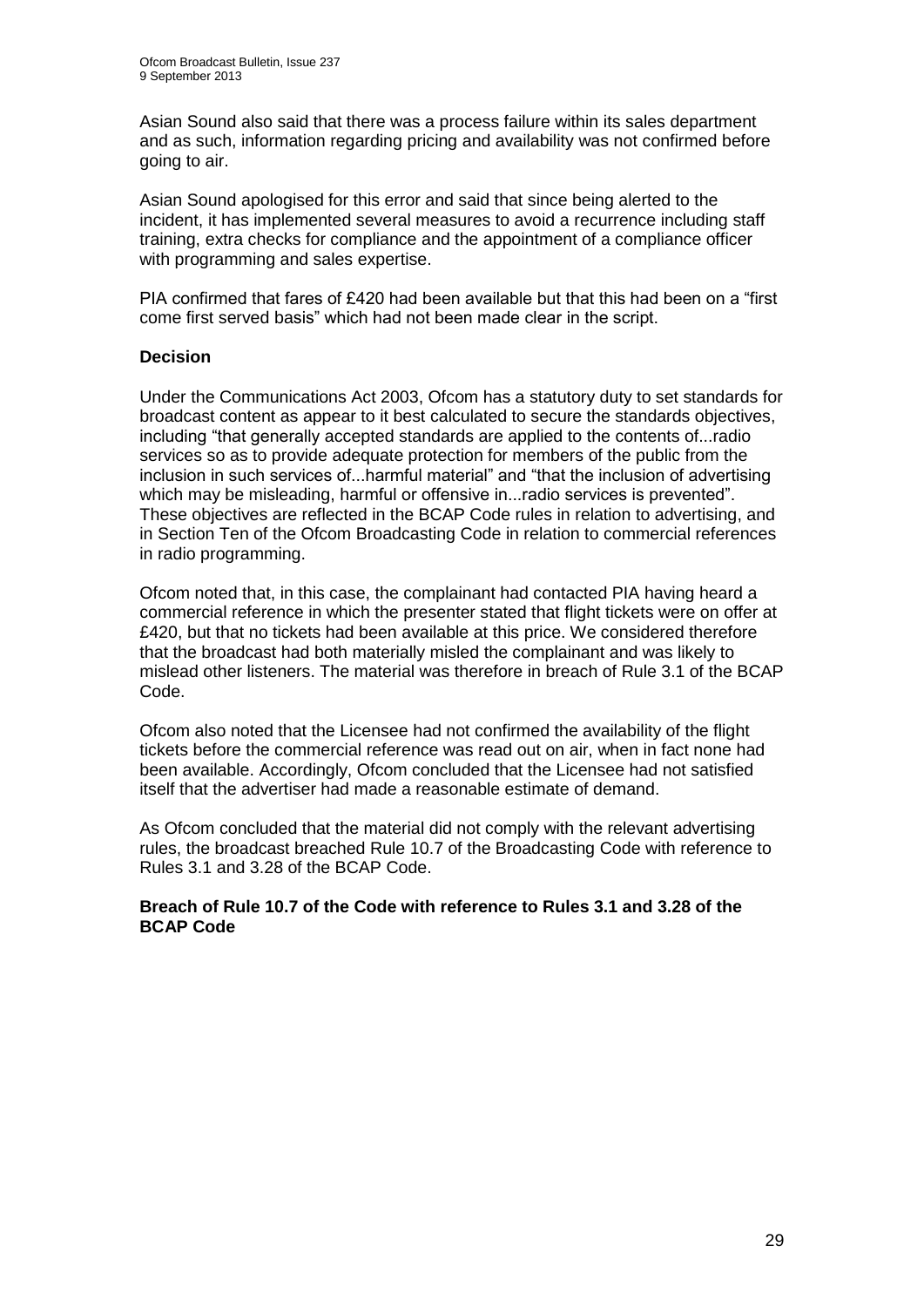# **In Breach**

## **Accountancy with Mahbub Murshed**

*NTV, 29 April 2013, 15:30*

## **Introduction**

NTV is a news and general entertainment channel that is broadcast in Bengali and serves the Bangladeshi community in the UK and Europe. The licence for NTV is held by International Television Channel Europe Limited ("the Licensee").

*Accountancy with Mahbub Murshed* was a consumer advice show during which a panel provided advice on accountancy matters to a live studio audience. We received a complaint from a member of the public stating that the programme appeared to be sponsored by an accountancy firm owned by Mahbub Murshed, and that Mr Murshed was using the programme to promote his own company.

On reviewing the material we noted that the programme is hosted by Mr Murshed, and sponsored by his accountancy firm, Mahbub and Co Accountants*.* 

As noted in Section Nine of the Code, any reference to a sponsor that appears in a sponsored programme (with the exception of the sponsorship credits themselves) as a result of a commercial arrangement with the broadcaster, the programme maker or a connected person will be treated as product placement<sup>1</sup>.

Ofcom therefore considered that the programme raised issues warranting investigation under Rule 9.12(b) of the Code:

Rule 9.12: "Product placement is not permitted in the following:...

b) Consumer advice programmes..."

We asked the Licensee for its comments as to how, given that the programme was sponsored by his accountancy firm, Mr Murshed's appearance in the programme complied with Rule 9.12(b) of the Code.

## **Response**

The Licensee stated that the show was intended to educate viewers on financial matters. It said that Mr Murshed was selected to present the show as he is knowledgeable on a range of accounting matters and has been working with the Bangladeshi community for many years. The Licensee said it took the decision to include Mr Murshed's name in the title of the programme as it felt it would attract more viewers given Mr Murshed's popularity among the Bengali business community.

Although the Licensee acknowledged a relationship between Mr Murshed and the sponsor, Mahbub and Co Accountants, it argued that the programme did not feature any references to the sponsor, or make reference to the relationship between Mr

<sup>1</sup>  $1$  Product placement is defined as the inclusion in a programme of, or of a reference to, a product, service or trade mark where the inclusion is for a commercial purpose, and is in return for payment or other valuable consideration to the programme maker, the broadcaster or any person connected with either.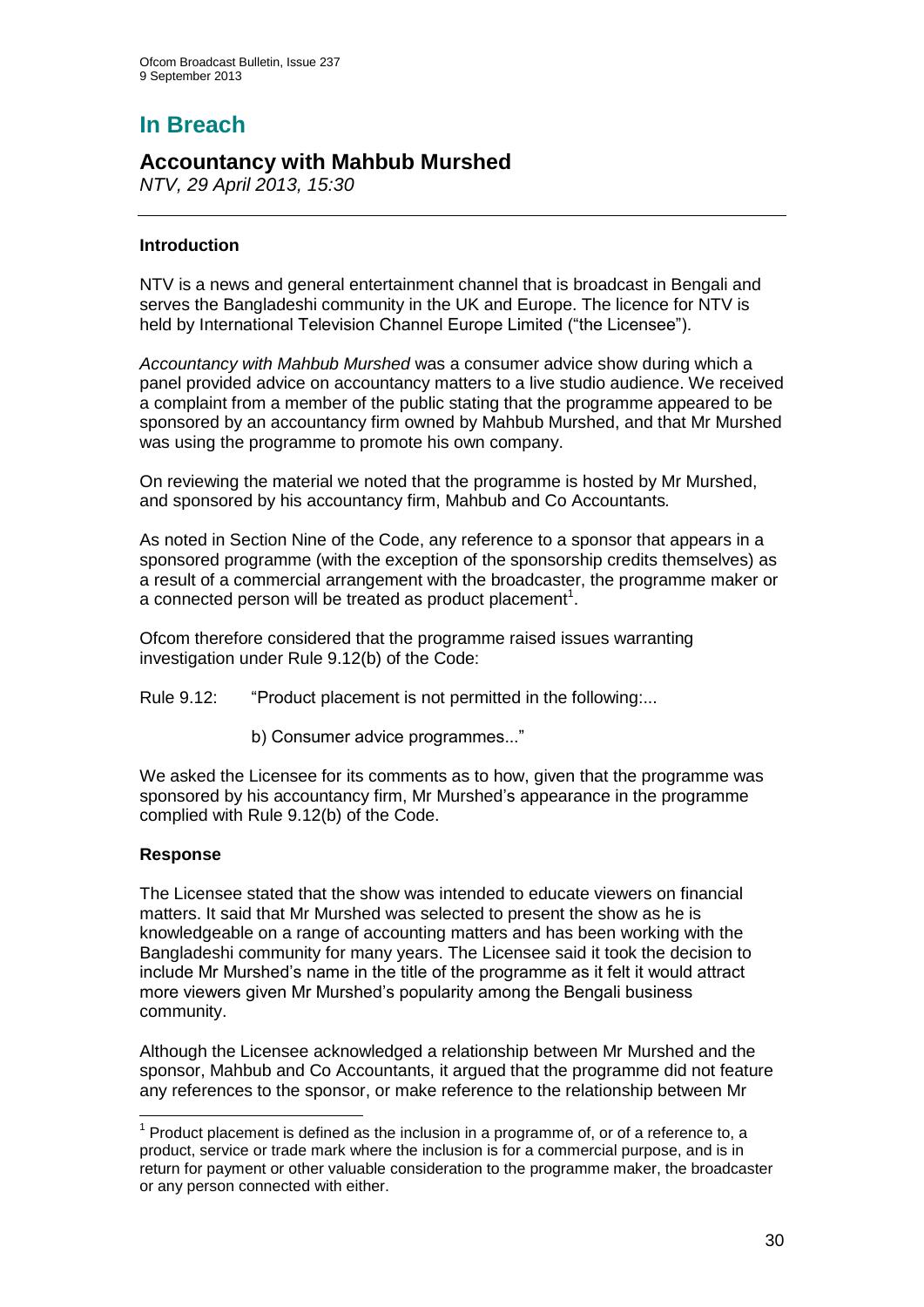Murshed, who was always introduced as the "host" of the programme, and Mahbub and Co Accountants.

The Licensee stated that it would be happy to make necessary changes to ensure the programme complied with the Code.

Finally, the Licensee said it would include a product placement logo for this programme in future.

## **Decision**

Under the Communications Act 2003 ("the Act"), Ofcom has a statutory duty to set standards for broadcast content as appear to it best calculated to secure a number of standards objectives. These include that "the product placement requirements…are met in relation to programmes included in a television service (other than advertisements)". The Act prohibits the inclusion of product placement in consumer affairs programmes.

This is reflected in Rule 9.12(b) of the Code which prohibits product placement in consumer advice programmes made under UK jurisdiction<sup>2</sup>.

First, Ofcom considered whether the appearance of Mr Murshed in *Accountancy with Mahbub Murshed* amounted to product placement. Mr Murshed is a director of the company which bears his name i.e. Mahbub and Co Accountants and which sponsored the programme. We considered that his inclusion throughout the programme as the presenter was a reference to the sponsor. Because this was a result of the sponsorship arrangement, it therefore amounted to product placement.

Second, we considered whether *Accountancy with Mahbub Murshed* was a consumer affairs programme. $3$  Because the format of the show consisted of a panel including Mr Murshed providing advice on accountancy matters, we concluded that *Accountancy with Mahbub Murshed* was a consumer advice programme. This was therefore in breach of the Code.

Ofcom was concerned that the Licensee's proposal to include a product placement logo in future editions of the programme suggests a significant misunderstanding of the product placement rules, including the specific prohibition on product placement in consumer advice programmes plainly stated in the Code. We remind the Licensee of the importance of maintaining sufficient knowledge of the Code to ensure that its programming complies with the rules.

In light of our concerns, Ofcom is requesting that the broadcaster attend a meeting to discuss its compliance processes and procedures.

## **Breach of Rule 9.12(b)**

1

 $2$  Details of what constitutes a programme made under UK jurisdiction can be found in Section Nine of the Code at [http://stakeholders.ofcom.org.uk.](http://stakeholders.ofcom.org.uk/)

<sup>&</sup>lt;sup>3</sup> Our Guidance to Section Nine of the Code states that consumer advice programmes are shows "offering advice, or including reviews, on products or services". See paragraph 1.109 of our Guidance at

[http://stakeholders.ofcom.org.uk/binaries/broadcast/guidance/831193/section9.pdf.](http://stakeholders.ofcom.org.uk/binaries/broadcast/guidance/831193/section9.pdf)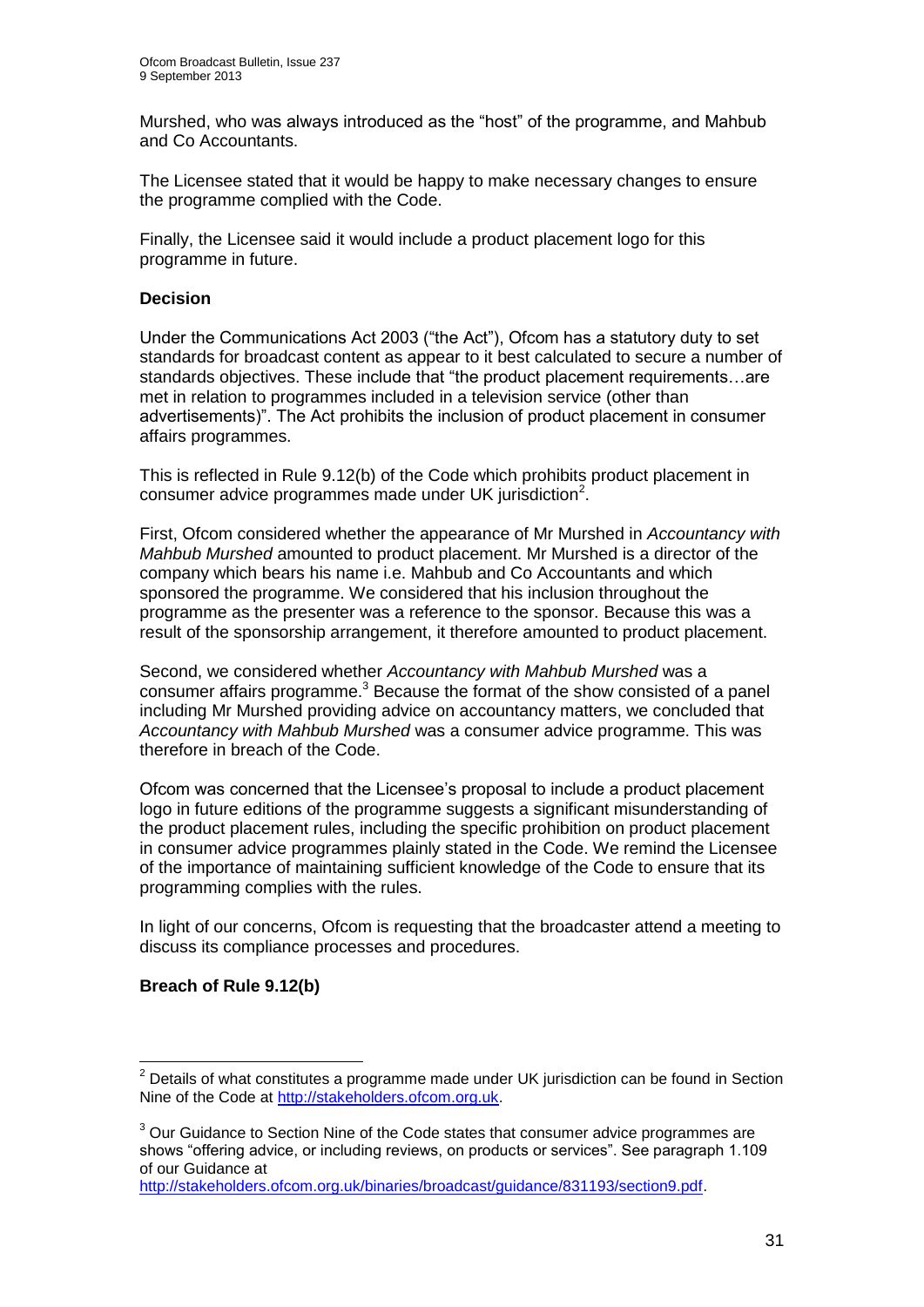# **Resolved**

**Trailer for Blood+**

*Animax, 6 June 2013, 14:00*

## **Introduction**

Animax is an entertainment channel dedicated to Japanese animation. The channel is licensed by Ofcom for transmission in Europe. The licence is held by AXN Northern Europe Limited ("AXN" or "the Licensee").

A complainant alerted Ofcom to scenes of violence in a trailer for the animation series *Blood+* broadcast around 14:00 on 6 June 2013, between episodes of *Sailor Moon* and *Jeanne, die Kamikaze-Diebin*, which they suggested have a high appeal to children.

Ofcom assessed the material, which ran for just under 60 seconds and advertised that *Blood+* would be broadcast on Animax on Mondays to Fridays at 20:15. The trailer showed a fast-paced montage of clips from the series, including images of characters: with a blood stained face; drawing and wielding swords with blood running down/spraying off the blades; pointing and firing guns; confronting bat-like monsters; and, holding a gun to another character's head.

Ofcom considered that the material warranted investigation under Rule 1.3 of the Code, which states:

"Children must...be protected by appropriate scheduling from material that is unsuitable for them."

Ofcom therefore requested comments from the Licensee on how the programme material complied with this rule.

## **Response**

AXN said that Animax is a "youth targeted" channel and whilst not aimed at children, the channel operates in accordance with the Code rules and guidance on appropriate scheduling and children.

It said that producers are directed to create trailers suitable for daytime broadcast, but will flag any trailers with a harder tone to the scheduling team for special attention. All completed trailers are viewed by schedulers trained in compliance and given suitable classifications which are then entered into the scheduling system and act as a guide to the correct placement of trailers.

The Licensee said that this particular trailer should have been flagged and given a 'schedule with care' classification indicating that it was not suitable for transmission in daytime or around programmes that could attract children. Unfortunately, due to human error the classification was omitted.

AXN said it had now reviewed and cleared all promotions as appropriate for their scheduled times, and updated its procedures so that any trailer without a rating must be viewed before being scheduled. In addition, staff are attending a compulsory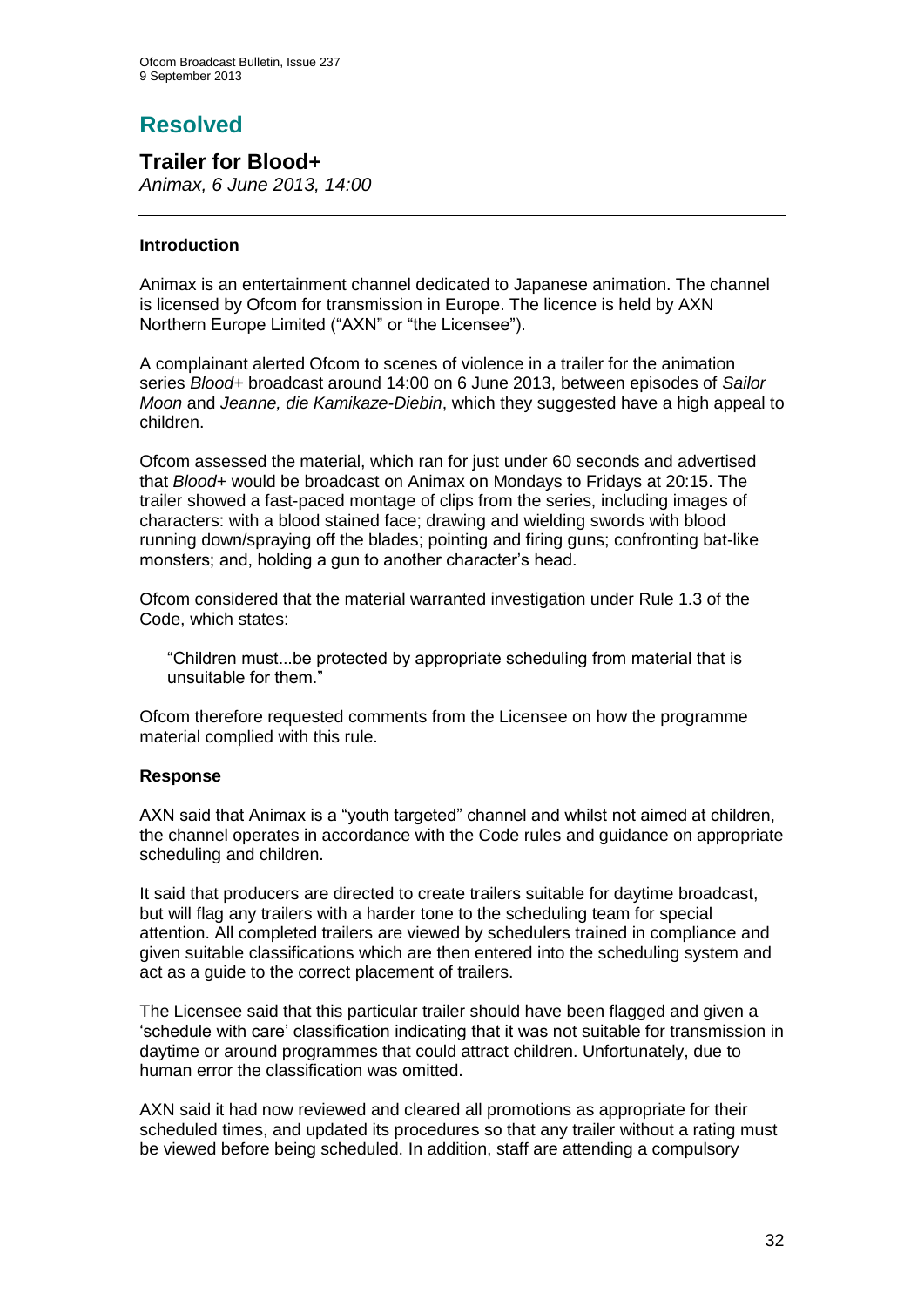course to be reminded of the importance of procedures related to Code compliance and interpretation.

Taking into account the information the Licensee had already provided, Ofcom did not consider it necessary to seek further representations before reaching a Preliminary View in this case.

## **Decision**

1

Under the Communications Act 2003, Ofcom has a statutory duty to set standards for broadcast content as appear to it best calculated to secure the standards objectives, one of which is that "persons under the age of eighteen are protected". This objective is reflected in Section One of the Code.

Rule 1.3 requires that children must be protected by appropriate scheduling from material that is unsuitable for them. Appropriate scheduling is judged by a number of factors including: the nature of the content; the likely number and age range of the audience; the start and finish time of the programme; and likely audience expectations.

Ofcom guidance on the watershed on television includes advice concerning Rule 1.3 and the scheduling of trailers<sup>1</sup>. In this guidance we emphasise the importance of ensuring that "trailers for post-watershed content scheduled pre-watershed include only content that is appropriate for a pre-watershed audience". This is particularly important because viewers come across trailers unawares and broadcasters are unable to provide any context or warning to viewers in advance about the material they are about to see.

Ofcom first assessed whether this trailer contained material unsuitable for children. We considered that the images in the trailer (as set out in the Introduction), when assessed individually, were not necessarily unsuitable. In Ofcom's view, however, the cumulative effect of the brief scenes in this particular trailer was a level of violence unsuitable for child viewers. This meant that the trailer required careful scheduling to comply with the Code.

Ofcom then went on to consider whether this material was appropriately scheduled.

This content was broadcast during the daytime in an advertising break between cartoons of potential appeal to younger viewers. While the adjacent cartoons *Sailor Moon* and *Jeanne, die Kamikaze-Diebin* are in the same overall genre as *Blood+*, Ofcom considered that the tone of *Blood+* is considerably darker. This trailer for *Blood+* containing material from this series scheduled for broadcast at 20:15 in Ofcom's view exceeded the likely expectations of the audience for the output of Animax broadcast in the early afternoon.

However, Ofcom took into account that: ANX had intended to classify this trailer for internal purposes so that it would not be broadcast in daytime or around programmes that could attract children; the trailer was broadcast due to human error; and, AXN has reviewed its procedures to ensure a similar error does not happen again.

<sup>&</sup>lt;sup>1</sup> See: [http://stakeholders.ofcom.org.uk/binaries/broadcast/guidance/831193/watershed-on](http://stakeholders.ofcom.org.uk/binaries/broadcast/guidance/831193/watershed-on-tv.pdf)[tv.pdf](http://stakeholders.ofcom.org.uk/binaries/broadcast/guidance/831193/watershed-on-tv.pdf)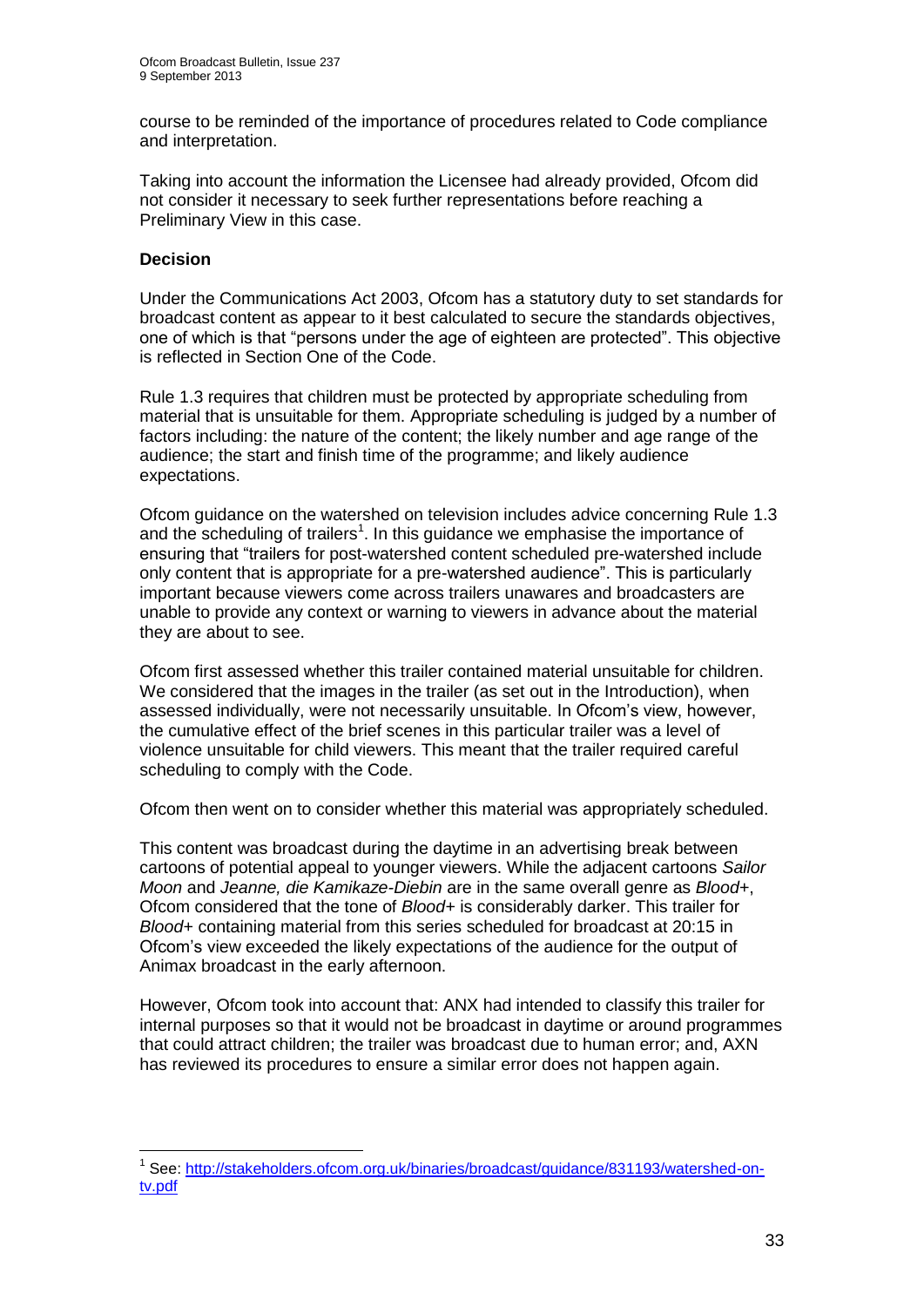In light of these factors, Ofcom considers the matter resolved.

## **Resolved**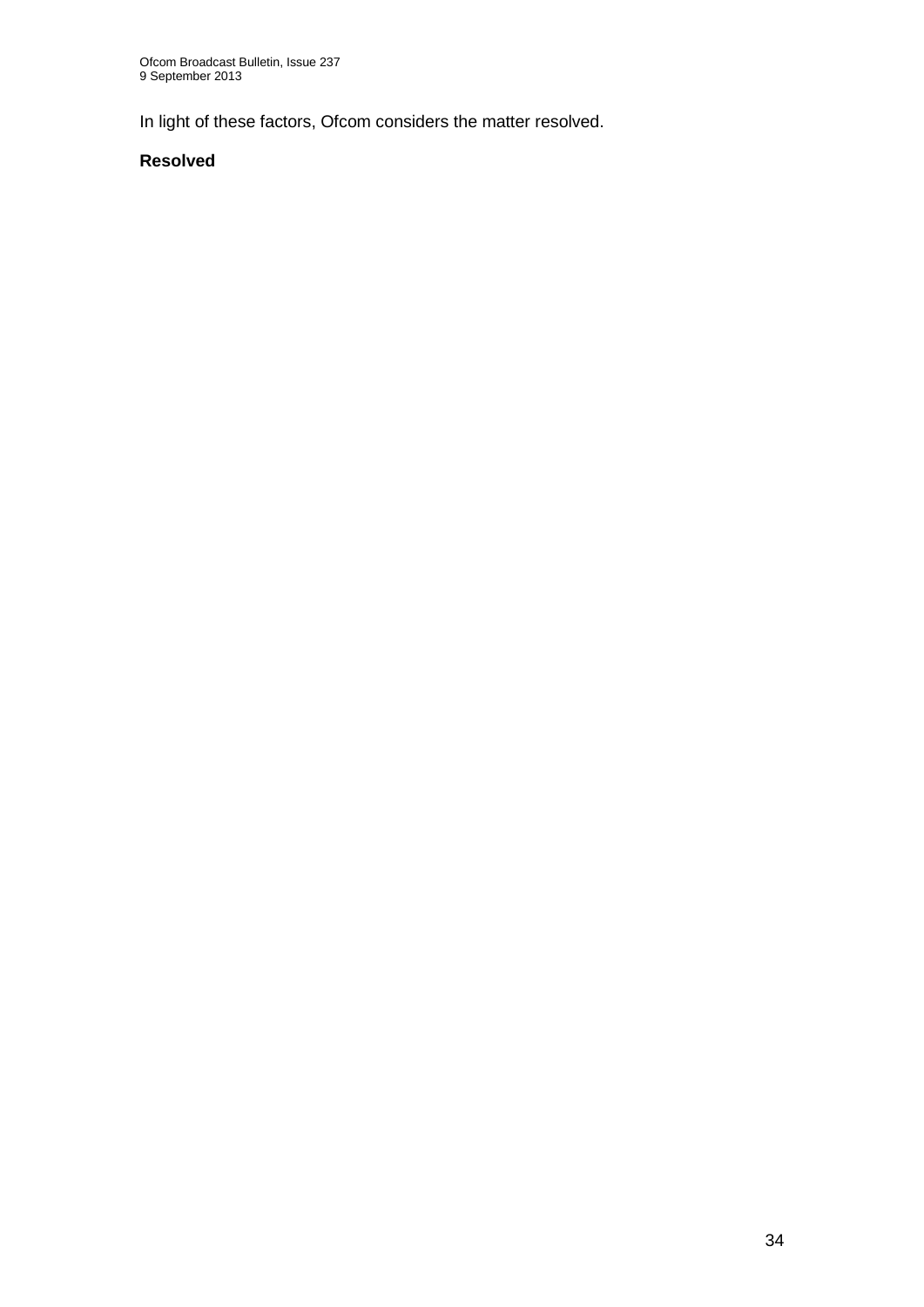# **Broadcast Licence Condition Cases**

## **Community radio licensees**

*Late and non-payment of licence fees* 

Ofcom is partly funded by the licence fees it charges television and radio licensees. Ofcom is under a statutory obligation to ensure that the aggregate amount of fees that are required to be paid by licensees is sufficient to meet the cost of Ofcom's functions relating to the regulation of broadcasting. The principles which Ofcom applies when determining what fees should be paid by licensees are set out in the Statement of Charging Principles<sup>1</sup>. The detailed fees and charges which are payable by broadcasting licenses are set out in Ofcom's Tariff Tables<sup>2</sup>. The payment of a fee is a licence requirement<sup>3</sup>. Failure by a licensee to pay its licence fee when required represents a serious and fundamental breach of a broadcast licence.

## **In Breach**

The following licensees have failed to pay their annual licence fee in full, in accordance with the original deadline, despite repeated requests to do so. The licensees have therefore been found in breach of their licence. As a consequence of this serious and continuing licence breach, Ofcom is putting the licensees on notice that the contravention is being considered for the imposition of a statutory sanction, which could include licence revocation.

| <b>_icensee</b>             | <b>Licence Number</b> | <b>Service Name</b> |
|-----------------------------|-----------------------|---------------------|
| Leith Community Media Works | CR000080              | Castle FM           |
| Awaaz Radio Limited         | CR000208              | Awaaz Radio         |

## **Resolved**

The following licensee failed to pay its annual licence fee in full, in accordance with the original deadline, but has subsequently paid. We therefore consider the matter **resolved**.

| Licensee                | <b>Licence Number</b> | <b>Service Name</b> |
|-------------------------|-----------------------|---------------------|
| Radio Elwy Point FM Ltd | CR000157              | Point FM            |

1 1

[http://stakeholders.ofcom.org.uk/binaries/consultations/socp/statement/charging\\_principles.pd](http://stakeholders.ofcom.org.uk/binaries/consultations/socp/statement/charging_principles.pdf) [f](http://stakeholders.ofcom.org.uk/binaries/consultations/socp/statement/charging_principles.pdf) 

<sup>&</sup>lt;sup>2</sup> <http://www.ofcom.org.uk/files/2013/03/tariff-tables-2013-14.pdf>

 $3$  For example, Broadcasting Act licence Schedule Part 2, Condition 3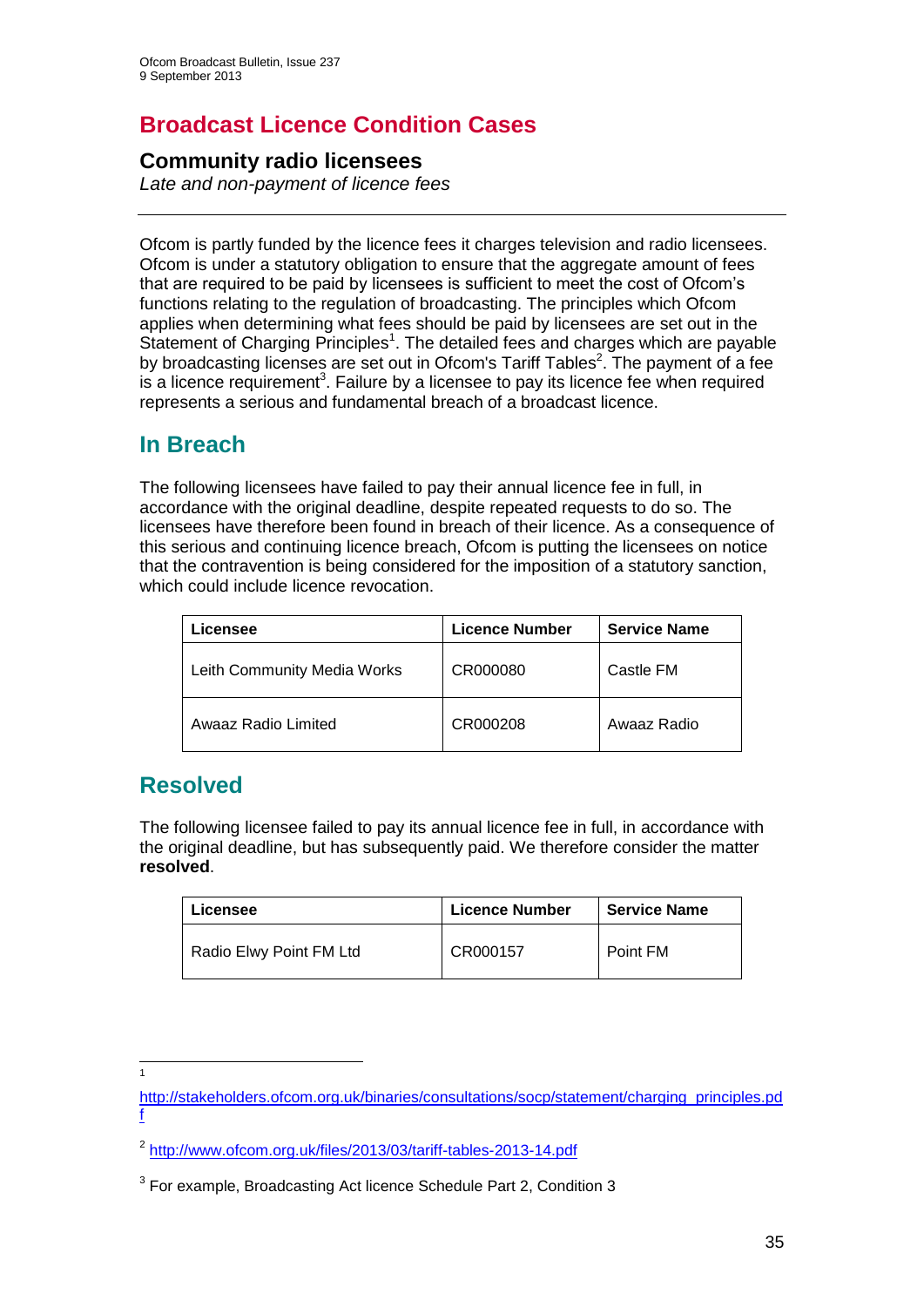## **Fairness and Privacy cases**

# **Not Upheld**

## **Complaint by Mrs Shirley Robey**

*Inside Out (London and South East), BBC1, 10 December 2012*

## **Summary**

Ofcom has not upheld Mrs Shirley Robey's complaint of unwarranted infringement of privacy in the programme as broadcast.

The programme complained of was an edition of the BBC1 London and South East regional current affairs programme *Inside Out*. This edition reported on new evidence in the case of Lord Lucan, who disappeared following the murder of his children's nanny in 1974. The programme included footage of an interview from a previously broadcast programme in which the identity of the woman being interviewed was disguised. The programme reporter then named the disguised woman as Mrs Shirley Robey, saying that following the BBC's interview with her, Mrs Robey had told the same story to 'The Daily Telegraph' newspaper. An unobscured photograph of Mrs Robey, taken from the newspaper article, was then included in the programme.

Mrs Robey complained to Ofcom that her privacy was unwarrantably infringed in the programme as broadcast in that her full name, as well as a photograph of her, was included in the programme unnecessarily, despite the fact that the BBC had assured her that her anonymity would be maintained in the programme. Ms Robey said that the BBC had sought her permission to re-use the interview footage in which she was disguised, and asked her to participate openly in the upcoming programme, but she had refused, because the broadcasts of the earlier disguised footage had resulted in negative consequences for her and her family.

Following the publication of the interview with Mrs Robey, accompanied by her full name and photograph, in 'The Daily Telegraph' and a number of other newspapers, Mrs Robey's identity was already in the public domain by the date on which the programme complained of was broadcast by the BBC. As a result, Ofcom's decision is that Mrs Robey did not have a legitimate expectation of privacy in either the unobscured photograph of her or her full name as broadcast in the programme. Therefore, Mrs Robey's privacy was not unwarrantably infringed in the programme as broadcast.

## **Introduction**

On 10 December 2012, BBC1 broadcast an edition of its regional current affairs programme *Inside Out* (London and South East). This edition reported on new evidence in the case of Lord Lucan, who disappeared following the murder of his children's nanny in 1974. In 1975 Lord Lucan was convicted in his absence of the murder of the nanny, Mrs Sandra Rivett. The reporter explained that various theories had been put forward by a number of people regarding what had happened to Lord Lucan since then, one theory being that he had committed suicide on the day after Mrs Rivett's death, and another being that he had escaped abroad with the help of influential friends and was living abroad under an assumed identity. The reporter said that important new evidence had come to light recently. This was in the form of boxes of material relating to the case, found in the loft of the daughter of Detective Chief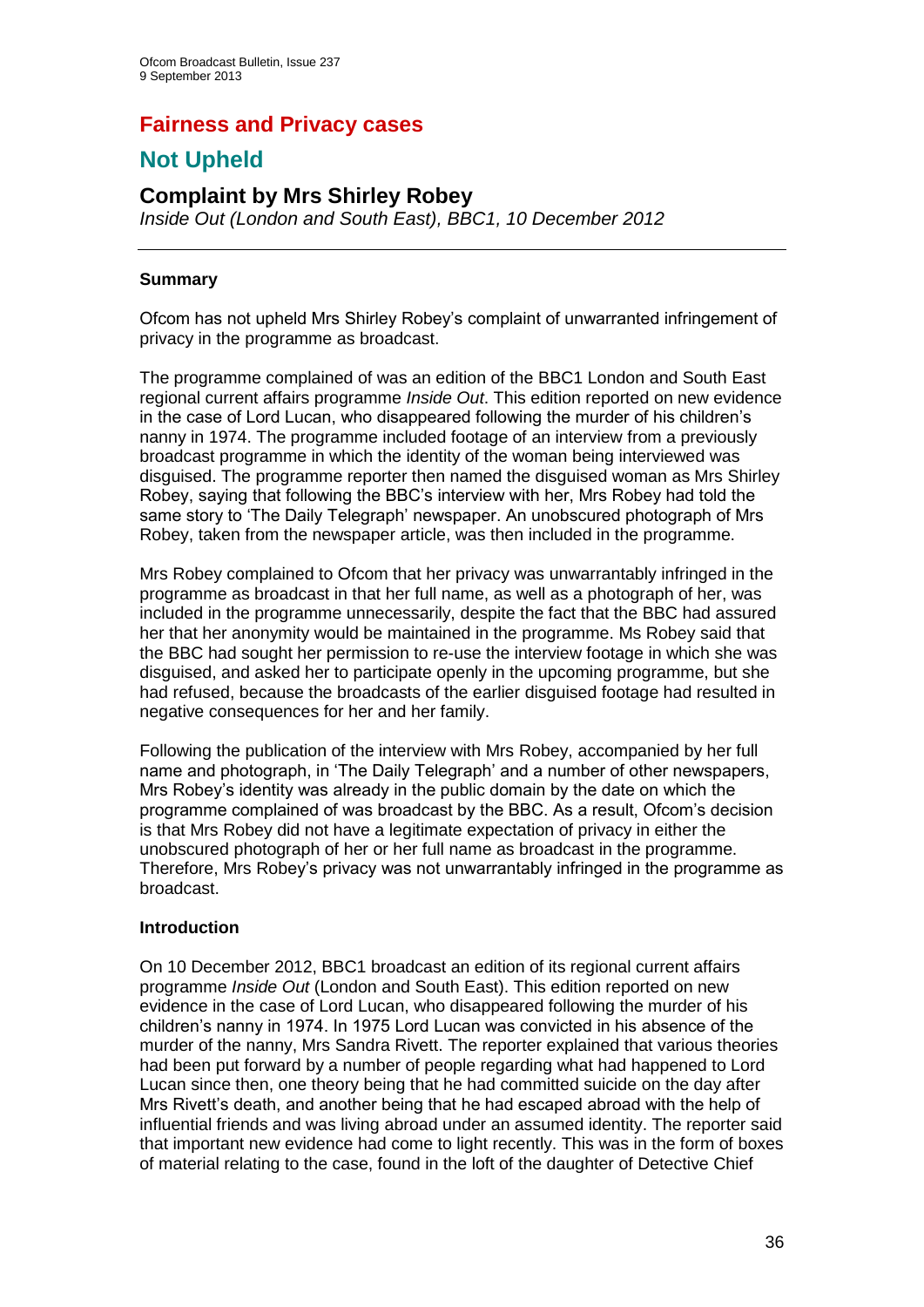Inspector David Gerring, who had been in charge of the day-to-day running of Scotland Yard's search for Lord Lucan at the time of his disappearance.

The programme included footage of a woman who explained that she had been asked in the 1980s to arrange for two of Lord Lucan's children to travel from England to Africa in order that Lord Lucan could see, from a distance, how they were growing up. The reporter said that the woman worked for a friend of Lord Lucan, Mr John Aspinall, and that he had instructed her to book flights for the children to Africa. The woman was disguised in the interview, but the reporter then named her as Mrs Shirley Robey, saying that since originally being interviewed, she had told the same story to 'The Daily Telegraph' newspaper. An unobscured photograph of Mrs Robey, apparently taken from the newspaper article, was shown in the programme.

Following the broadcast of the programme, Mrs Robey complained to Ofcom that her privacy was unwarrantably infringed in the programme as broadcast**.**

By way of background, Mrs Robey said that she had previously contributed to two BBC programmes broadcast in February 2012 about Lord Lucan, namely *Inside Out*  and *South East Today*. In both programmes Mrs Robey had been filmed in such a way that her identity was protected. Mrs Robey said the programme makers complained of (the edition of *Inside Out* broadcast on 10 December 2012) contacted her to ask if the previously filmed interview footage of her could be re-used in the new programme but she had refused her consent. She had made it clear that she did not want to participate further, because she considered she had been misrepresented in the previous programmes, and that the programme makers had acted dishonestly in their dealings with her.

Mrs Robey said that she was told by the programme makers that, in spite of her objections, the original recordings from February 2012 might still be used by the BBC in the programme complained of, in the same form as the previous broadcasts, i.e. with her anonymity maintained. Mrs Robey said that in view of this she had asked for an assurance that only the material included in the February 2012 programmes would be included in the December 2012 programme, but was never given a conclusive reply. Mrs Robey said that one of her main concerns, which she had communicated to the programme makers, was that the BBC had recorded additional material of her, made when she was under the impression that the camera had stopped filming. Mrs Robey said that in response the BBC had reassured her that, apart from the material broadcast in February 2012, it only possessed what it described as "set up shots" of her but that it could not tell her what was in those shots. Mrs Robey said she believed that the journalist had misled her when recording the original material first shown in February 2012 and may have acted dishonestly by recording their conversation when she was under the impression they were speaking off camera. Mrs Robey said that in a telephone conversation before the broadcast of the programme complained of, the reporter had said he would be using the footage from February 2012 and disagreed that they had originally talked off camera, adding that Mrs Robey was mistaken about when she had, and had not, agreed to be filmed.

#### **Summary of the complaint and the broadcaster's response**

Mrs Robey complained that her privacy was unwarrantably infringed in the programme as broadcast because her full name and a photograph of her were included in the programme unnecessarily and without her knowledge or permission, despite the fact that the BBC had assured her that her anonymity would be maintained in the programme.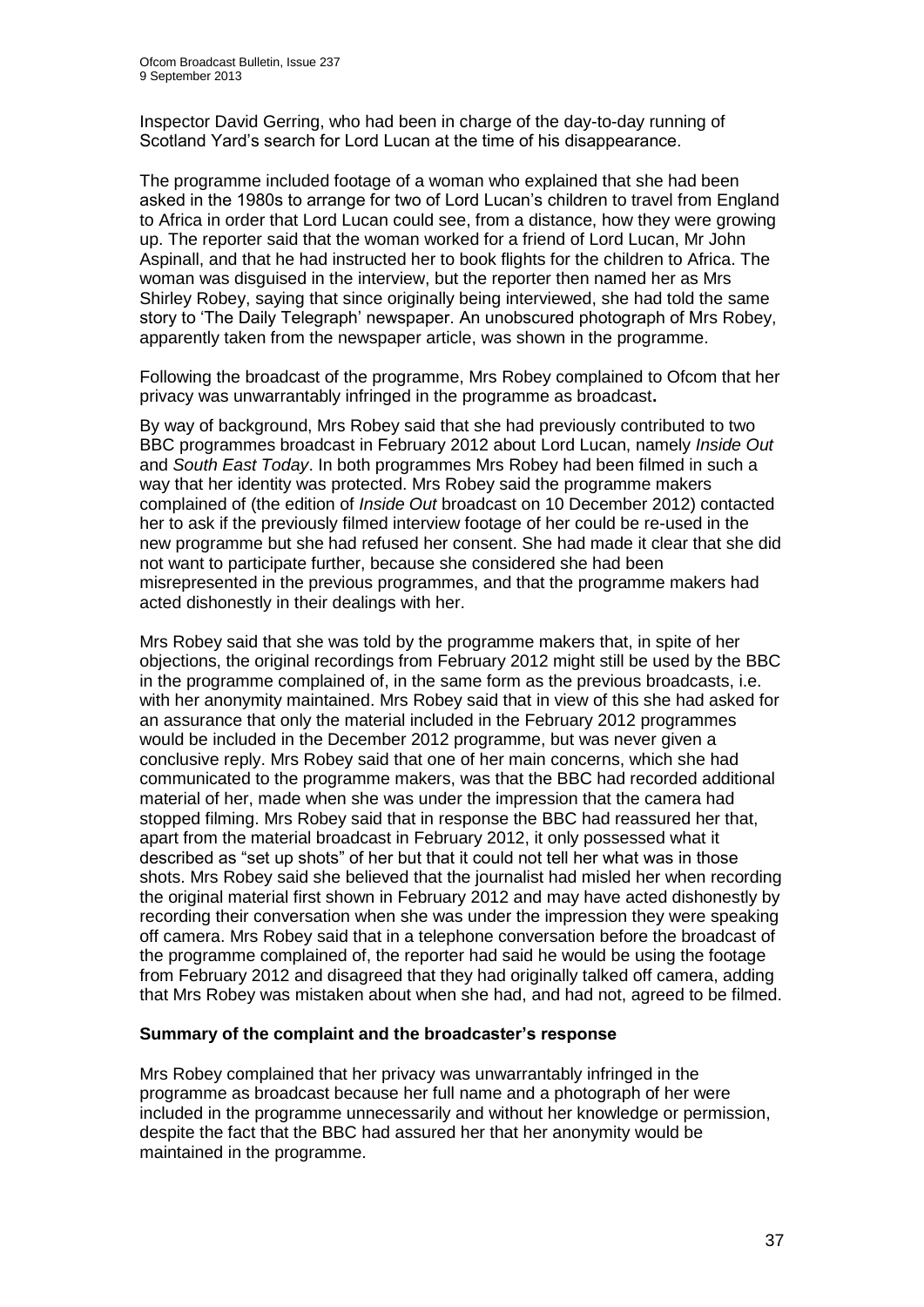*Mrs Robey said that the BBC's Head of Regional and Local Programmes had emailed her on 21 November 2012 in the weeks preceding the broadcast of the programme to assure her that nothing would be shown of her other than a short clip from the 'disguised' interview that had been broadcast in February 2012:* 

*"As I have said to you previously, it is not our intention in the upcoming programme to show anything other than a clip that we broadcast previously, and I repeat my assurance that I will let you know if that changes".*

Mrs Robey said that the *BBC's Head of Regional and Local Programmes had repeated this assurance to her in an email of 7 December 2012, just days before the programme went to air.*

These emails, Mrs Robey said, had led her to believe that her anonymity would be maintained. Mrs Robey said that the disclosure of her identity in the programme was unnecessary and did not add anything to the programme.

In response to the complaint, the BBC said that Mrs Robey had no legitimate expectation of privacy following her decision to tell her story to 'The Daily Telegraph' in May 2012, some seven months before the programme complained of was broadcast. Mrs Robey was named in 'The Daily Telegraph' story and a photograph of her was published alongside the story. Mrs Robey was also named in a number of related articles in the 'The Daily Mirror', 'The Express', 'The Daily Mail', 'The Kent News' and 'The Daily Record' in Scotland. The BBC said that there was therefore no requirement for the edition of *Inside Out* complained of to protect her identity, regardless of any agreement that had been reached in relation to her contributions to the two previous programmes. The BBC provided links to various articles about Lord Lucan containing references to Mrs Robey and her involvement in the Lord Lucan case, which it said demonstrated the fact that both her name and photograph were in the public domain.

The BBC also highlighted an email exchange between the programme reporter and Mrs Robey prior to the broadcast of the programme in which it said that Mrs Robey acknowledged that she had given up her right to privacy regarding this matter and had appeared to have accepted that she had no legitimate expectation of privacy in her name and photograph.

In a transcript of the email exchange of 29 August 2012, provided to Ofcom by the BBC, Mrs Robey is recorded as writing to the programme reporter:

"I would prefer you didn't use me in the programme if I'm honest. I hate the idea of my photo being splashed around anymore. But I suspect I have got involved too far for that privilege".

The programme reporter replied:

"You are correct, as soon as you took the decision to 'go public' with your identity and name in the Telegraph, any agreement we had on protecting your identity went flying out the window. You know that, and so do I, hence why I'd prefer to do a well shot, considered follow up interview than have to cobble together what I have. Sorry to sound a bit harsh, but I've always tried to be absolutely honest with you from the start, making sure you fully understood the consequences of what you were entering into".

Mrs Robey concluded: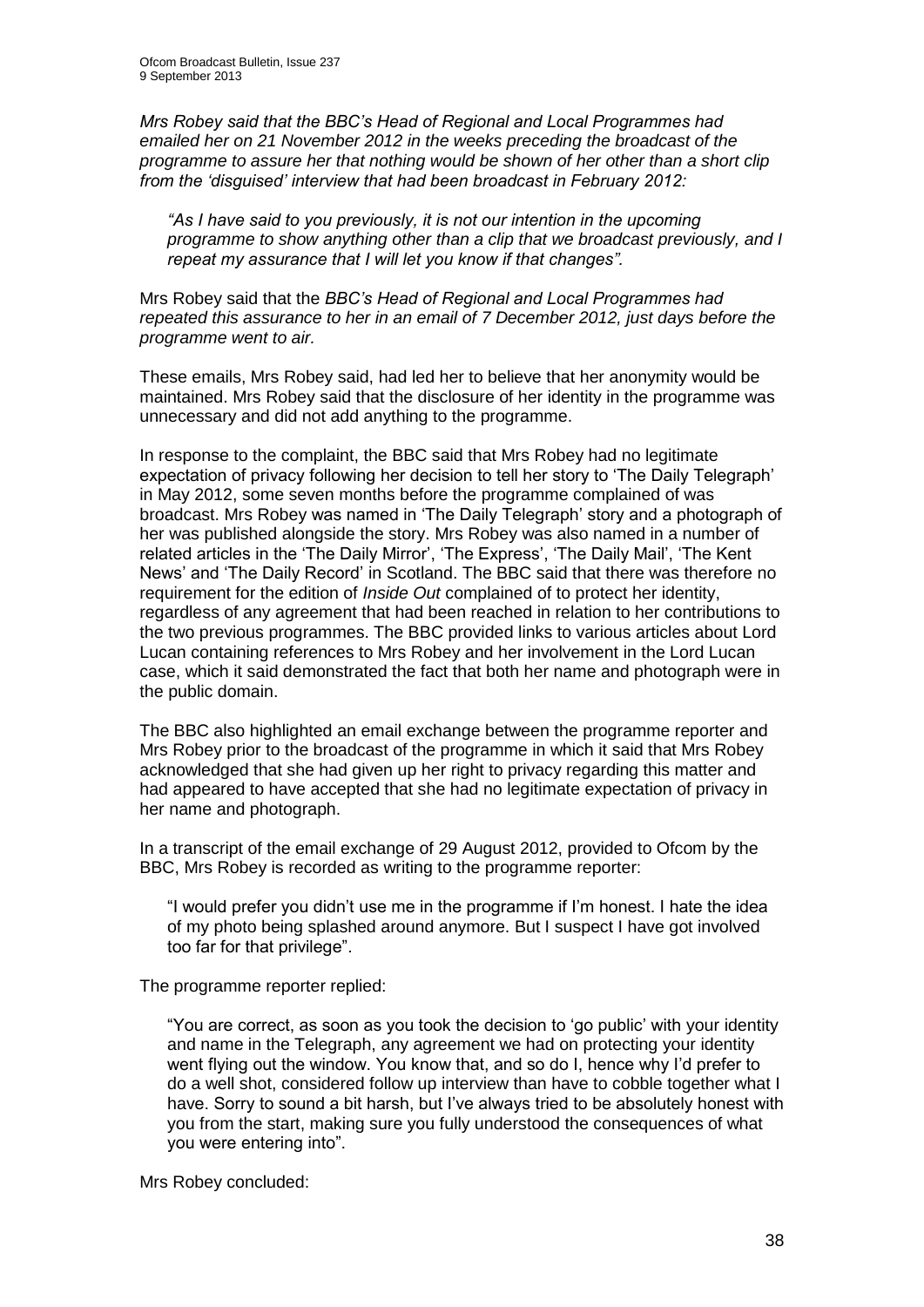"That's ok. Fair comment. Just pick a nice photo will you".

Citing this email exchange, the BBC stated that not only was Mrs Robey aware that the BBC intended to identify her in the programme, but that she had accepted that the programme makers were within their rights to do so. This was because Mrs Robey had waived any legitimate expectation of privacy she might have had in her name and photograph, when her story was published and her identity was revealed in the national press in May 2012.

Therefore the BBC rejected Mrs Robey's claim that by naming her in the programme it had unwarrantably infringed her privacy.

The BBC rejected Mrs Robey's assertion that she had been assured by the BBC's Head of Regional programmes, only three days before the programme was broadcast, that her anonymity would be maintained, saying that this "is a misrepresentation of the facts". The BBC said that any assurances given to Mrs Robey about what would, or would not, be included in the programme related only to the previously broadcast interview material, and that the BBC had not offered "any assurance that it would not name her or use material which was in the public domain, such as photographs of her".

In support of this the BBC cited the exchange of emails during November and December 2012, between the *BBC's Head of Regional and Local Programmes* and Mrs Robey which Mrs Robey had referenced in her complaint. In this exchange Mrs Robey had sought assurance that only footage used in the original programmes would be used by the BBC in future programmes.

In an email dated 21 November 2012, the *BBC's Head of Regional and Local Programmes* wrote to Mrs Robey:

"We will not use anything you said in the set-up shots unless it is of the most innocuous nature. However we reserve the right to use either of the interviews under the same conditions (of anonymity) that you agreed to then. As I have said to you previously, it is not our intention in the upcoming programme to show anything *other* [emphasis added by Ofcom] than a clip that we broadcast previously, and I repeat my assurance that I will let you know if that changes".

In an email dated 7 December 2012, the *BBC's Head of Regional and Local Programmes* informed Mrs Robey:

"The programme will broadcast on Monday night,  $10<sup>th</sup>$  December, at 7.30 on BBC1 in the South East and London. It will contain two short clips of you from the programme that was broadcast in February. There is no additional material from the interview we did with you being shown".

## **Decision**

Ofcom's statutory duties include the application, in the case of all television and radio services, of standards which provide adequate protection to members of the public and all other persons from unjust or unfair treatment and unwarranted infringement of privacy in, or in connection with the obtaining of material included in, programmes in such services.

In carrying out its duties, Ofcom has regard to the need to secure that the application of these standards is in the manner that best guarantees an appropriate level of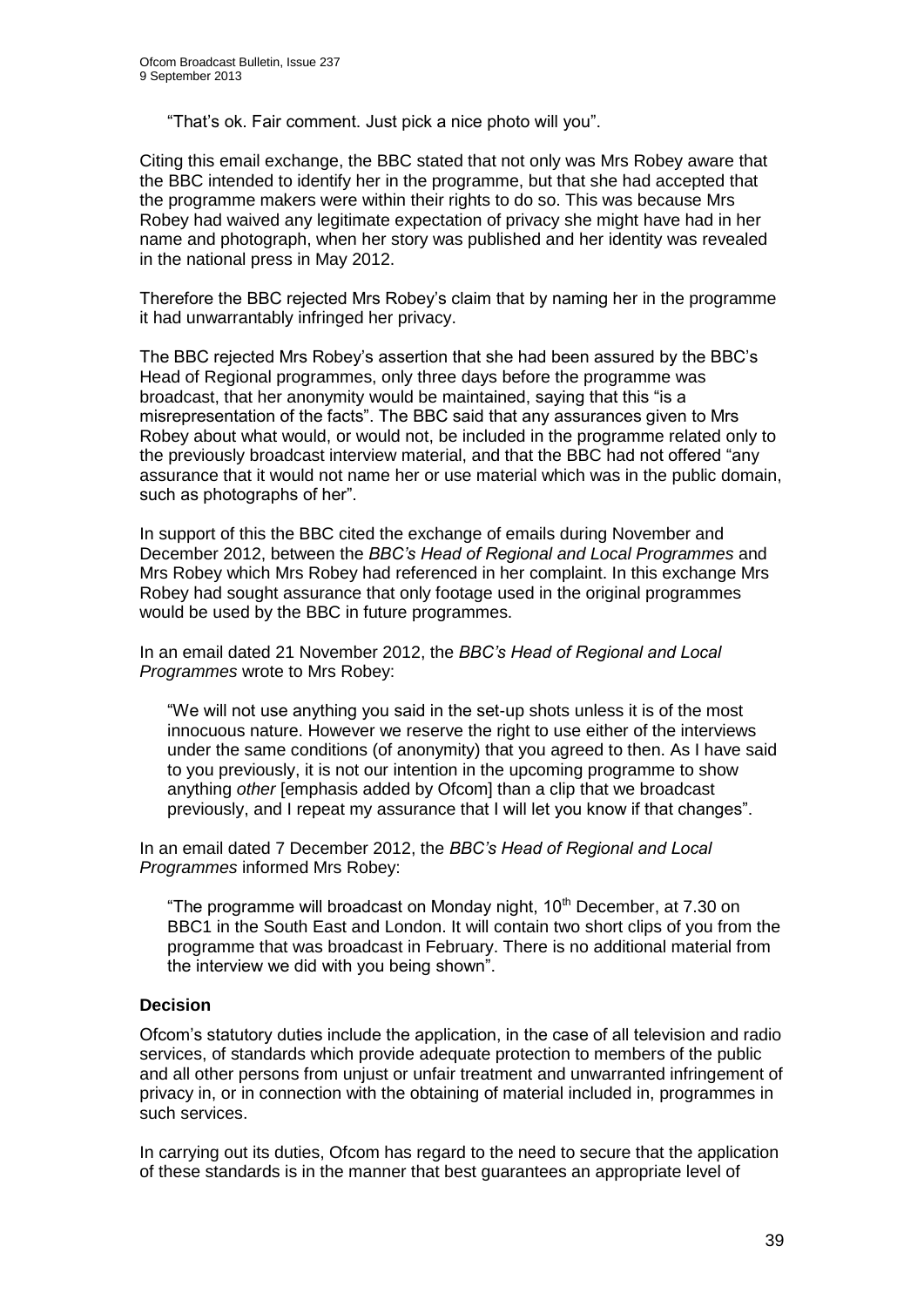freedom of expression. Ofcom is also obliged to have regard, in all cases, to the principles under which regulatory activities should be transparent, accountable, proportionate and consistent and targeted only at cases in which action is needed. In reaching its decision, Ofcom carefully considered all the relevant material provided by both parties. This included a recording of the programme as broadcast, a transcript of the programme as broadcast, both parties' written submissions, and transcripts of email exchanges between various BBC employees and Mrs Robey during the period November 2011 to December 2012.

In Ofcom's view, the individual's right to privacy has to be balanced against the competing right of the broadcaster to freedom of expression. Neither right as such has precedence over the other and where there is a conflict between the two, it is necessary to intensely focus on the comparative importance of the specific rights. Any justification for interfering with or restricting each right must be taken into account and any interference or restriction must be proportionate.

This is reflected in how Ofcom applies Rule 8.1 of Ofcom's Broadcasting Code ("the Code") which states that any infringement of privacy in programmes, or in connection with the obtaining of material included in them, must be warranted.

Ofcom considered Mrs Robey's complaint that her privacy was unwarrantably infringed in the programme as broadcast in that her full name and a photograph of her were included in the programme without her permission, and in direct contradiction of an assurance she claimed she had been given by the BBC that her anonymity would be preserved.

In doing so, Ofcom had regard to Practice 8.6 of the Code which requires broadcasters to obtain consent from a person if the broadcast of material in a programme would infringe that person's privacy, unless the infringement was warranted. Ofcom also had regard to Practice 8.10 which requires a broadcaster to ensure that the re-use of material in a later or different programme does not create an unwarranted infringement of privacy.

In order to establish whether or not Mrs Robey's privacy was unwarrantably infringed by the inclusion of her name and a photograph of her in the programme, Ofcom first assessed the extent to which Mrs Robey had a legitimate expectation of privacy in her name and photograph.

The broadcast material in question consisted of two interview clips from a previously broadcast programme in which Mrs Robey's identity was disguised, and a still photograph of Mrs Robey in which she was clearly identifiable. Mrs Robey was identified by her full name in the programme when the programme reporter stated in commentary:

#### *"She'd asked us not to identify her, but the following month she told the same story to the Daily Telegraph. Her real name is Shirley Robey"*.

With regard to the two interview clips in which Mrs Robey was disguised, Ofcom noted that in the transcripts provided by the BBC of email exchanges between Mrs Robey and the various members of staff at the BBC between November 2011 and December 2012, Mrs Robey had stated on a number of occasions that she did not want the "disguised" interview footage to be re-used. She also said she did not want to participate openly in the BBC's planned (December 2012) programme.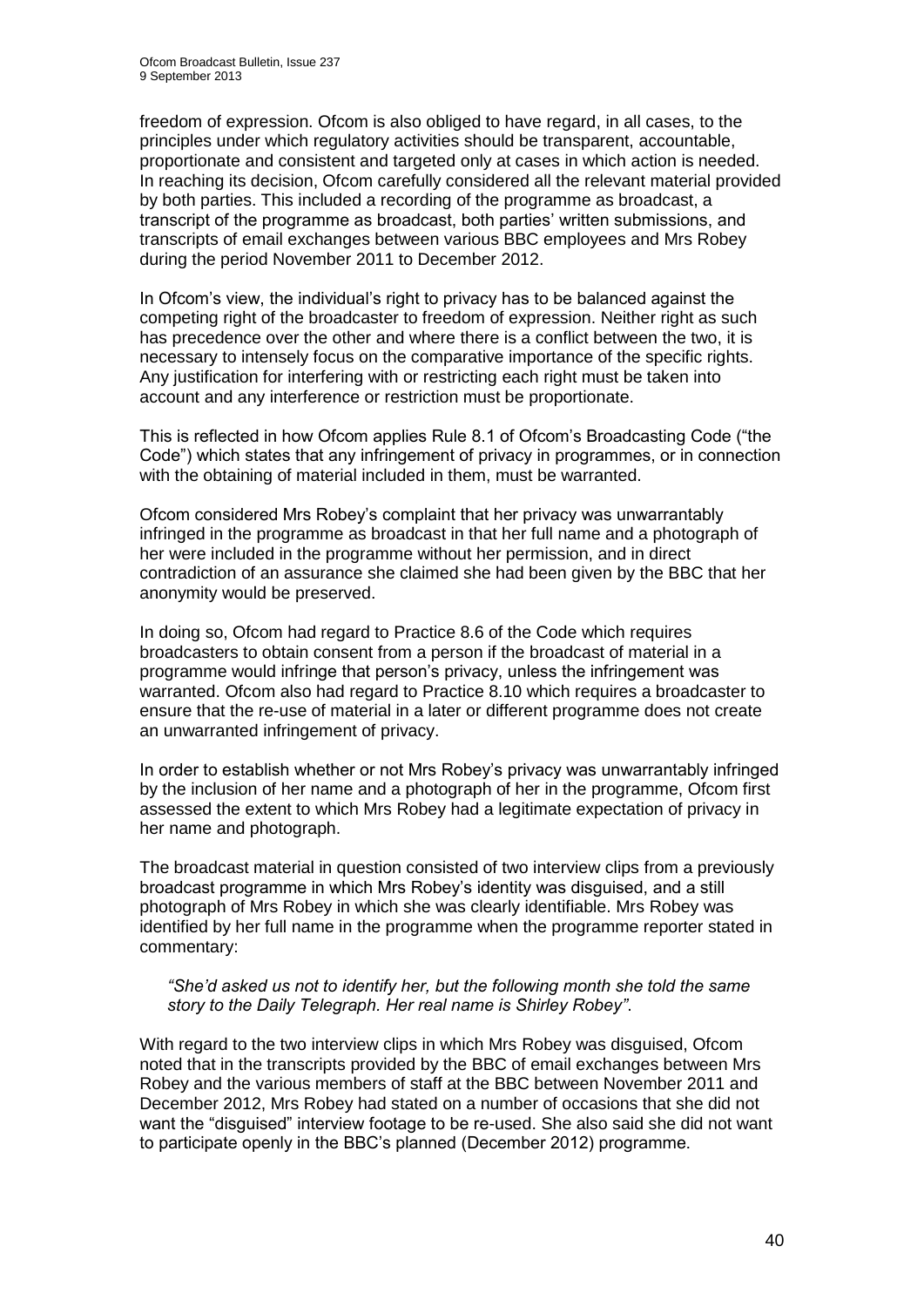For example, in the email of 29 August 2012 to the programme's reporter cited above and quoted by the BBC, Mrs Robey said that she would prefer that the BBC did not "use" her in the programme (though she appeared to accept that her request might not be acceded to by the BBC). Also in an email to the programme's reporter dated 3 October 2012 she said:

"I was very concerned when you told me that you intend to use film of me, made back in February of this year for *Inside Out*, in the documentary about Lord Lucan that the BBC are planning to show later this year".

In response the BBC asserted that it considered itself to be within its rights to rebroadcast clips from the previously broadcast interview with Mrs Robey (with or without Mrs Robey's agreement) in the forthcoming programme (although the BBC reassured Mrs Robey that in any re-used clips she would remain "anonymous").

For example, in his email of 21 November 2012 to Mrs Robey, the BBC's Head of Regional and Local Programmes stated:

"…we reserve the right to use either of the interviews under the same conditions (of anonymity) that you agreed to then".

With regard to the broadcast of Mrs Robey's full name and photograph in the December 2012 programme, Ofcom assessed the extent to which Mrs Robey's identity, and involvement in the Lord Lucan case, was already a matter of public knowledge. Ofcom noted that it was accepted by both parties that in May 2012 (following the broadcast of the disguised interviews in February 2012 but before the broadcast of the edition of *Inside Out* in December 2012 currently being investigated) Mrs Robey had told her story to the 'The Daily Telegraph' and been identified by her full name and by a photograph. 'The Daily Telegraph' story was then subsequently picked up and published in 'The Mirror', 'The Express', 'The Daily Mail', 'The Kent News' and 'The Daily Record' in Scotland.

Ofcom recognises that there are circumstances in which a person may have a legitimate expectation of privacy in their name and photograph, such that they may not be included in a programme without their prior consent.

However, Ofcom did not consider that Mrs Robey could reasonably expect her identity to remain private in the programme complained of. This is because she had voluntarily identified herself in the national press only months before the programme was broadcast. It was Ofcom's view that, by telling the story about her role in the Lord Lucan 'affair' to 'The Daily Telegraph' and allowing it to name her and include a photograph of her, Mrs Robey had voluntarily placed her identity in the public domain. Following its appearance in 'The Daily Telegraph' on 20 May 2012, the story had been picked up and published in a number of other national and regional newspapers and, at the time of this investigation, it was still readily accessible on the internet.

Given Ofcom's conclusion that Mrs Robey had no expectation of privacy in relation to either the photograph or her full name as broadcast in the programme, Ofcom did not consider it necessary to consider whether any infringement of Mrs Robey's privacy had been warranted.

In addition to complaining that her name and a photograph of her had been included in the programme without her consent, Mrs Robey stated that she had been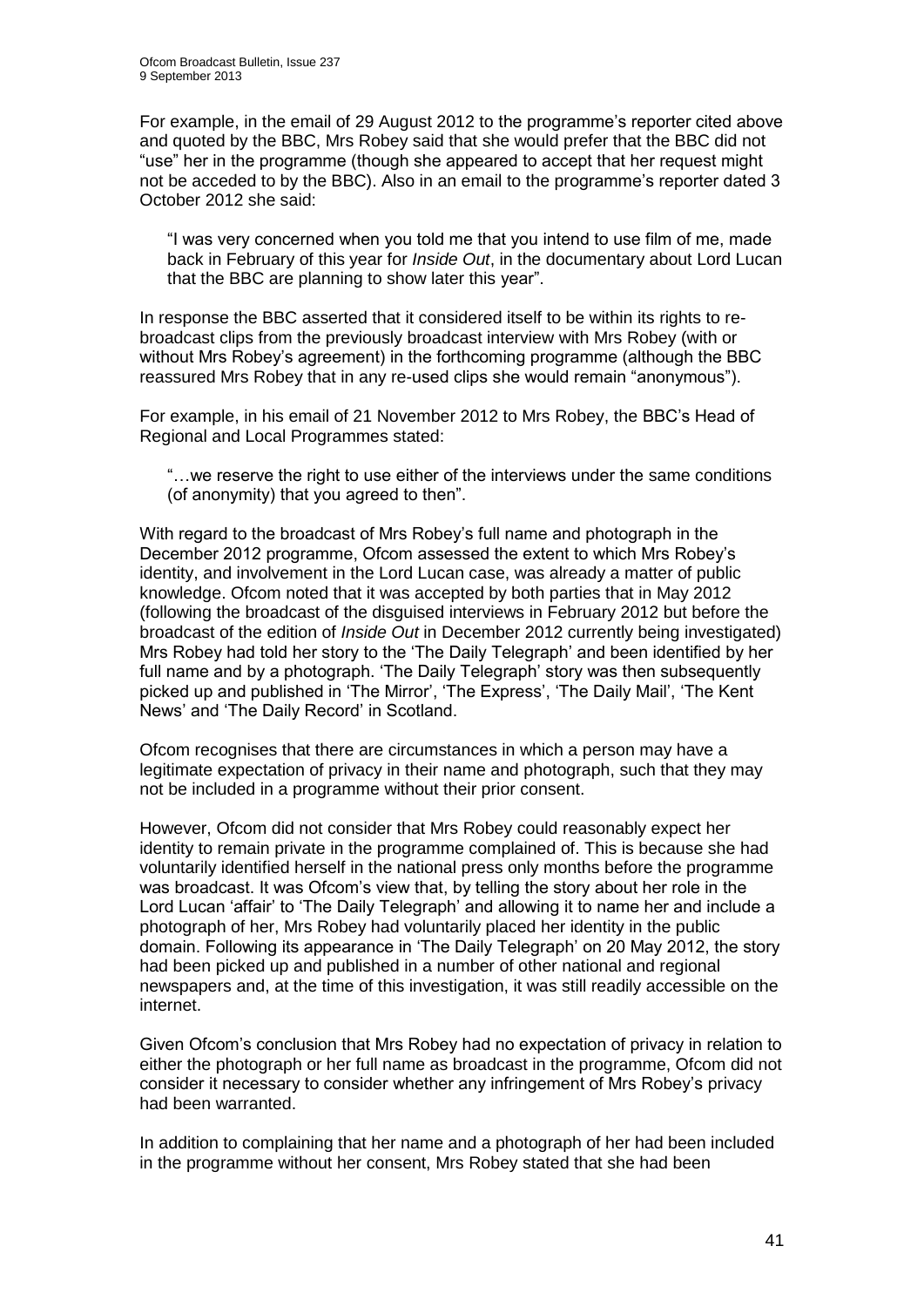specifically assured by the BBC that her anonymity would be preserved in the programme.

Ofcom considered transcripts of email exchanges between Mrs Robey and various BBC staff members in the months leading up to the broadcast of the programme, and noted that the BBC's approach to the question of whether or not it intended to identify Mrs Robey was inconsistent to some extent.

For example, the programme's reporter clearly stated in an email to Mrs Robey of 29 August 2012 that:

"…as soon as you took the decision to 'go public' with your identity and name in the Telegraph, any agreement we had on protecting your identity went flying out of the window".

The Series Editor of *Inside Out*, in an email to Mrs Robey on 24 October 2012, wrote:

"Subsequent to our broadcast [in February 2012], you identified yourself to the Daily Telegraph and hence your name and image has appeared in a number of outlets – that is, it's in the public domain. If it were relevant to our next film, we would be entitled to use a recognisable image in the factual telling of the story, but we would not use footage from our original programme in any way differently from what has been previously agreed. At this stage though, we don't actually know what the final film will be like".

By November and December 2012, however, in the weeks and days immediately preceding the broadcast of the programme, emails from the BBC's Head of Regional and Local Programmes were drafted in a much more accommodating manner.

For example, in an email of 21 November 2012 the BBC's Head of Regional and Local Programmes stated that it was not the BBC's intention to "show anything other than a clip that we broadcast previously" and that he would let her know if "that changes." In Ofcom's view, this had the potential to lead Mrs Robey to conclude that she would not be identified in the programme, because only the interview footage, in which Mrs Robey was not identifiable, from the previously broadcast programme would be included. The same email also stated that the interview clips would be used "under the same conditions (anonymity)".

However, given Ofcom's conclusion that, following Mrs Robey's appearance in the UK national press in May 2012, she no longer had a legitimate expectation of privacy in her name and photograph, it was not necessary for Ofcom to consider whether or not any potential ambiguity on the part of the BBC as to its intention to identify Mrs Robey in programme contributed to any unwarrantable infringement of her privacy.

Consequently, in view of the factors detailed above, in particular Ofcom's finding that Mrs Robey did not have a legitimate expectation of privacy in her name and photograph as broadcast in the programme, Ofcom concluded that Mrs Robey's privacy had not been unwarrantably infringed.

**Accordingly, Ofcom has not upheld Mrs Robey's complaint of unwarranted infringement of privacy in the programme as broadcast.**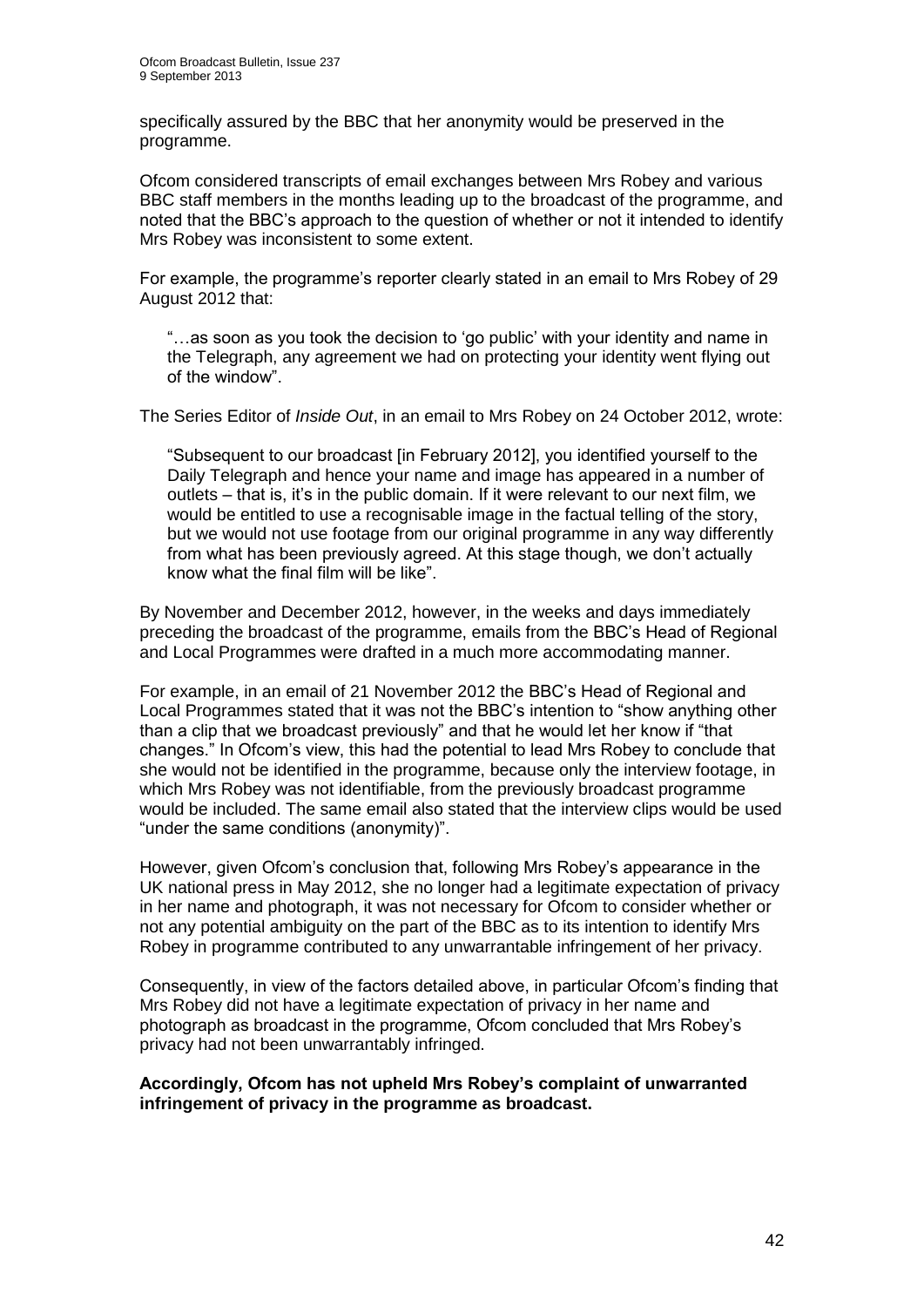# **Other Programmes Not in Breach**

# **Up to 26 August 2013**

| Programme      |           | <b>Broadcaster   Transmission Date</b> | <b>Categories</b>       |
|----------------|-----------|----------------------------------------|-------------------------|
| Advertisements | Movies 24 | 27/05/2013                             | Advertising<br>minutage |
| <b>Doctors</b> | BBC 1     | 13/05/2013                             | Scheduling              |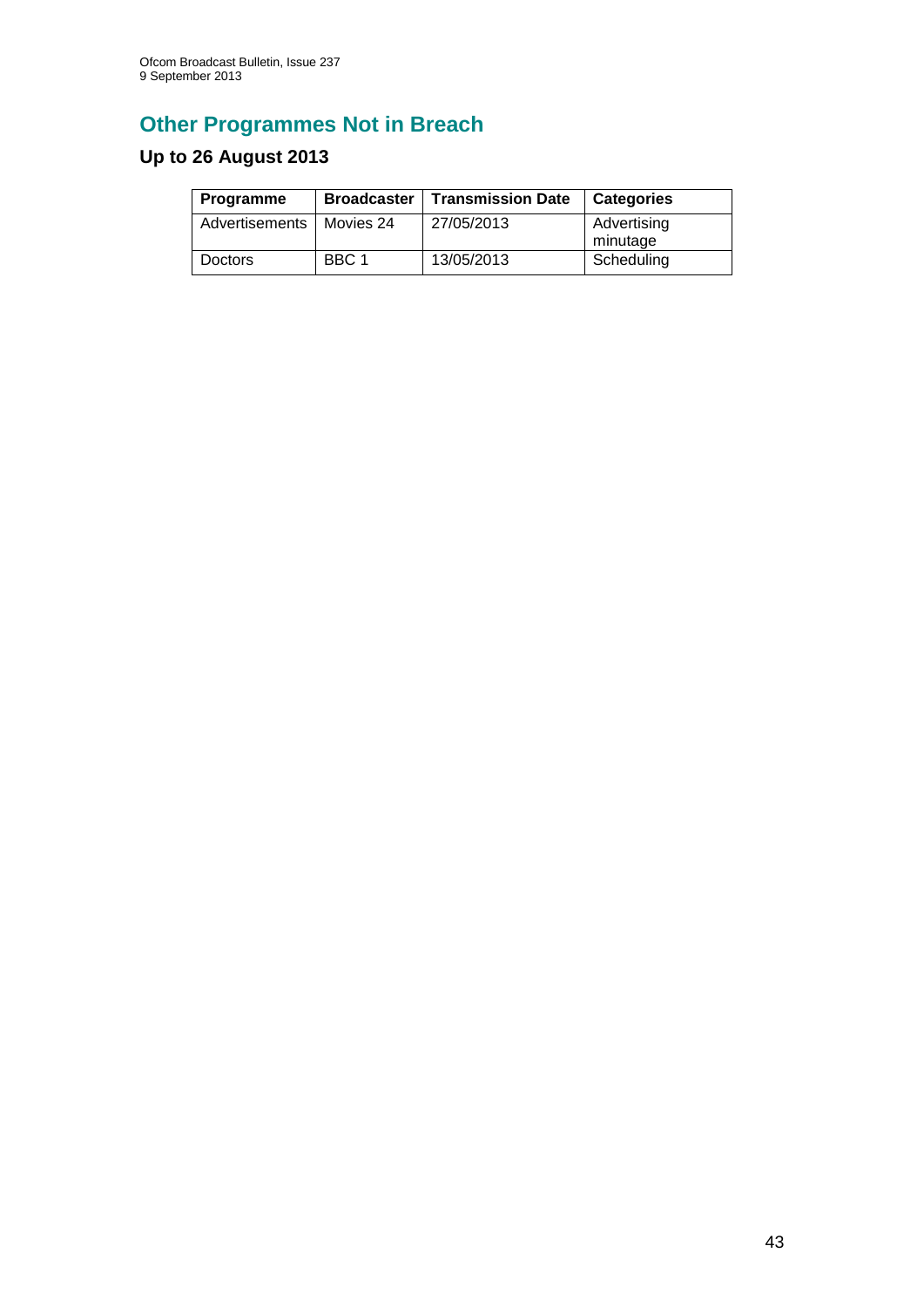# **Complaints Assessed, not Investigated**

## **Between 13 and 26 August 2013**

This is a list of complaints that, after careful assessment, Ofcom has decided not to pursue because they did not raise issues warranting investigation.

| Programme                                                  | <b>Broadcaster</b>                 | <b>Transmission</b><br><b>Date</b> | <b>Categories</b>                           | Number of<br>complaints |
|------------------------------------------------------------|------------------------------------|------------------------------------|---------------------------------------------|-------------------------|
| "More Music Variety"<br>slogan                             | <b>Heart FM</b>                    | n/a                                | Materially misleading                       |                         |
| 8 Out of 10 Cats<br>Uncut                                  | 4Music                             | 07/08/2013                         | Scheduling                                  | 1                       |
| A&E                                                        | $DMAX+1$                           | 13/08/2013                         | Fairness & Privacy                          | 1                       |
| Advertisements                                             | $\overline{IV}$                    | 31/07/2013                         | Advertising minutage                        | 1                       |
| Apna Bazar                                                 | <b>DM Digital</b>                  | 04/08/2013                         | Materially misleading                       | 1                       |
| <b>BBC Asian Network</b>                                   | <b>BBC</b> Asian<br><b>Network</b> | 15/08/2013                         | Outside of remit / other                    | 1                       |
| <b>BBC News</b>                                            | BBC <sub>1</sub>                   | 03/08/2013                         | Outside of remit / other                    | $\mathbf{1}$            |
| <b>BBC News</b>                                            | <b>BBC News</b><br>Channel         | 12/08/2013                         | Outside of remit / other                    | 1                       |
| <b>BBC News</b>                                            | <b>BBC News</b><br>Channel         | 12/08/2013                         | Outside of remit / other                    | 1                       |
| <b>BBC News</b>                                            | <b>BBC News</b><br>Channel         | 15/08/2013                         | Outside of remit / other                    | 1                       |
| <b>BBC News at Six</b>                                     | BBC <sub>1</sub>                   | 31/07/2013                         | Scheduling                                  | $\mathbf 1$             |
| <b>BBC News at Six</b>                                     | BBC <sub>1</sub>                   | 16/08/2013                         | Outside of remit / other                    | $\overline{13}$         |
| <b>BBC News at Six</b>                                     | BBC <sub>1</sub>                   | 21/08/2013                         | Scheduling                                  | 1                       |
| <b>BBC News at Ten</b>                                     | BBC <sub>1</sub>                   | 16/08/2013                         | Generally accepted<br>standards             | 1                       |
| <b>BBC News at Ten</b>                                     | BBC <sub>1</sub>                   | 16/08/2013                         | Outside of remit / other                    | 1                       |
| <b>BBC News at Ten</b>                                     | BBC <sub>1</sub>                   | 21/08/2013                         | Generally accepted<br>standards             | $\overline{5}$          |
| <b>BBC News at Ten</b>                                     | BBC <sub>1</sub>                   | 22/08/2013                         | Generally accepted<br>standards             | 1                       |
| <b>BBC Proms</b>                                           | BBC <sub>4</sub>                   | 15/08/2013                         | Outside of remit / other                    | 1                       |
| <b>BBC Radio 1's Stories:</b><br><b>Tempted by Teacher</b> | <b>BBC Radio 1</b>                 | 12/08/2013                         | Generally accepted<br>standards             | 1                       |
| Beyond Belief:<br>Buddhism and<br>Violence                 | <b>BBC Radio 4</b>                 | 19/08/2013                         | Religious/Beliefs<br>discrimination/offence | 1                       |
| <b>Big School</b>                                          | BBC <sub>1</sub>                   | 16/08/2013                         | Generally accepted<br>standards             | $\overline{2}$          |
| <b>Boom Town</b>                                           | BBC <sub>3</sub>                   | 22/08/2013                         | Outside of remit / other                    | 1                       |
| <b>Breakfast</b>                                           | BBC <sub>1</sub>                   | 04/08/2013                         | Outside of remit / other                    | 1                       |
| <b>Bremner's One</b><br><b>Question Quiz</b>               | <b>BBC Radio 4</b>                 | 16/08/2013                         | Outside of remit / other                    | $\mathbf{1}$            |
| <b>Britain's Got More</b><br>Talent                        | ITV2                               | 21/04/2013                         | Violence and<br>dangerous behaviour         | 1                       |
| <b>Britain's Got More</b><br>Talent                        | ITV2                               | 27/05/2013                         | Offensive language                          | 1                       |
| <b>Britain's Got More</b><br>Talent                        | ITV2                               | 30/05/2013                         | Generally accepted<br>standards             | $\overline{4}$          |
| <b>Britain's Got More</b><br>Talent                        | ITV <sub>2</sub>                   | 31/05/2013                         | Generally accepted<br>standards             | 1                       |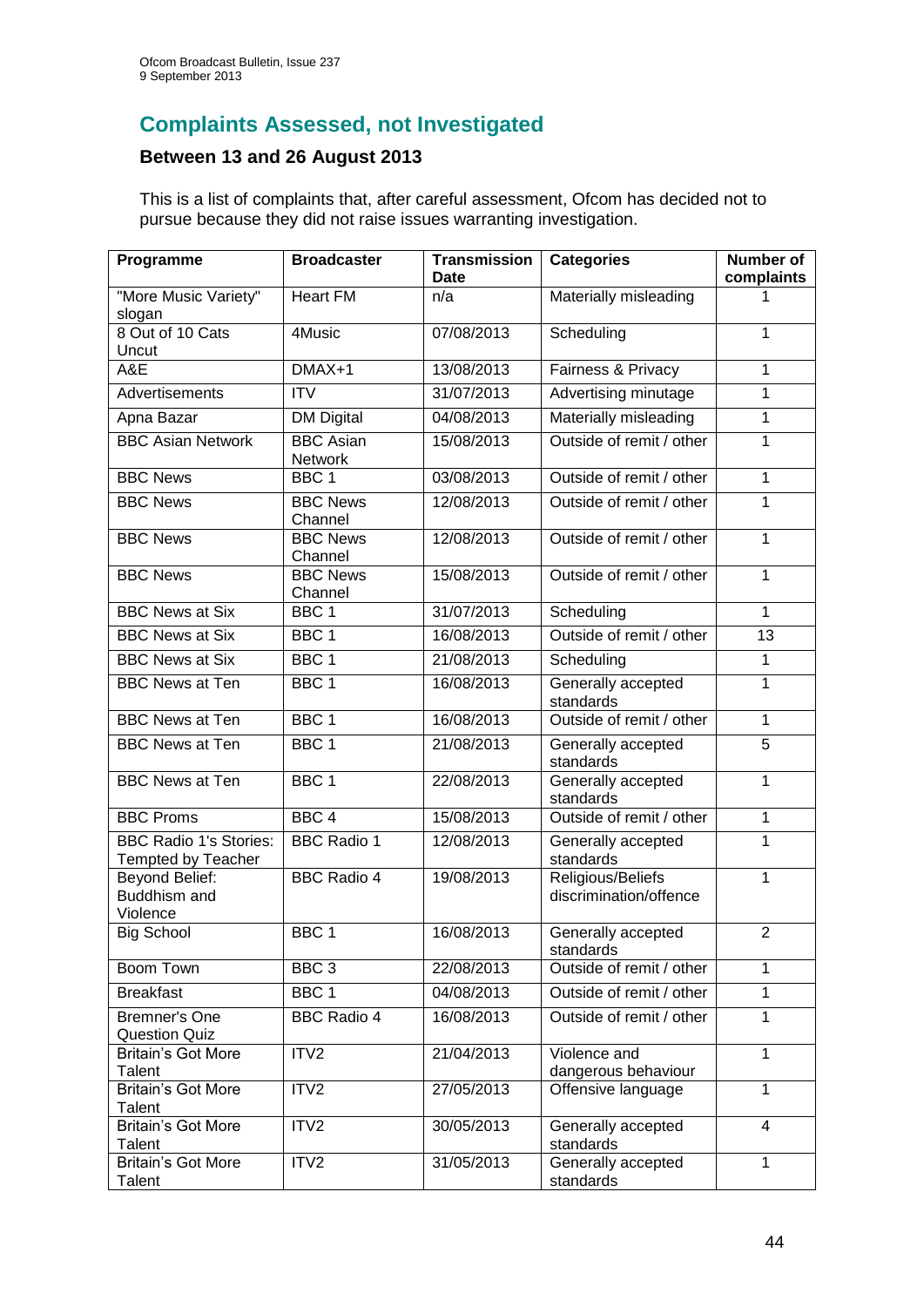| <b>Britain's Got Talent</b> | <b>ITV</b>             | 13/04/2013 | Scheduling                                  | 60             |
|-----------------------------|------------------------|------------|---------------------------------------------|----------------|
| <b>Britain's Got Talent</b> | <b>ITV</b>             | 13/04/2013 | Scheduling                                  | 1              |
| <b>Britain's Got Talent</b> | <b>ITV</b>             | 13/04/2013 | Under 18s in<br>programmes                  | $\overline{5}$ |
| <b>Britain's Got Talent</b> | ITV                    | 20/04/2013 | Offensive language                          | 1              |
| <b>Britain's Got Talent</b> | $\overline{\text{IV}}$ | 27/04/2013 | Harm                                        | 1              |
| <b>Britain's Got Talent</b> | <b>ITV</b>             | 27/04/2013 | Violence and<br>dangerous behaviour         | 14             |
| <b>Britain's Got Talent</b> | $\overline{\text{IV}}$ | 04/05/2013 | Due impartiality/bias                       | 1              |
| <b>Britain's Got Talent</b> | <b>ITV</b>             | 11/05/2013 | Offensive language                          | 1              |
| Britain's Got Talent        | <b>ITV</b>             | 11/05/2013 | Outside of remit / other                    | 1              |
| <b>Britain's Got Talent</b> | <b>ITV</b>             | 11/05/2013 | Scheduling                                  | 85             |
| <b>Britain's Got Talent</b> | $\overline{IV}$        | 11/05/2013 | Under 18s in<br>programmes                  | 1              |
| <b>Britain's Got Talent</b> | <b>ITV</b>             | 26/05/2013 | Violence and<br>dangerous behaviour         | $\mathbf{1}$   |
| <b>Britain's Got Talent</b> | <b>ITV</b>             | 27/05/2013 | Generally accepted<br>standards             | $\overline{2}$ |
| <b>Britain's Got Talent</b> | $\overline{IV}$        | 27/05/2013 | Outside of remit / other                    | 3              |
| <b>Britain's Got Talent</b> | <b>ITV</b>             | 27/05/2013 | Religious/Beliefs<br>discrimination/offence | 1              |
| <b>Britain's Got Talent</b> | $\overline{IV}$        | 27/05/2013 | Sexual material                             | 1              |
| <b>Britain's Got Talent</b> | <b>ITV</b>             | 27/05/2013 | Transgender<br>discrimination/offence       | 1              |
| <b>Britain's Got Talent</b> | ITV                    | 27/05/2013 | Violence and<br>dangerous behaviour         | 1              |
| <b>Britain's Got Talent</b> | ITV                    | 28/05/2013 | Outside of remit / other                    | 1              |
| <b>Britain's Got Talent</b> | $\overline{\text{IV}}$ | 30/05/2013 | <b>Disability</b><br>discrimination/offence | 11             |
| <b>Britain's Got Talent</b> | $\overline{IV}$        | 30/05/2013 | Generally accepted<br>standards             | 1              |
| <b>Britain's Got Talent</b> | <b>ITV</b>             | 30/05/2013 | Offensive language                          | 15             |
| <b>Britain's Got Talent</b> | <b>ITV</b>             | 30/05/2013 | Scheduling                                  | 1              |
| Britain's Got Talent        | ITV                    | 30/05/2013 | Under 18s in<br>programmes                  | 3              |
| <b>Britain's Got Talent</b> | <b>ITV</b>             | 31/05/2013 | Promotion of<br>products/services           | 1              |
| <b>Britain's Got Talent</b> | <b>ITV</b>             | 31/05/2013 | Sexual material                             | 1              |
| <b>Britain's Got Talent</b> | <b>ITV</b>             | 31/05/2013 | Under 18s in<br>programmes                  | $\overline{2}$ |
| <b>Britain's Got Talent</b> | <b>ITV</b>             | 01/06/2013 | Generally accepted<br>standards             | 1              |
| <b>Britain's Got Talent</b> | <b>ITV</b>             | 01/06/2013 | Offensive language                          | $\overline{7}$ |
| <b>Britain's Got Talent</b> | $\overline{\text{IV}}$ | 01/06/2013 | Outside of remit / other                    | $\overline{2}$ |
| <b>Britain's Got Talent</b> | <b>ITV</b>             | 08/06/2013 | Offensive language                          | 4              |
| <b>Britain's Got Talent</b> | <b>ITV</b>             | 08/06/2013 | Outside of remit / other                    | 10             |
| <b>Britain's Got Talent</b> | ITV                    | 08/06/2013 | Scheduling                                  | $\overline{2}$ |
| <b>Britain's Got Talent</b> | <b>ITV</b>             | 08/06/2013 | Under 18s in<br>programmes                  | $\overline{2}$ |
| <b>Britain's Got Talent</b> | <b>ITV</b>             | 08/06/2013 | Voting                                      | 1              |
| <b>Britain's Got Talent</b> | $\overline{\text{IV}}$ | n/a        | Generally accepted<br>standards             | 1              |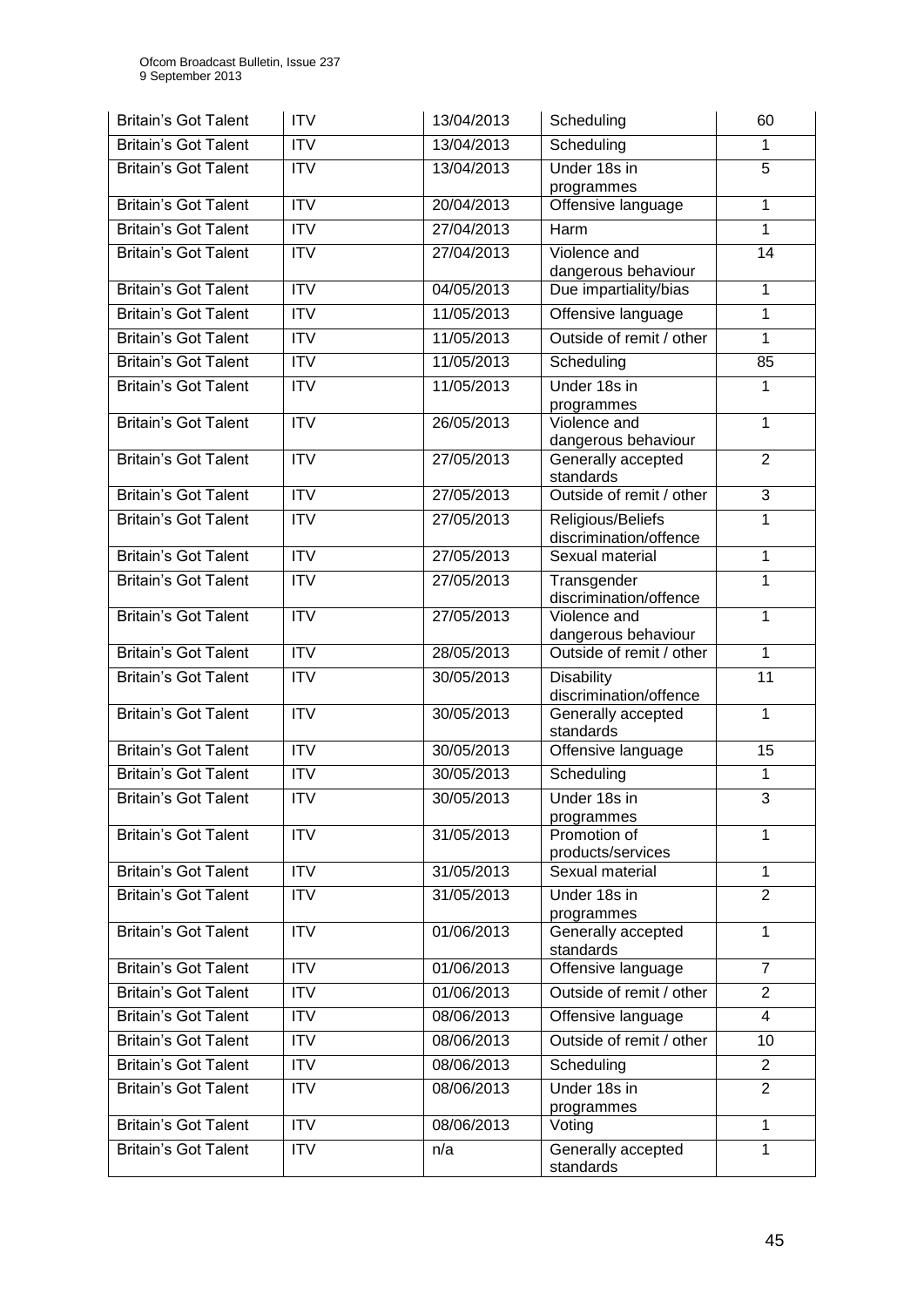| <b>Britain's Got Talent</b>                   | <b>ITV</b>             | n/a        | Offensive language                     | 1            |
|-----------------------------------------------|------------------------|------------|----------------------------------------|--------------|
| <b>Britain's Got Talent</b>                   | <b>STV</b>             | 27/05/2013 | Advertising minutage                   | 1            |
| <b>Britain's Got Talent</b><br><b>Results</b> | <b>ITV</b>             | 28/05/2013 | Generally accepted<br>standards        | 162          |
| <b>Britain's Got Talent</b><br><b>Results</b> | $\overline{\text{IV}}$ | 30/05/2013 | Generally accepted<br>standards        | 4            |
| <b>Britain's Got Talent</b><br><b>Results</b> | <b>ITV</b>             | 30/05/2013 | Under 18s in<br>programmes             | 1            |
| Cash Money                                    | Nollywood TV           | 07/08/2013 | Offensive language                     | 1            |
| <b>Celebrity Big Brother</b>                  | Channel 5              | 22/08/2013 | Generally accepted<br>standards        | 1            |
| Celebrity Big Brother                         | Channel 5              | 22/08/2013 | Outside of remit / other               | 1            |
| <b>Celebrity MasterChef</b>                   | BBC <sub>1</sub>       | 07/08/2013 | Outside of remit / other               | 1            |
| <b>Channel 4 News</b>                         | Channel 4              | 09/08/2013 | Due impartiality/bias                  | 1            |
| Channel 4 News                                | Channel 4              | 09/08/2013 | Outside of remit / other               | 1            |
| Channel 4 Weather                             | Channel 4              | n/a        | Generally accepted<br>standards        | 1            |
| <b>Channel Ident</b>                          | ITV2                   | 09/08/2013 | Violence and                           | 1            |
|                                               |                        |            | dangerous behaviour                    |              |
| Channel Ident                                 | ITV2                   | 22/08/2013 | Violence and<br>dangerous behaviour    | 1            |
| Charity appeal                                | Samaa                  | 20/07/2013 | Charity appeals                        | 1            |
| Chickens (trailer)                            | <b>Sky Sports News</b> | 20/08/2013 | Scheduling                             | $\mathbf{1}$ |
| Chickens (trailer)                            | <b>Sky Sports News</b> | 21/08/2013 | Scheduling                             | 1            |
| Christo                                       | <b>LBC 97.3FM</b>      | 10/08/2013 | Due impartiality/bias                  | 1            |
|                                               | <b>ITV</b>             |            |                                        |              |
| <b>Coronation Street</b>                      |                        | 12/07/2013 | Race<br>discrimination/offence         | 1            |
| <b>Coronation Street</b>                      | $\overline{IV}$        | 15/07/2013 | Generally accepted<br>standards        | 1            |
| <b>Coronation Street</b>                      | ITV                    | 09/08/2013 | Drugs, smoking,<br>solvents or alcohol | 1            |
| <b>Coronation Street</b>                      | <b>ITV</b>             | 12/08/2013 | Promotion of<br>products/services      | 1            |
| <b>Coronation Street</b>                      | <b>ITV</b>             | 19/08/2013 | Race<br>discrimination/offence         | 6            |
| <b>Coronation Street</b>                      | <b>ITV</b>             | 21/08/2013 | Generally accepted<br>standards        | 1            |
| <b>Coronation Street</b>                      | <b>ITV</b>             | n/a        | Materially misleading                  | 1            |
| <b>Coronation Street</b>                      | ITV <sub>2</sub>       | n/a        | Race<br>discrimination/offence         | 1            |
| <b>Coronation Street</b>                      | ITV2                   | n/a        | Race<br>discrimination/offence         | 1            |
| Coronation Street /<br>Emmerdale (trailer)    | <b>ITV</b>             | 10/08/2013 | Generally accepted<br>standards        | 1            |
| <b>Cowboy Traders</b>                         | Channel 5              | 14/08/2013 | Offensive language                     | $\mathbf{1}$ |
| Crazy About One<br>Direction                  | Channel 4              | 15/08/2013 | Generally accepted<br>standards        | 3            |
| Crazy About One<br>Direction                  | Channel 4              | 15/08/2013 | Materially misleading                  | 1            |
| CSI: Crime Scene<br>Investigation             | Channel 5              | 19/08/2013 | Scheduling                             | 1            |
| Dara O'Briain's<br>Science Club               | BBC <sub>2</sub>       | 22/08/2013 | Animal welfare                         | 1            |
| Daybreak                                      | <b>ITV</b>             | 01/08/2013 | Television Access<br>Services          | 1            |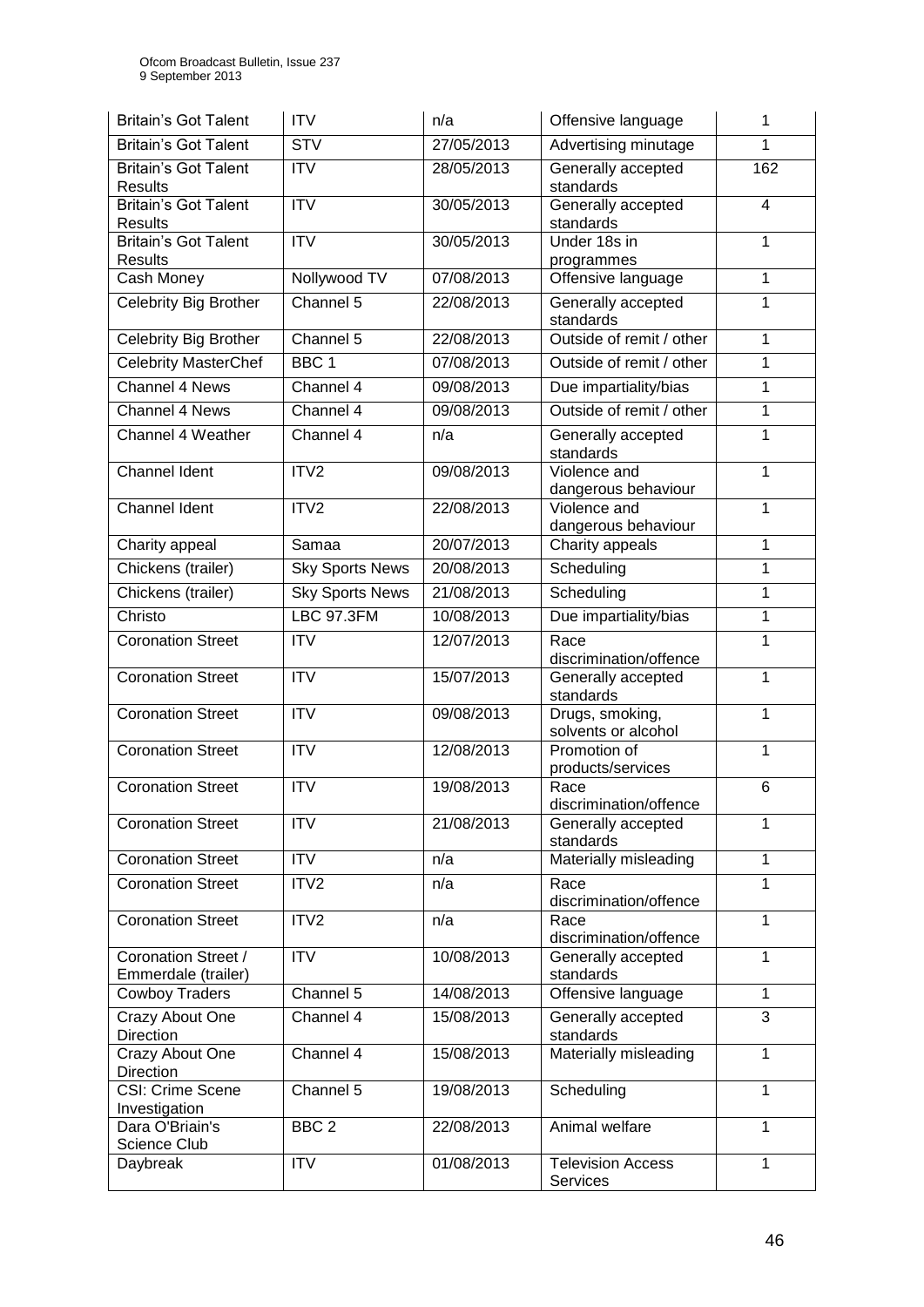| Daybreak                                               | <b>ITV</b>             | 15/08/2013 | Generally accepted<br>standards              | 1              |
|--------------------------------------------------------|------------------------|------------|----------------------------------------------|----------------|
| De Dejtbara                                            | Kanal 5                | 22/08/2013 | Outside of remit / other                     | 1              |
| Dead Dogs' Memorial<br>(trailer)                       | Absolute Radio         | n/a        | Generally accepted<br>standards              | 1              |
| <b>Direct Wines'</b><br>sponsorship credit             | <b>Classic FM</b>      | 05/07/2013 | Commercial<br>communications on<br>radio     | 1              |
| <b>Drivetime</b>                                       | Talksport              | 13/08/2013 | Generally accepted<br>standards              | $\mathbf 1$    |
| EastEnders                                             | BBC <sub>1</sub>       | 13/08/2013 | Scheduling                                   | $\mathbf{1}$   |
| EastEnders                                             | BBC <sub>1</sub>       | n/a        | Generally accepted<br>standards              | $\mathbf{1}$   |
| Emmerdale                                              | <b>ITV Central</b>     | 07/08/2013 | <b>Television Access</b><br><b>Services</b>  | $\mathbf{1}$   |
| Extra Time on<br>Talksport                             | Talksport              | 14/08/2013 | Gender<br>discrimination/offence             | 1              |
| Extreme Diet Ward: A<br><b>Food Hospital Special</b>   | Channel 4              | 31/07/2013 | Materially misleading                        | $\overline{2}$ |
| Fleabag Monkeyface                                     | <b>CITV</b>            | n/a        | Scheduling                                   | 1              |
| Food Unwrapped                                         | Channel 4              | 29/07/2013 | Animal welfare                               | $\overline{1}$ |
| Foxy Bingo's<br>sponsorship of The<br>Jeremy Kyle Show | <b>ITV</b>             | n/a        | Generally accepted<br>standards              | 1              |
| <b>Free Music Telly</b><br>(promotion)                 | E <sub>4</sub>         | n/a        | Materially misleading                        | 1              |
| Geordie Shore                                          | <b>MTV</b>             | 23/07/2013 | Generally accepted<br>standards              | 1              |
| Get Squiggling                                         | <b>CBeebies</b>        | 18/08/2013 | Outside of remit / other                     | $\overline{1}$ |
| Halfords' sponsorship<br>of Top Gear                   | Dave                   | n/a        | Sexual orientation<br>discrimination/offence | 1              |
| Halfords' sponsorship<br>on Dave                       | Dave                   | 10/08/2013 | Generally accepted<br>standards              | $\mathbf{1}$   |
| <b>Have I Got News For</b><br>You                      | BBC <sub>1</sub>       | n/a        | Gender<br>discrimination/offence             | 1              |
| Hollyoaks                                              | Channel 4              | 15/08/2013 | Materially misleading                        | 1              |
| Hollyoaks                                              | Channel 4              | 15/08/2013 | Scheduling                                   | 1              |
| Hollyoaks                                              | E <sub>4</sub>         | 14/08/2013 | Generally accepted<br>standards              | $\overline{2}$ |
| Homes Under the<br>Hammer                              | BBC <sub>1</sub>       | 15/08/2013 | Animal welfare                               | 1              |
| How Not to Get Old                                     | Channel 4              | 14/08/2013 | <b>Nudity</b>                                | $\overline{1}$ |
| I'm Spazticus                                          | Channel 4              | 14/08/2013 | <b>Disability</b><br>discrimination/offence  | 27             |
| I'm Spazticus                                          | Channel 4              | 21/08/2013 | <b>Disability</b><br>discrimination/offence  | $\mathbf{1}$   |
| I'm Spazticus (trailer)                                | Channel 4              | 12/08/2012 | <b>Disability</b><br>discrimination/offence  | $\mathbf{1}$   |
| I'm Spazticus (trailer)                                | Channel 4              | 08/08/2013 | <b>Disability</b><br>discrimination/offence  | 3              |
| I'm Spazticus (trailer)                                | Channel 4              | 12/08/2013 | <b>Disability</b><br>discrimination/offence  | $\mathbf{1}$   |
| India's Supersize Kids                                 | BBC <sub>2</sub>       | 21/08/2013 | Generally accepted<br>standards              | $\mathbf{1}$   |
| It's Not Easy Being a<br>Traveller                     | Channel $\overline{5}$ | 22/08/2013 | Scheduling                                   | 1              |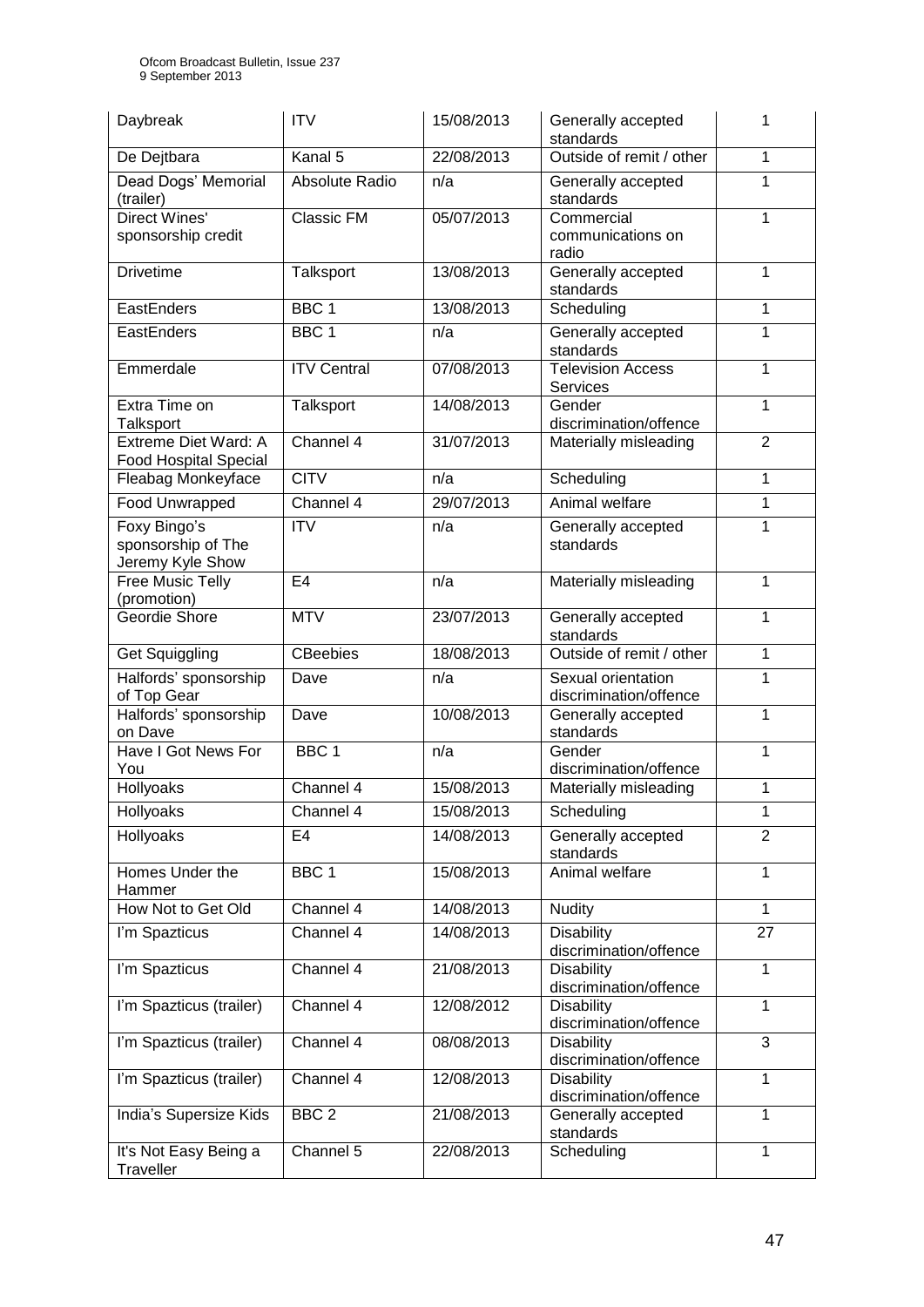| <b>ITV News and</b><br>Weather                         | <b>ITV</b>                              | 31/07/2013 | Generally accepted<br>standards             | 1              |
|--------------------------------------------------------|-----------------------------------------|------------|---------------------------------------------|----------------|
| <b>ITV News and</b><br>Weather                         | <b>STV</b>                              | 01/08/2013 | Generally accepted<br>standards             | 1              |
| ITV News at Ten and<br>Weather                         | <b>ITV</b>                              | 31/07/2013 | Generally accepted<br>standards             | 1              |
| <b>ITV News London</b>                                 | $\overline{ITV}$                        | 22/08/2013 | Outside of remit / other                    | $\mathbf{1}$   |
| John Bishop's Only<br>Joking                           | Sky1                                    | 21/08/2013 | Offensive language                          | 1              |
| Kashi                                                  | Venus TV                                | 21/07/2013 | Religious/Beliefs<br>discrimination/offence | $\mathbf{1}$   |
| Kiss FM Breakfast<br>Show                              | Kiss FM (London)                        | 29/07/2013 | Generally accepted<br>standards             | 1              |
| Law and Order: UK                                      | <b>ITV</b>                              | 04/08/2013 | Race<br>discrimination/offence              | 1              |
| Legally High                                           | Channel 4                               | 08/08/2013 | Drugs, smoking,<br>solvents or alcohol      | $\mathbf{1}$   |
| Long Lost Family                                       | <b>ITV</b>                              | 12/08/2013 | Generally accepted<br>standards             | $\mathbf{1}$   |
| Marrying Mum and<br>Dad                                | <b>CBBC</b>                             | 12/08/2013 | Scheduling                                  | 1              |
| Merapakistan Charity<br>Appeal 2013                    | Venus TV                                | 05/08/2013 | Charity appeals                             | $\mathbf 1$    |
| Myra Hindley: The<br><b>Untold Story</b>               | Channel 5                               | 17/07/2013 | Generally accepted<br>standards             | 1              |
| Neighbours                                             | Channel 5                               | 21/08/2013 | Generally accepted<br>standards             | 1              |
| <b>News</b>                                            | Al Jazeera                              | 24/07/2013 | Generally accepted<br>standards             | $\mathbf 1$    |
| News programming                                       | BBC channels /<br><b>ITV</b> channels   | 06/08/2013 | Due impartiality/bias                       | 1              |
| News programming                                       | <b>BBC</b> channels                     | 18/08/2013 | Outside of remit / other                    | 1              |
| News programming                                       | Various                                 | n/a        | Outside of remit / other                    | $\mathbf{1}$   |
| <b>Nick Ferrari's Review</b><br>of the Week            | <b>LBC 97.3FM</b>                       | 03/08/2013 | Race<br>discrimination/offence              | 1              |
| Nick Grimshaw                                          | <b>BBC Radio 1</b>                      | 02/08/2013 | Drugs, smoking,<br>solvents or alcohol      | 1              |
| Phil Taggart and Alice<br>Levine                       | <b>BBC Radio 1</b>                      | 14/08/2013 | Generally accepted<br>standards             | 1              |
| Programming                                            | <b>ILC Tamil Radio</b>                  | 18/06/2013 | Race<br>discrimination/offence              | $\overline{1}$ |
| Phones 4U's<br>sponsorship credit                      | E <sub>4</sub>                          | 10/08/2013 | Generally accepted<br>standards             | $\mathbf{1}$   |
| Phones 4U's<br>sponsorship of Films<br>on <sub>4</sub> | Channel 4                               | 12/08/2013 | Generally accepted<br>standards             | $\mathbf{1}$   |
| Phones 4U's<br>sponsorship of Films<br>on $4$          | Channel 4                               | 17/08/2013 | Generally accepted<br>standards             | $\mathbf{1}$   |
| PhoneShop                                              | E <sub>4</sub>                          | 01/08/2013 | Race<br>discrimination/offence              | $\mathbf{1}$   |
| Press Preview                                          | <b>Sky News</b>                         | 09/08/2013 | Generally accepted<br>standards             | $\mathbf{1}$   |
| Programme trailers                                     | Virgin Media                            | n/a        | Scheduling                                  | 1              |
| Programming                                            | <b>BBC</b> channels<br>and ITV channels | n/a        | Outside of remit / other                    | $\mathbf{1}$   |
| Programming                                            | <b>BBC Radio 4</b><br>extra             | n/a        | Outside of remit / other                    | $\mathbf{1}$   |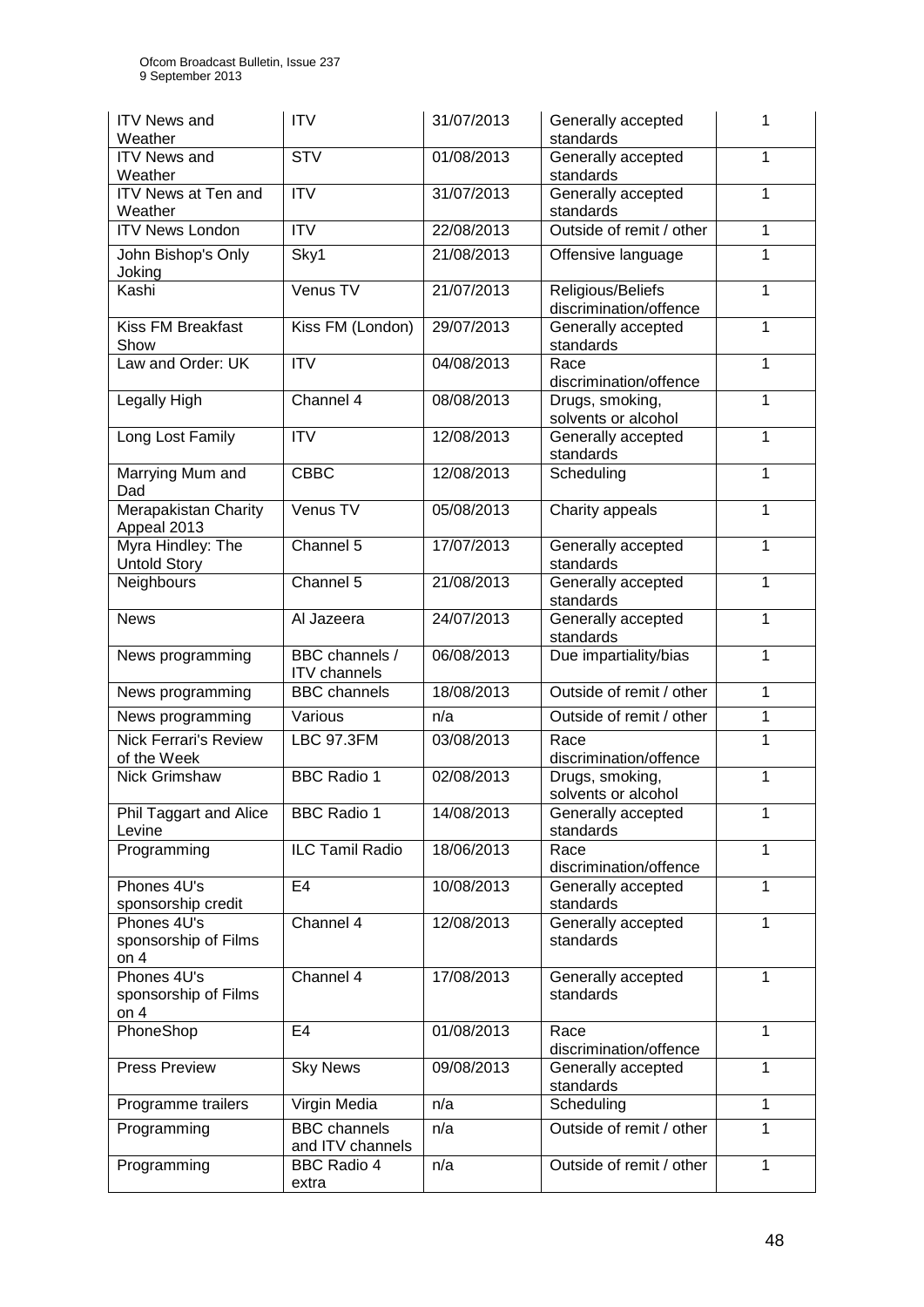| Programming                                             | ITV <sub>2</sub>                    | n/a        | Outside of remit / other                    | 1              |
|---------------------------------------------------------|-------------------------------------|------------|---------------------------------------------|----------------|
| Programming                                             | Various                             | n/a        | Due impartiality/bias                       | 1              |
| Programming                                             | Various                             | n/a        | Product placement                           | 1              |
| Radio 5 Live News                                       | <b>BBC Radio 5 Live</b>             | 16/08/2013 | Outside of remit / other                    | 1              |
| Regional News and<br>Weather                            | BBC <sub>1</sub>                    | 08/08/2013 | Outside of remit / other                    | 1              |
| Regional News and<br>Weather                            | BBC <sub>1</sub>                    | 12/08/2013 | Outside of remit / other                    | 1              |
| Regional News and<br>Weather                            | BBC <sub>1</sub>                    | 19/08/2013 | Outside of remit / other                    | 1              |
| Remote gambling                                         | <b>Red Light</b>                    | 26/07/2013 | Outside of remit / other                    | 1              |
| <b>Richard Bacon</b>                                    | <b>BBC Radio 5 Live</b>             | 13/08/2013 | Religious/Beliefs<br>discrimination/offence | 1              |
| Rip Off Food                                            | BBC <sub>1</sub>                    | 14/08/2013 | Materially misleading                       | 1              |
| Rocks and Co                                            | Rocks and Co                        | 20/08/2013 | Outside of remit / other                    | 1              |
| Saints and Scroungers                                   | BBC <sub>2</sub>                    | 07/08/2013 | Crime                                       | 1              |
| Saturday Edition                                        | <b>BBC Radio 5 Live</b>             | 17/08/2013 | Generally accepted<br>standards             | 1              |
| Simon Mayo Drivetime                                    | <b>BBC Radio 2</b>                  | 22/08/2013 | Offensive language                          | 1              |
| <b>Six O'clock News</b>                                 | <b>BBC Radio 4</b>                  | 31/07/2013 | Generally accepted<br>standards             | 1              |
| <b>Sky Midnight News</b>                                | <b>Sky News</b>                     | 09/08/2013 | Due impartiality/bias                       | 1              |
| <b>Sky News</b>                                         | <b>Sky News</b>                     | 10/08/2013 | Due accuracy                                | 1              |
| Sky News with Kay<br><b>Burley</b>                      | <b>Sky News</b>                     | 12/08/2013 | Outside of remit / other                    | 1              |
| <b>Sky Sports</b>                                       | <b>Sky Sports</b>                   | n/a        | Outside of remit / other                    | 1              |
| Snog, Marry, Avoid?                                     | BBC <sub>3</sub>                    | 12/08/2013 | Generally accepted<br>standards             | 1              |
| Soul Galore                                             | Redroad 102.4<br><b>FM</b>          | n/a        | Outside of remit / other                    | 1              |
| Southcliffe                                             | Channel 4                           | 18/08/2013 | Offensive language                          | 1              |
| <b>Stacey Dooley</b><br>Investigates                    | BBC <sub>3</sub>                    | 12/08/2013 | Crime                                       | 1              |
| <b>Storm Evening</b>                                    | Storm                               | 02/08/2013 | Participation TV -<br>Offence               | 1              |
| <b>STV News at Six</b>                                  | <b>STV</b>                          | 22/08/2013 | Generally accepted<br>standards             | 1              |
| Subtitling                                              | Channel 5                           | n/a        | <b>Television Access</b><br><b>Services</b> | 1              |
| Subtitling                                              | <b>NBC Universal</b><br>HD channels | n/a        | <b>Television Access</b><br><b>Services</b> | 1              |
| Subtitling                                              | Sky channels                        | n/a        | <b>Television Access</b><br><b>Services</b> | 1              |
| Subtitling                                              | SyFy                                | n/a        | <b>Television Access</b><br><b>Services</b> | 1              |
| Subtitling                                              | Various                             | n/a        | <b>Television Access</b><br><b>Services</b> | $\overline{2}$ |
| Sunrise                                                 | <b>Sky News</b>                     | 06/08/2013 | Race<br>discrimination/offence              | 1              |
| Take on the Twisters                                    | <b>ITV</b>                          | 31/07/2013 | Due impartiality/bias                       | 1              |
| The Breakfast Show<br>with Penny Smith and<br>Paul Ross | BBC London 94.9                     | 07/08/2013 | Scheduling                                  | 1              |
| The Devil's Disciple -                                  | Channel 5                           | 18/08/2013 | Scheduling                                  | 1              |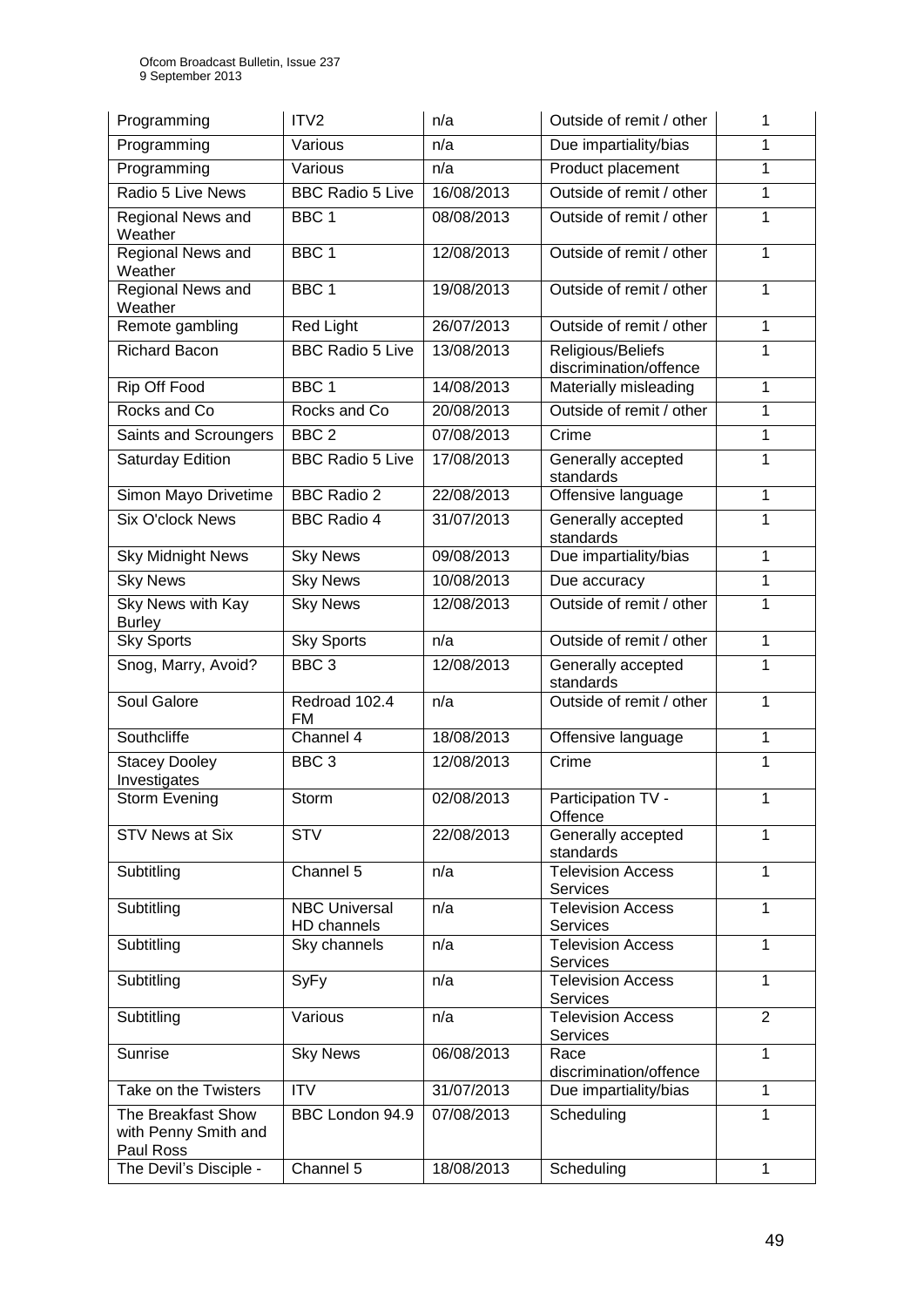| Born to Kill (trailer)                                            |                                 |            |                                                  |              |
|-------------------------------------------------------------------|---------------------------------|------------|--------------------------------------------------|--------------|
| The Dreamers                                                      | Movie Mix                       | 17/08/2013 | Generally accepted<br>standards                  | 1            |
| The Girl                                                          | BBC <sub>2</sub>                | 26/12/2012 | Outside of remit / other                         | 1            |
| The Killer Prophet:<br>Born to Kill (trailer)                     | Channel 5                       | 21/08/2013 | Scheduling                                       | $\mathbf{1}$ |
| The Late Show                                                     | <b>Heart FM</b><br>(Birmingham) | 31/07/2013 | Generally accepted<br>standards                  | 1            |
| The Magaluf<br>Weekender                                          | ITV <sub>2</sub>                | 25/06/2013 | Gender<br>discrimination/offence                 | 1            |
| The One Show                                                      | BBC <sub>1</sub>                | 14/08/2013 | Generally accepted<br>standards                  | 1            |
| The One Show                                                      | BBC <sub>1</sub>                | 19/08/2013 | Outside of remit / other                         | 1            |
| The One Show                                                      | BBC <sub>1</sub>                | 19/08/2013 | Outside of remit / other                         | 1            |
| The Simpsons                                                      | Sky1                            | 10/08/2013 | Religious/Beliefs<br>discrimination/offence      | 1            |
| The Trip                                                          | BBC <sub>2</sub>                | 16/08/2013 | Generally accepted<br>standards                  | 1            |
| The World at One                                                  | <b>BBC Radio 4</b>              | 15/08/2013 | Due impartiality/bias                            | 1            |
| This Morning                                                      | <b>ITV</b>                      | 21/08/2013 | Generally accepted<br>standards                  | 1            |
| Today                                                             | <b>BBC Radio 4</b>              | 23/07/2013 | Race<br>discrimination/offence                   | 1            |
| Tonight: The Great<br><b>Housing Crisis</b>                       | <b>ITV</b>                      | 08/08/2013 | Due impartiality/bias                            | 1            |
| Tonight: Who'd Be a<br>Teacher?                                   | <b>ITV</b>                      | 06/06/2013 | Due impartiality/bias                            | 1            |
| Top Boy                                                           | Channel 4                       | 20/08/2013 | Race<br>discrimination/offence                   | 3            |
| <b>Top Gear</b>                                                   | BBC <sub>2</sub>                | 28/07/2013 | Sexual material                                  | 1            |
| Top of the Lake                                                   | BBC <sub>2</sub>                | 20/07/2013 | Generally accepted<br>1<br>standards             |              |
| Top of the Pops                                                   | BBC <sub>4</sub>                | 14/08/2013 | Offensive language                               | 1            |
| <b>Truth Exposed</b>                                              | Peace TV                        | 07/08/2013 | Religious/Beliefs<br>1<br>discrimination/offence |              |
| Under the Dome                                                    | Channel 5                       | 19/08/2013 | Advertising minutage                             | 1            |
| <b>UTV Live</b>                                                   | <b>UTV</b>                      | 07/08/2013 | Due impartiality/bias                            | 1            |
| Volume levels of<br>trailers and credits                          | <b>BBC</b> channels             | n/a        | Outside of remit / other                         | 1            |
| Wimbledon 2013                                                    | BBC <sub>1</sub>                | 03/07/2013 | Offensive language                               | 3            |
| <b>World Athletics</b><br>Championship                            | <b>British Eurosport</b>        | 16/08/2013 | Outside of remit / other                         | 1            |
| <b>XFM Weekend</b><br><b>Breakfast Show with</b><br>Gareth Brooks | <b>XFM Manchester</b>           | 10/08/2013 | Scheduling                                       | 1            |
| You've Been Framed!                                               | <b>ITV</b>                      | 27/07/2013 | Offensive language                               | $\mathbf{1}$ |
| You've Been Framed!                                               | <b>ITV</b>                      | 10/08/2013 | Sexual orientation<br>discrimination/offence     | 1            |
| You've Been Framed!                                               | <b>ITV</b>                      | 17/08/2013 | Generally accepted<br>standards                  | 6            |